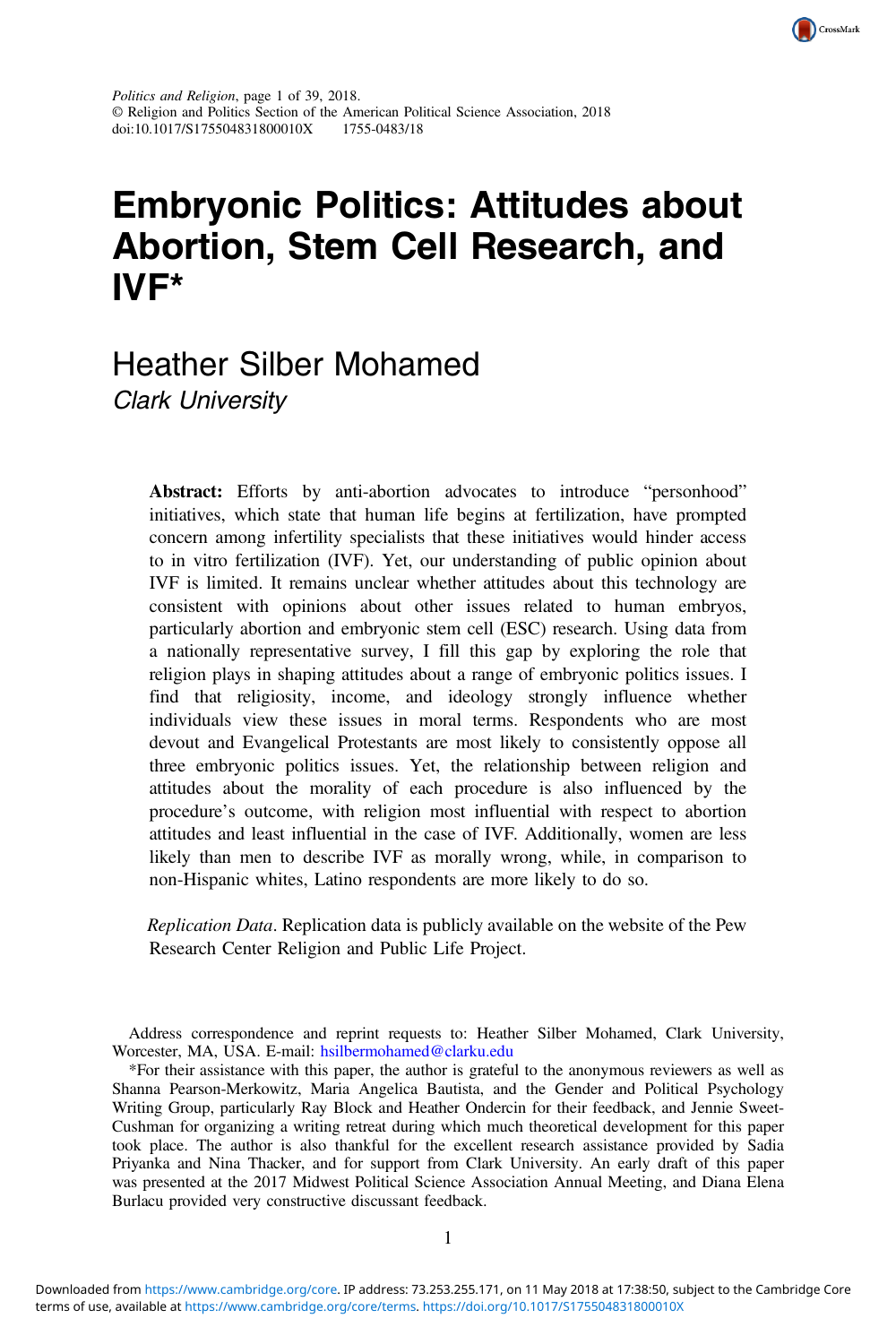2 Silber Mohamed

#### **INTRODUCTION**

In recent years, efforts to restrict access to abortion have extended into "personhood" legislation, which would define the start of human life as the moment an embryo is fertilized. Such proposals have been advanced in dozens of states across the country as well as at the national level. For instance, in January 2017, U.S. House Representative Jody Hice (R-GA) re-introduced federal legislation (H.R. 586), which provides that "human life shall be deemed to begin with fertilization." Personhood proposals have evoked loud protests from advocates and practitioners in the infertility community, who express concerns that if passed, the legislation would criminalize the disposal of embryos during the process of treatments such as in vitro fertilization (IVF).

Abortion is thought to be a classic example of morality politics, which emphasizes the importance of values, identity, and beliefs in shaping policy attitudes (Haider-Markel and Meier [1996](#page-26-0); Doan [2014](#page-25-0), Heidt-Forsythe [Forthcoming](#page-26-0); Tatalovich, Smith and Bobic [1994](#page-29-0); Hunter, Davison and Davis [1995](#page-26-0); Schroedel [2000;](#page-28-0) Mooney [2001](#page-27-0)). Embryonic stem cell (ESC) research, in which scientists conduct medical research on donated human embryos, is also frequently placed in this category. A significant body of scholarship examines attitudes about both of these issues, emphasizing the importance of both religiosity, or strength of religious feelings, and religious denomination in shaping public opinion (Luker [1984](#page-27-0); Wilcox and Norrander [2002](#page-29-0); Jelen and Wilcox [2003;](#page-27-0) Ho, Brossard and Scheufele [2008](#page-26-0); Liu and Priest [2009;](#page-27-0) Fortin and Abele [2016](#page-26-0)). In contrast, our understanding of the extent to which religion influences attitudes about IVF is more limited.

IVF is the most common example of an assistive reproductive technology (ART), in which eggs or embryos are handled outside the body, typically in a laboratory setting, in order to achieve pregnancy (Sunderam et al. [2015](#page-28-0)). ARTs are now widely used in the United States; in 2014, an estimated 208,604 ART cycles accounted for 70,589 pregnancies ([Centers for Disease Control](#page-25-0)). Yet, little is known about public opinion toward these procedures, and existing research suggests a confounding dynamic between attitudes about infertility treatments and other policies involving human embryos.

What role do religiosity and religious denomination play in shaping attitudes about a range of procedures involving "embryonic politics," or political debates surrounding medical procedures that involve human embryos? Abortion, ESC research, and ARTs may all fall under the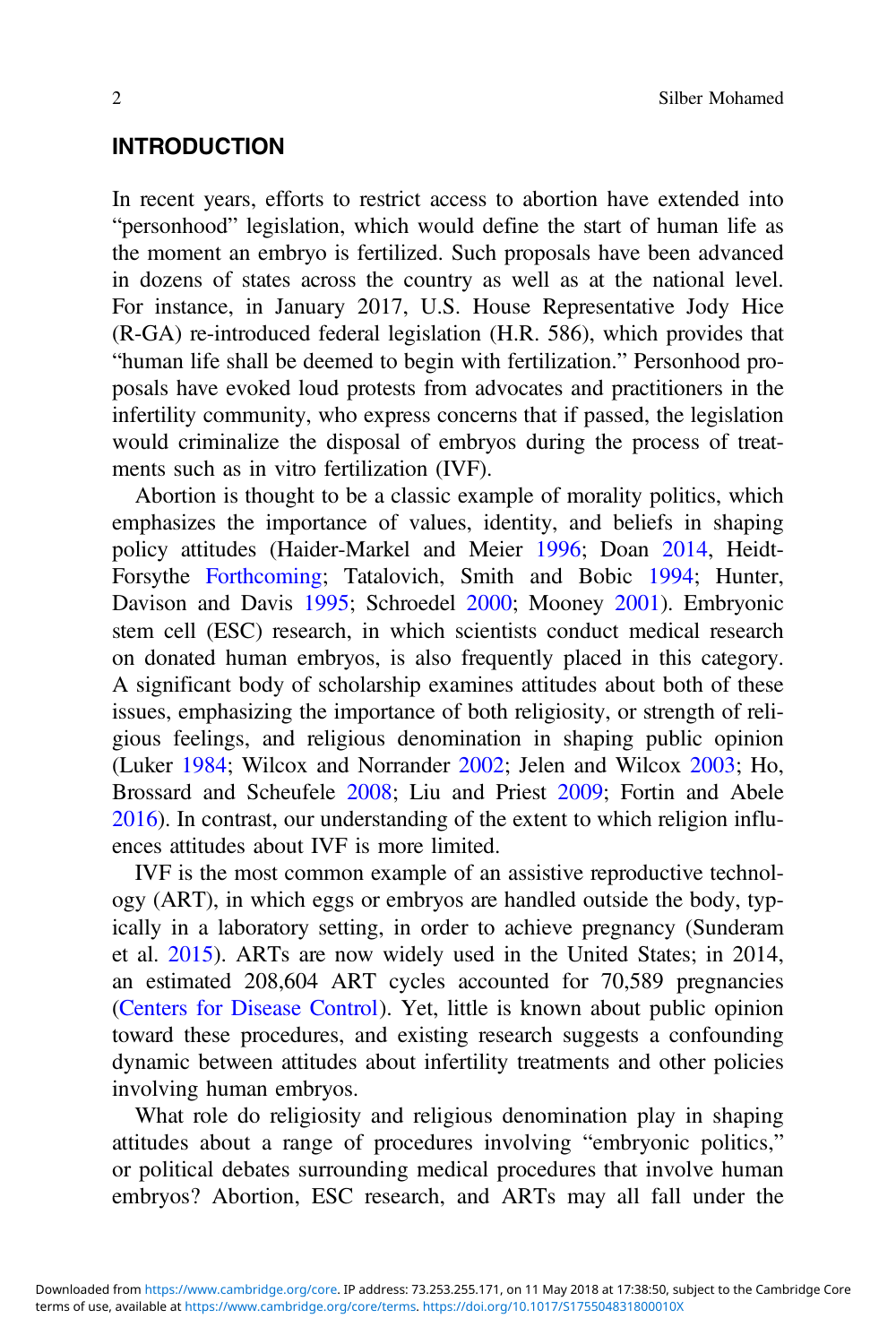broad category of embryonic politics, yet central differences emerge surrounding the policies and stakeholders of each of these procedures. While the debate over abortion pits the rights of an embryo against the rights of a pregnant woman, the debate over ESC research positions the rights of an embryo against potential remedies to a wide range of maladies (Dolgin, Fisher and Shapiro [2008\)](#page-25-0). Moreover, while ESC research represents the promise of curing existing diseases, IVF represents the promise of creating new life, with the goal of family formation. Thus, questions about IVF push the debate over the status of embryos into more complicated terrain.

In this paper, I test whether individuals hold consistent attitudes about a range of policies that involve the destruction of human embryos. Using 2013 data from a nationally representative survey by the Pew Research Center, I examine which individuals are most likely to describe abortion, ESC research, and IVF as morally wrong, while also exploring characteristics associated with consistency across policy areas. I find that respondents who are most religious and those who identify as Evangelical Protestant are most likely to consistently oppose all three procedures on moral grounds. Additionally, the relationships between attitudes about embryonic politics and both religiosity and religious denomination are significantly influenced by the outcome of the procedure, with the relationship strongest with respect to abortion and weakest for IVF.

### MORALITY AND EMBRYONIC POLITICS

The concept of morality politics first emerged in the 1980s to describe the policies that focus on the regulation of social norms (Mooney and Lee [1995](#page-27-0); Lowi [1998](#page-27-0); Tatalovich and Daynes [2011;](#page-29-0) Heidt-Forsythe [2013\)](#page-26-0). In contrast to the classic redistributive policies, which seek to redistribute goods or services, morality politics seek to "redistribute" values (Meier [1994](#page-27-0); Mooney and Lee [1995;](#page-27-0) Haider-Markel and Meier [1996](#page-26-0); Schroedel [2000](#page-28-0)). When compared with economic policy, debates over morality policy tend to be more ideological, more polarizing, and less open to compromise, often reflecting policy disputes that are part of the "culture wars" (Mooney and Lee [1995](#page-27-0); Lowi [1998\)](#page-27-0). While abortion and ESC research are frequently cited as examples of morality politics, the extent to which IVF fits under the morality politics category remains unclear. Indeed, not all issues related to reproductive rights can be viewed through a culture wars lens; for instance, as Deckman and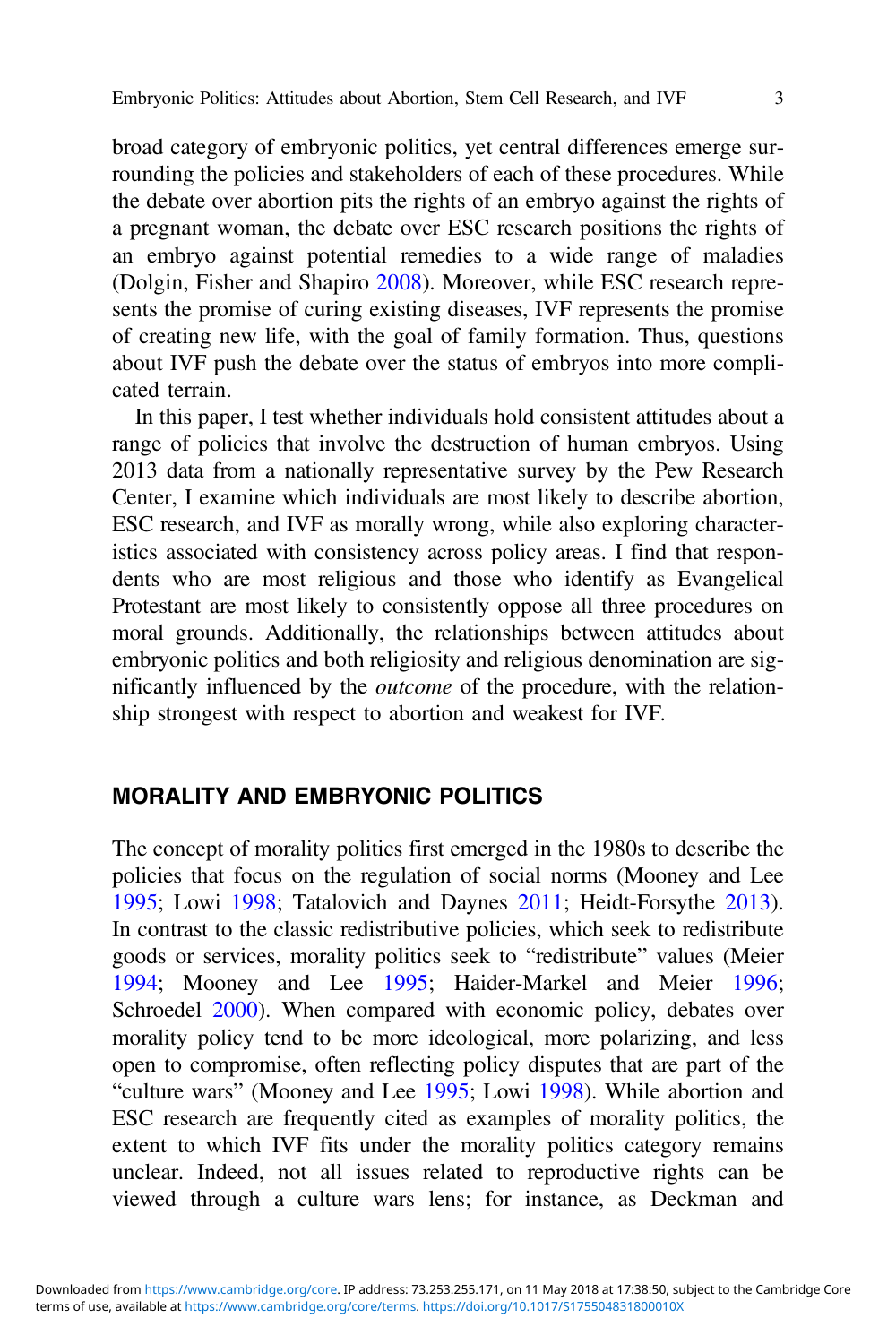4 Silber Mohamed

McTague [\(2015](#page-25-0)) demonstrate, in contrast to abortion, the debate over a birth control mandate is more aptly understood in the context of attitudes about the role of government and opportunities for women.

Although there is substantial overlap across these embryonic politics issues, they also have very different political histories. In contrast to the centuries-old debate over abortion, ESC research and IVF are both relatively new technologies. The first child was born through IVF in 1978, and the first human ESC research was conducted in 1998 (Bancoff  $2011$ ).<sup>1</sup> As discussed below, the distinct histories and framing that characterize these political debates have the potential to influence attitudes about each policy, both collectively and individually.

In a classic work on popular attitudes, Converse ([1964\)](#page-25-0) argues that the mass public is not "constrained" by overarching belief systems. In other words, people do not hold consistent opinions, particularly surrounding specific issue positions. While opinions about the status of embryos influence attitudes in the abortion debate, the extent to which they shape attitudes about other procedures that involve the disposal of embryos remains unclear. Below, I extend this scholarship to explore whether IVF is consistent with the morality politics framework typically associated with other policies involving human embryos. Because attitudes about the status of embryos are frequently shaped by religious beliefs, I focus in particular on religiosity and religious denomination.

### Abortion

States first began to outlaw abortion around 1820, and by 1880, most states across the United States had banned the procedure, with some exceptions if the life of the mother was at risk (Petchesky [1984;](#page-28-0) Reagan [1997](#page-28-0); Haugeberg [2017\)](#page-26-0). During this time period, opposition to abortion emphasized traditional gender norms, and also had a racialized component, with some anti-abortion advocates concerned about falling Protestant birth rates amid a rising immigrant population (Reagan [1997](#page-28-0)).

In 1973, the Supreme Court's decision in the Roe v. Wade case legalized the procedure, transforming the politics of the abortion debate. After Roe, the anti-abortion movement switched its focus away from preserving the traditional family unit toward an emphasis on the status of embryos and fetuses (Dolgin, Fisher and Shapiro [2008](#page-25-0)). The contemporary moral debate over abortion, including discussions about "fetal personhood" and whether an embryo deserves the same protections as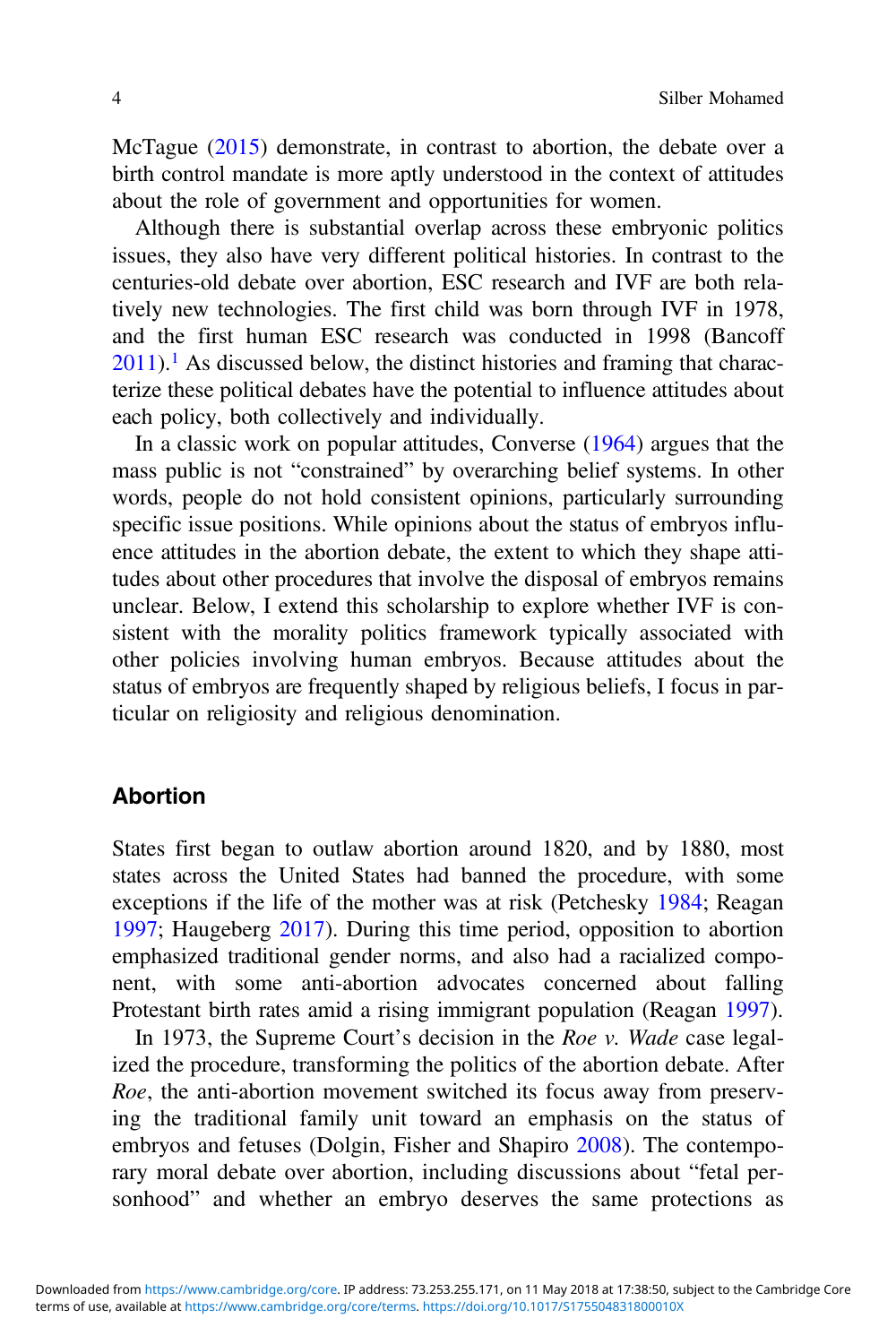other human life, is relatively recent; while today's opponents often portray abortion as a crime, even invoking the term "infanticide," this rhetoric did not characterize earlier abortion debates (Tribe [1992](#page-29-0); Ferree [2002\)](#page-26-0).

Contemporary pro-life advocates are more likely to view embryos at the point of conception as human life, while pro-choice advocates typically take a gradualist approach to personhood, viewing the embryo as potential human life that develops into personhood at some point after conception (Luker [1984\)](#page-27-0). These underlying attitudes influence opinions about whether it is morally appropriate to destroy or discard human embryos. Individuals who view embryos as morally equivalent to human beings argue that these embryos should have the same rights as people, meaning that it is immoral to destroy or dispose of them. On the other extreme, some pro-choice advocates see embryos as having no moral status whatsoever and believe they should not warrant any special protection (Hudson, Scott and Faden [2005\)](#page-26-0). Consistent with this approach, some feminists argue that the idea of fetal personhood is objectionable "because what makes human life distinct is its capacity for consciousness and sociability," whereas fetal personhood "demean(s) human life and the moral value of consciousness" (Petchesky [1984,](#page-28-0) 341). Finally, others take a middle view, that human embryos deserve some moral treatment, but to a lesser extent than a child outside of the womb. This perspective suggests that under certain conditions, destroying embryos may be morally acceptable.

In contrast to IVF, which is commonly seen as a procedure reserved for upper class white women (Bell [2009](#page-25-0)), abortion rates are higher among unmarried, low-income, and African-American women (Finer and Henshaw [2006](#page-26-0)). Thus, in addition to being a morality politics issue, there are also distinct intersectional implications to the abortion debate compared with IVF and ESC research.

Generally speaking, existing scholarship suggests that religious views and practice are more influential than demographics in shaping abortion attitudes. A strong and persistent relationship exists between religiosity and abortion attitudes, with those who are more devout more likely to be pro-life (Luker [1984;](#page-27-0) Wilcox and Norrander [2002;](#page-29-0) Jelen and Wilcox [2003](#page-27-0); Jelen [2014;](#page-27-0) Lizotte [2015\)](#page-27-0). Religious denomination also plays a role in shaping public opinion on this issue, as do partisanship and ideology (Jelen and Wilcox [2003;](#page-27-0) Cook, Jelen and Wilcox [1992](#page-25-0)). Most research suggests that there is no relationship between gender and abortion attitudes, and some scholars find that men may even hold more liberal views (Cook, Jelen and Wilcox [1992;](#page-25-0) Huddy, Cassese and Lizotte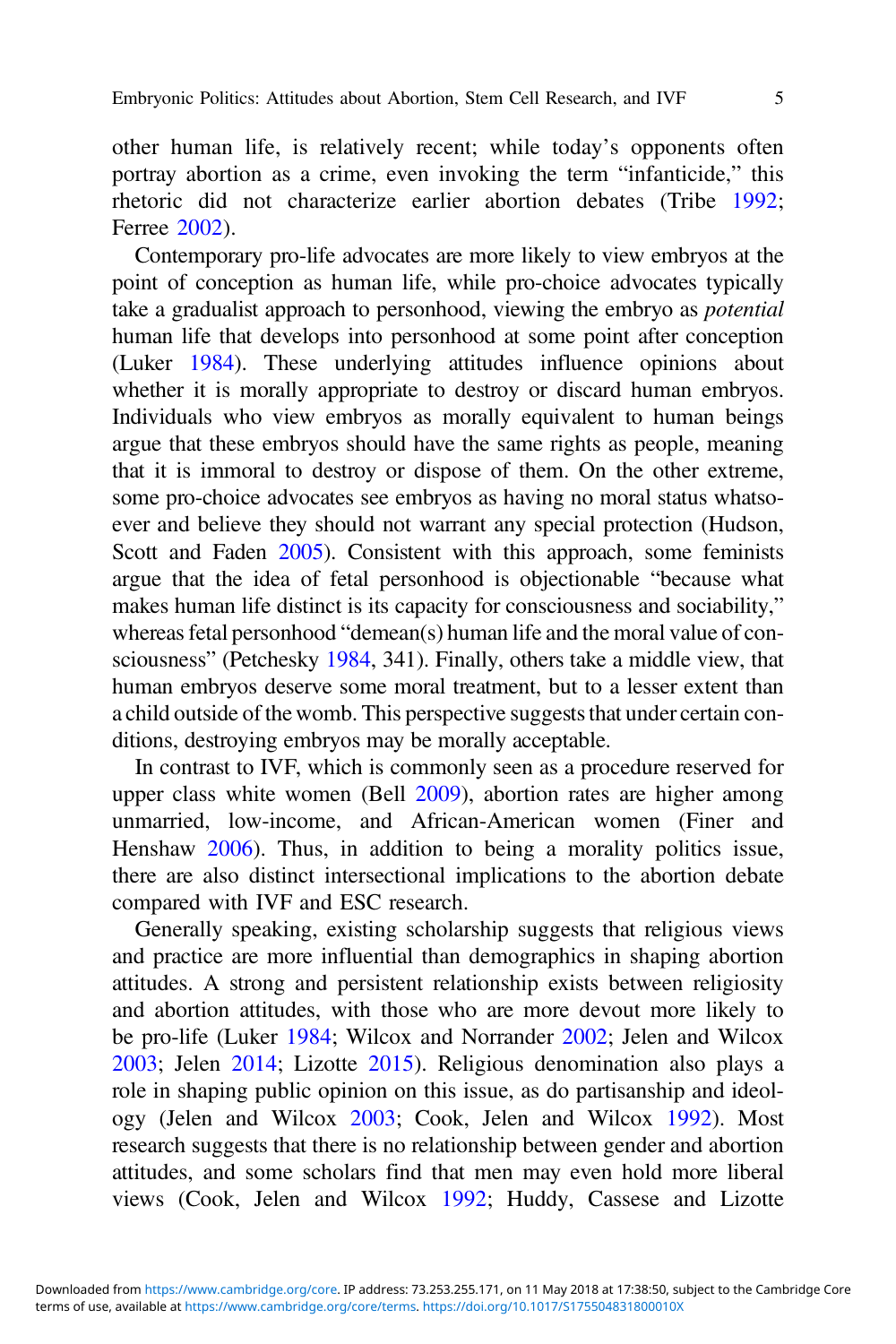[2008](#page-26-0); Jelen and Wilcox [2003](#page-27-0); Wilcox and Norrander [2002](#page-29-0); Jelen [2014\)](#page-27-0), with women more likely to view abortion as morally wrong (Scott [1989\)](#page-28-0). However, Scott and Schuman ([1988\)](#page-28-0) find that among pro-choice supporters specifically, the issue of abortion rights is of greater importance to women than to men, while Lizotte [\(2015](#page-27-0)) argues that religiosity accounts for the unexpected null relationship between gender and abortion attitudes. Although African Americans used to be more likely to oppose abortion, this association appears to have diminished over time, and possibly even reversed (Strickler and Danigelis [2002](#page-28-0); Jelen and Wilcox [2003;](#page-27-0) Carter, Carter and Dodge [2009](#page-25-0)). I seek to better understand the extent to which these relationships hold across a range of embryonic politics issues. Given the strong relationship between religion and morality, I am especially interested in the extent to which religion similarly influences attitudes about other embryonic politics issues.

### ESC Research

Stem cell research involves the use of certain types of cells to research and develop cures for various diseases. Because stem cells have regenerative capabilities, and the unique ability to transform into any of the types of cells in the human body ("pluripotent"), these cells provide possibilities for cell-based therapies and treatments for a wide range of diseases, including spinal cord injuries, diabetes, cardiovascular disease, and beyond (NIH Stem Cell Information Home Page [2016\)](#page-28-0).

Medical research is conducted on two categories of stem cells: non-ESCs, which are found in various organs and tissues in the human body; and ESCs, which are derived from embryos fertilized in vitro that are donated through an informed consent process (NIH Stem Cell Information Home Page [2016](#page-28-0)). Given the focus of this paper, I look specifically at attitudes toward ESC research.[2](#page-24-0)

Both the news media and political elites portray ESC research as a moral issue (Nisbet, Brossard and Kroepsch [2003;](#page-28-0) Ho, Brossard and Scheufele [2008](#page-26-0); Clifford and Jerit [2013](#page-25-0)) because, like abortion, this technique raises questions about the status of embryos.[3](#page-24-0) ESC research has also been described as a "wedge" issue, with the potential to pull voters from one party to another (Hillygus and Shields [2014](#page-26-0)). Among abortion opponents who believe that embryos are the moral equivalent of human beings from conception, we would expect to see similar opposition to ESC research. However, while the goal of abortion is arguably the destruction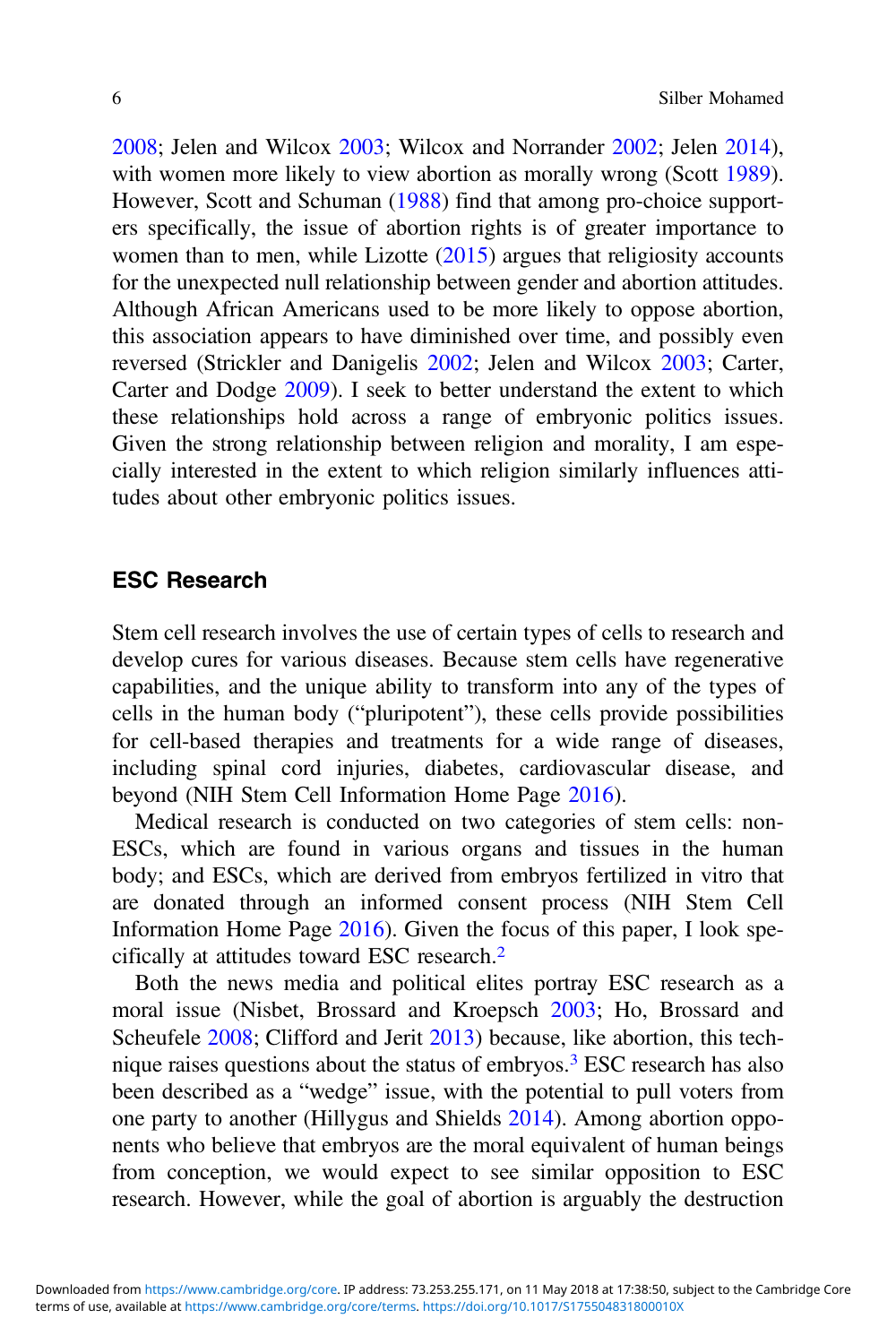of life, the goal of ESC research is to create new cures that will lessen human suffering (Meilander [2001](#page-27-0)). This distinction shifts the ethical debate to questions about whether it is appropriate to sacrifice embryos for the greater good of the community (McGee and Caplan [1999\)](#page-27-0).

Disputes over ESC research reflect partisan disagreements over abortion, as well as broader debates about the role of government, religion, and science in society (Thompson [2013\)](#page-29-0). Much of the policy debate over ESC research has focused primarily on government funding, including whether the government should support a procedure to which some citizens are morally opposed. For instance, in 2001, Republican President George W. Bush limited federal funding for ESC research to existing stem cell lines, banning research on new cell lines or newly derived cells. Democratic President Barack Obama overturned this restriction in 2009.

As with the abortion debate, the Catholic Church and some other Christian groups actively oppose ESC research, arguing that destroying an embryo would be "essentially equivalent to murder" (Nisbet, Brossard and Kroepsch [2003,](#page-28-0) 135). At the same time, other religious groups have declined to take a position on the issue, and some Jewish and more liberal Christian groups have advocated in support of ESC research (Vestal [2008\)](#page-29-0).

With respect to public opinion, while some similarities are evident in attitudes about these procedures, not all abortion opponents consistently oppose ESC research (Dolgin, Fisher and Shapiro [2008](#page-25-0)). Indeed, even at the elite level, some pro-life politicians have publicly supported ESC research. For instance, in 2005, then-Senate Majority Leader Bill Frist (R-TN) publicly broke with President Bush, citing the "truly magnificent, truly remarkable properties" of stem cells (Connolly [2005\)](#page-25-0). Similarly, I anticipate that overall, a smaller share of the population will view ESC research, as compared with abortion, as morally objectionable and a greater share will view it as not a moral issue. I also expect that, compared with abortion attitudes, there will be a weaker relationship between attitudes about ESC research and religiosity or religious denomination.

### In Vitro Fertilization

Individuals in the United States increasingly use assisted reproductive technologies (ARTs) to conceive. In 1996, the first year in which the Centers for Disease Control began to collect comprehensive data, 64,036 ART cycles were performed, and 20,597 babies were born from these procedures (Sunderam et al. [2015\)](#page-28-0). These figures have increased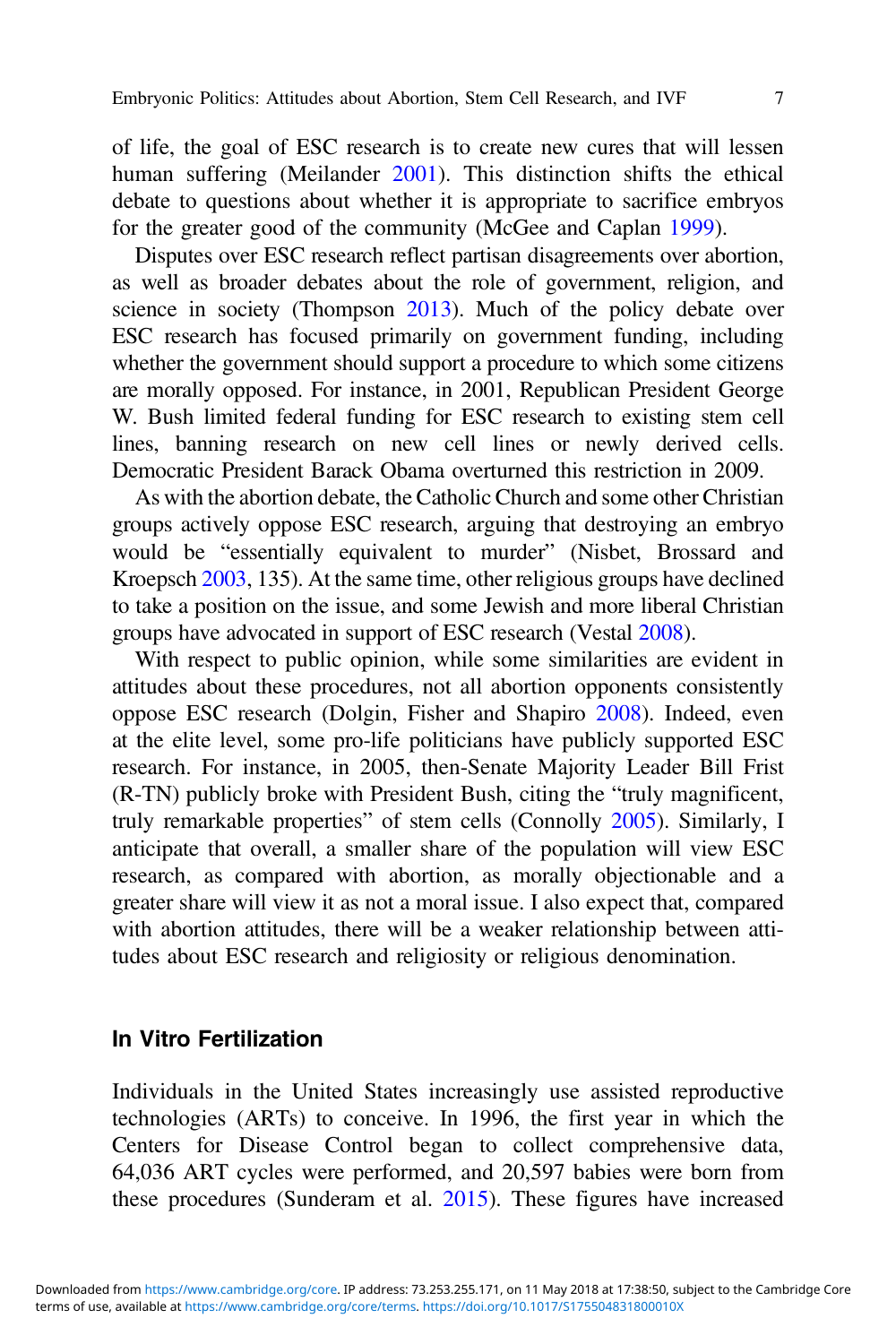more than threefold in the last 20 years. Yet, even as the use of ARTs has grown substantially, our understanding of attitudes toward these procedures remains limited.

Similar to other policies involving human embryos, questions about the morality of IVF likewise focus on when human life begins, and whether the destruction of an embryo is equivalent to the destruction of human life. In a typical IVF cycle, more embryos are produced than are actually used, leading to a debate over what to do with surplus fertilized embryos. Options include freezing them indefinitely, donating them for ESC research, making them available for adoption, or disposal (Nachtigall et al. [2005\)](#page-27-0). Other questions relate to the number of embryos transferred during IVF: while the [American Society of Reproductive Medicine](#page-25-0) [\(ASRM\)](#page-25-0) has clear guidelines, no federal laws exist to prevent large numbers of embryos from being implanted.<sup>[4](#page-24-0)</sup> The transfer of multiple embryos can result in multifetal pregnancies, leading to debates over techniques by which one or more fetuses are "reduced" or aborted.[5](#page-24-0)

Class inequality significantly limits access to IVF, which is not covered by most private insurance plans or Medicaid. As of March 2017, the ASRM (ND) listed the cost of a single cycle of IVF as \$12,400, while another study placed the median cost at \$19,200 (Wu et al. [2014\)](#page-29-0). Despite the fact that racial and ethnic minorities are disproportionately affected by infertility, other structural and cultural factors also result in inequalities of access (Spar [2006](#page-28-0); Inhorn and Birenbaum-Carmeli [2008](#page-26-0); Culley, Hudson and van Rooj [2013](#page-25-0)). Another indicator of the complex politics behind ARTs is the mixed reaction of feminist groups (Donchin [1986](#page-25-0); Franklin [1995\)](#page-26-0). While most feminist organizations have been strong advocates for reproductive rights, they have largely avoided embracing the cause of expanding access to IVF (Donchin [1996](#page-26-0); Harwood [2007](#page-26-0); Heidt-Forsythe [2013](#page-26-0); Mottier [2013\)](#page-27-0).

When IVF was still in its early stages, the National Institute of Health created an Ethics Advisory Board (EAB) to evaluate this procedure. The Board's 1979 report concluded that the "human embryo is entitled to profound respect; but this respect does not necessarily encompass the full legal and moral rights attributed to persons" (quoted in Bonnicksen [1989](#page-25-0), 79). Following an outpouring of public feedback against these conclusions, IVF became "a pariah attached to the politically dangerous issue of abortion" (Bonnicksen [1989,](#page-25-0) 81). Since this report, the federal government has largely avoided involvement in debates surrounding ARTs, in contrast to other policies related to embryos (Bonnicksen [1989](#page-25-0), Jasanoff [2011](#page-27-0), Stapleton and Skinner [2015\)](#page-28-0). Given the exponential growth of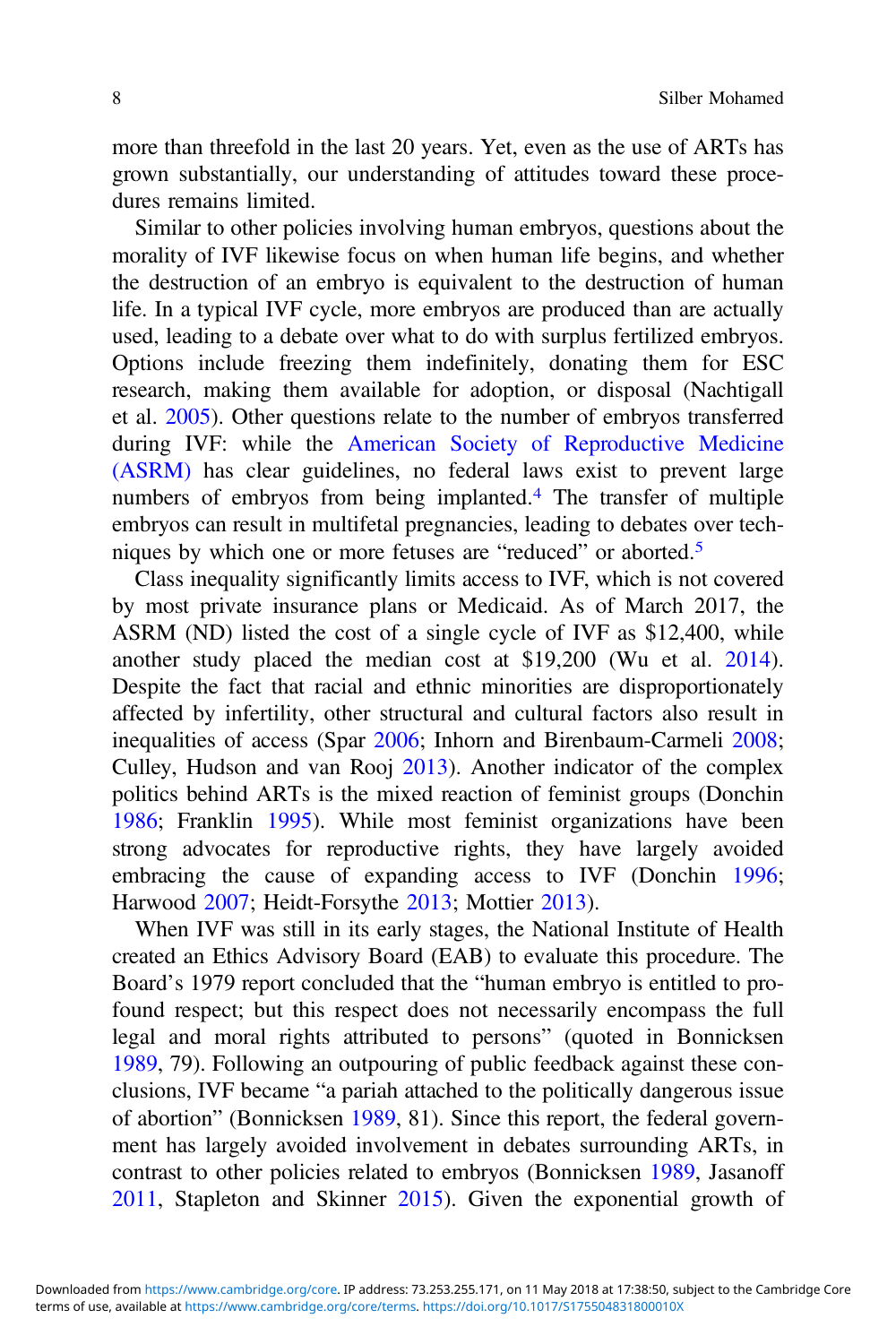IVF since 1979, it remains unclear whether the early link identified between IVF and abortion persists, and to my knowledge, no empirical research has examined this question.

In general, questions of embryo disposal and destruction in IVF have not been subject to the same fierce political debates surrounding abortion and, to a lesser extent, ESC research. Rather, ARTs occupy an intermediate policy space, "stretch(ing) the boundaries of current conceptualizations of morality policy," while also incorporating business and scientific interests (Heidt-Forsythe [2013](#page-26-0), 20).

Scholarship on public opinion toward abortion is expansive, and a substantial body of research also exists on attitudes regarding stem cell research. Far less research examines public opinion about IVF. Adashi et al. [\(2000](#page-25-0)) report on the first large-scale international survey on infertility, but their primary emphasis is cross-national. Other research on ART attitudes in the United States is based on limited samples, but points to a relationship between partisanship/ideology and IVF, with Democrats more likely to support the procedure and conservatives more likely to oppose (Shreffler, Johnson and Scheublec [2010;](#page-28-0) Sigillo, Miller and Weiser [2012](#page-28-0); Fortin and Abele [2016](#page-26-0)). Fortin and Abele [\(2016](#page-26-0)) find that religiosity, measured by attendance at religious services, is associated with more negative attitudes about IVF, but that Catholic women are actually more supportive compared with non-Catholics, a counterintuitive finding given the Church's strong opposition to abortion.

Existing research on the range of embryonic politics issues yields four hypotheses.

H1: Given the hybrid position of ARTs, their distinct history, and rapid growth, I anticipate that compared with abortion and ESC research, far fewer people will describe IVF as morally wrong.

At the same time, I expect that some respondents will hold constrained, or consistent, attitudes about embryonic politics. In particular, religion strongly influences attitudes about the status of embryos, particularly among conservative Christians (Luker [1984;](#page-27-0) Wilcox and Norrander [2002](#page-29-0); Jelen and Wilcox [2003](#page-27-0); Ho, Brossard and Scheufele [2008;](#page-26-0) Liu and Priest [2009](#page-27-0); Fortin and Abele [2016](#page-26-0)). There is also a relationship between religion and "constrained political attitudes" (Pearson-Merkowitz and Gimpel [2009\)](#page-28-0). This research yields two additional hypotheses.

H2: There will be a positive relationship between religiosity, or strength of religious feelings, and embryonic politics attitudes. More devout respondents will be more likely to describe all procedures as morally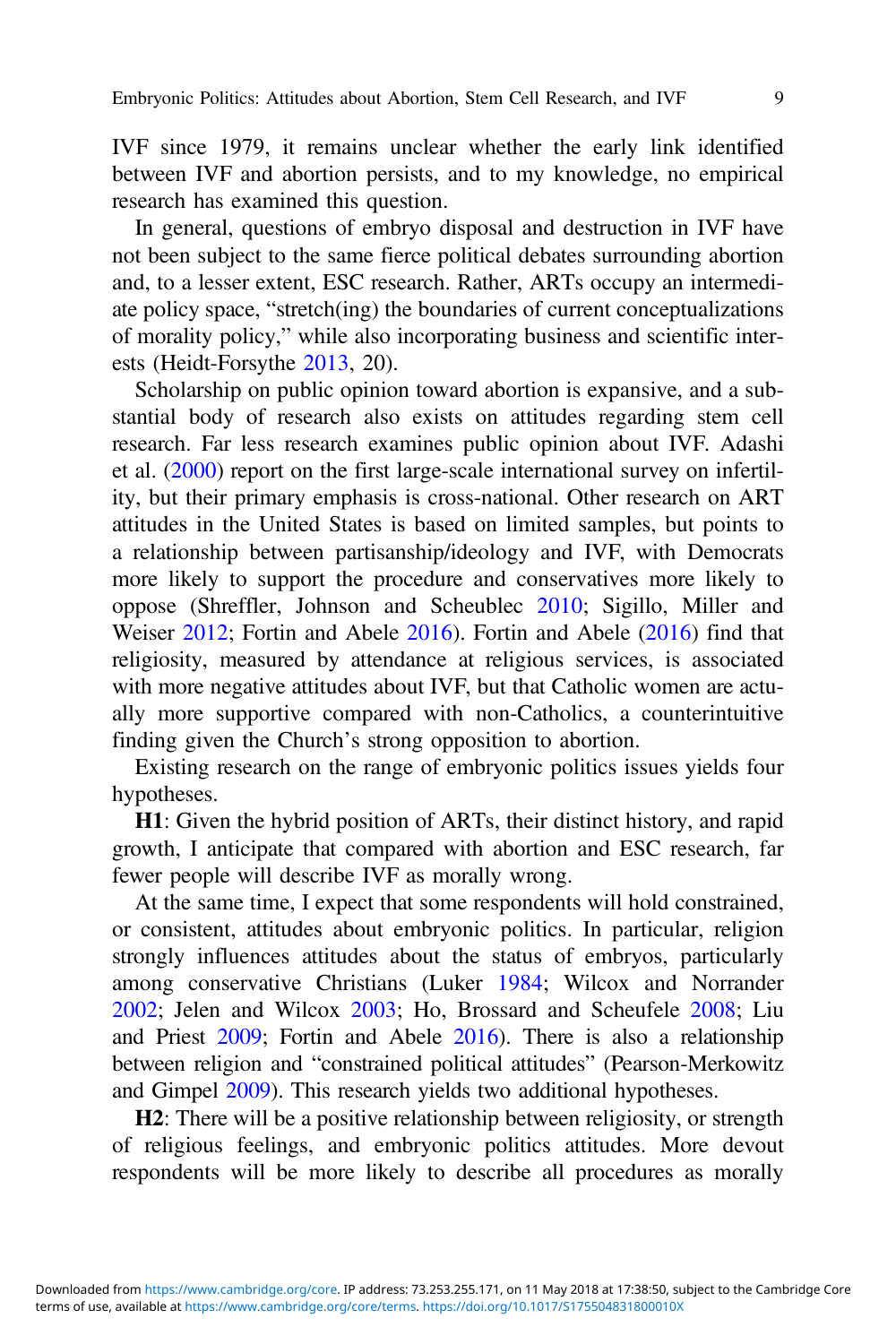wrong and will be more likely to oppose abortion, followed by ESC research and then IVF.

Both Catholics and Evangelical Protestants strongly emphasize that life begins at the moment of conception (Ellison, Echevarría and Smith [2005\)](#page-26-0). At the elite level, office holders who are Evangelical Christian *and* those representing Evangelical districts are most conservative on culture wars issues, with Catholics and mainline Protestants in the middle, and Jews most liberal (Oldmixon and Calfano [2007](#page-28-0); McTague and Pearson-Merkowitz [2013](#page-27-0)). However, prior research suggests that Catholics find abortion more morally objectionable than both mainline and Evangelical Protestants (Scott [1989](#page-28-0)) and are more likely to strongly oppose the procedure (Scott and Schuman [1988\)](#page-28-0). Moreover, to date, only the Catholic Church has spoken out specifically against IVF (Fortin and Abele [2016](#page-26-0)). A recent study on Senators' voting patterns finds that Evangelical Protestant and Jewish office holders are the most constrained in their views on culture wars issues, including abortion, with Evangelical Protestants in opposition and Jews most supportive (McTague and Pearson-Merkowitz [2015\)](#page-27-0). Indeed, Jewish Americans have traditionally been more pro-choice (Cook, Jelen and Wilcox [1992;](#page-25-0) Jelen and Wilcox [2003](#page-27-0)), and Jewish organizations have advocated in support of ESC research (Holland, Lebacqz and Zoloth [2001](#page-26-0)), while internationally, Israel had the highest number of fertility clinics per capita and the highest rate of IVF treatments (Kahn [2000](#page-27-0)).

H3: Compared with mainline Protestants, Evangelical Protestants and Catholics will be more likely to describe all three procedures as morally wrong, while Jewish respondents will be more likely to describe them as morally acceptable.

H4: As with religiosity, the relationship between both religious denomination and attitudes about embryonic politics issues will be strongest for abortion and weakest for IVF, with ESC research in the middle.

### DATA AND METHODS

I evaluate these hypotheses using data from the Pew Research Center Religion and Public Life Project's 2013 Survey on Aging and Longevity (Pew Research Center [2013](#page-28-0)).<sup>[6](#page-24-0)</sup> This survey was conducted using a national landline and cell phone sample of 4,006 adults across the United States between March 21 and April 8, 2013 and contains an oversample of African American and Latino respondents.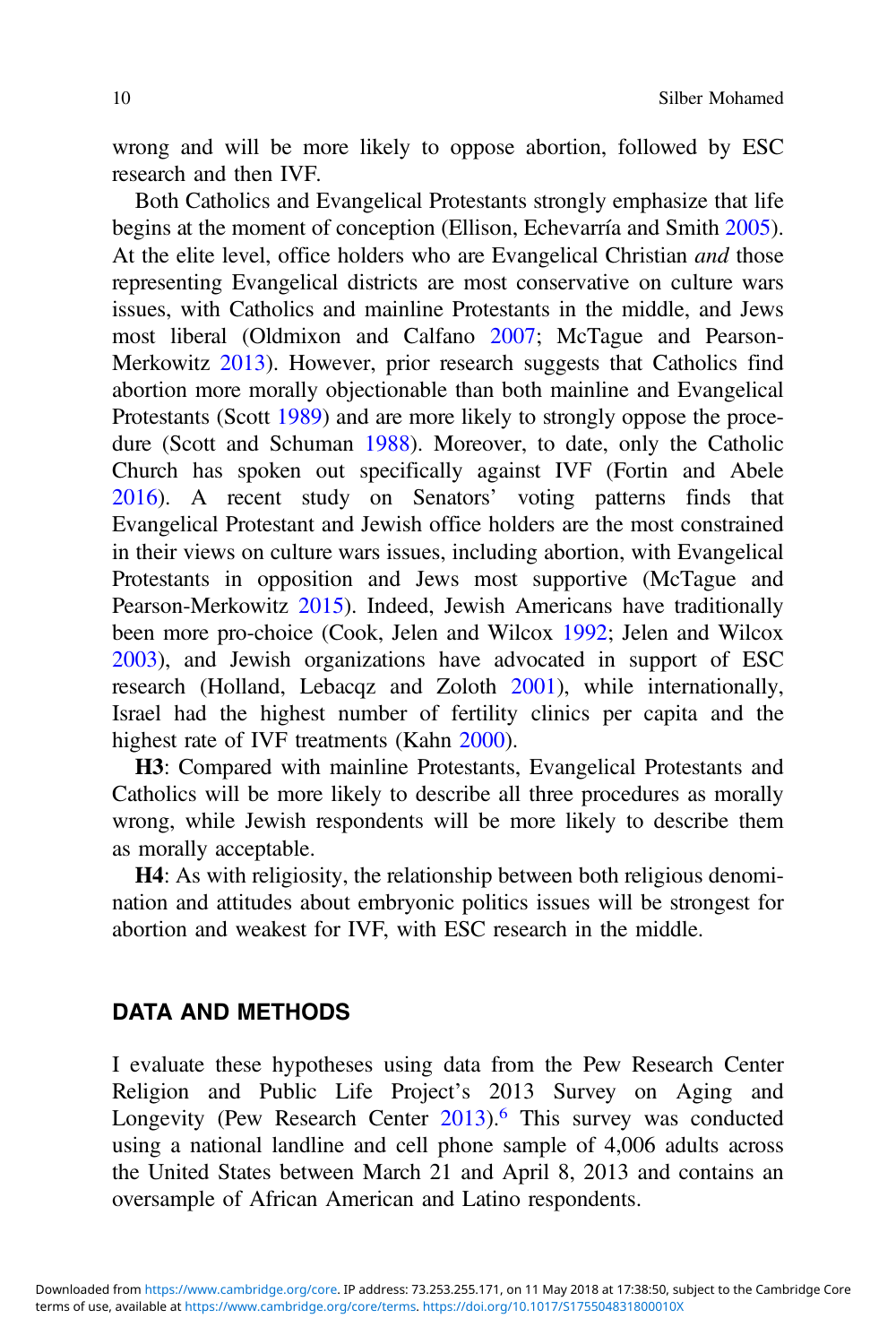

FIGURE 1. Moral attitudes toward abortion, embryonic stem cell research, and IVF. Data: Pew Research Center 2013 Survey of Aging and Longevity.

To examine whether individuals have similar attitudes about a range of policies involving human embryos, I focus specifically on responses to the following series of questions, "Do you personally believe that xx (embryonic politics procedure) is morally acceptable, morally wrong, or is not a moral issue?" I analyze responses regarding abortion, medical research that uses embryonic stem cells (ESC research), and using IVF.[7](#page-24-0) As Figure 1 illustrates, while all three policies are rooted in underlying questions about the status of the human embryo, significant differences exist in the extent to which respondents view each through a moral lens. For instance, a majority of respondents describe IVF as "not a moral issue," while only about a quarter of respondents categorize abortion in this way. Nearly 57% of respondents view abortion as morally wrong, compared with just 13% for IVF. These results support the first hypothesis and suggest that there is unlikely to be broad support for expansive fetal personhood laws that would also impact access to IVF.

Given that far more respondents oppose abortion, [Figure 2](#page-11-0) examines attitude constraints by looking specifically at whether respondents who describe abortion as morally wrong feel similarly about ESC research and IVF. As the figure demonstrates, while nearly 41% of respondents who describe abortion as morally wrong oppose ESC research, nearly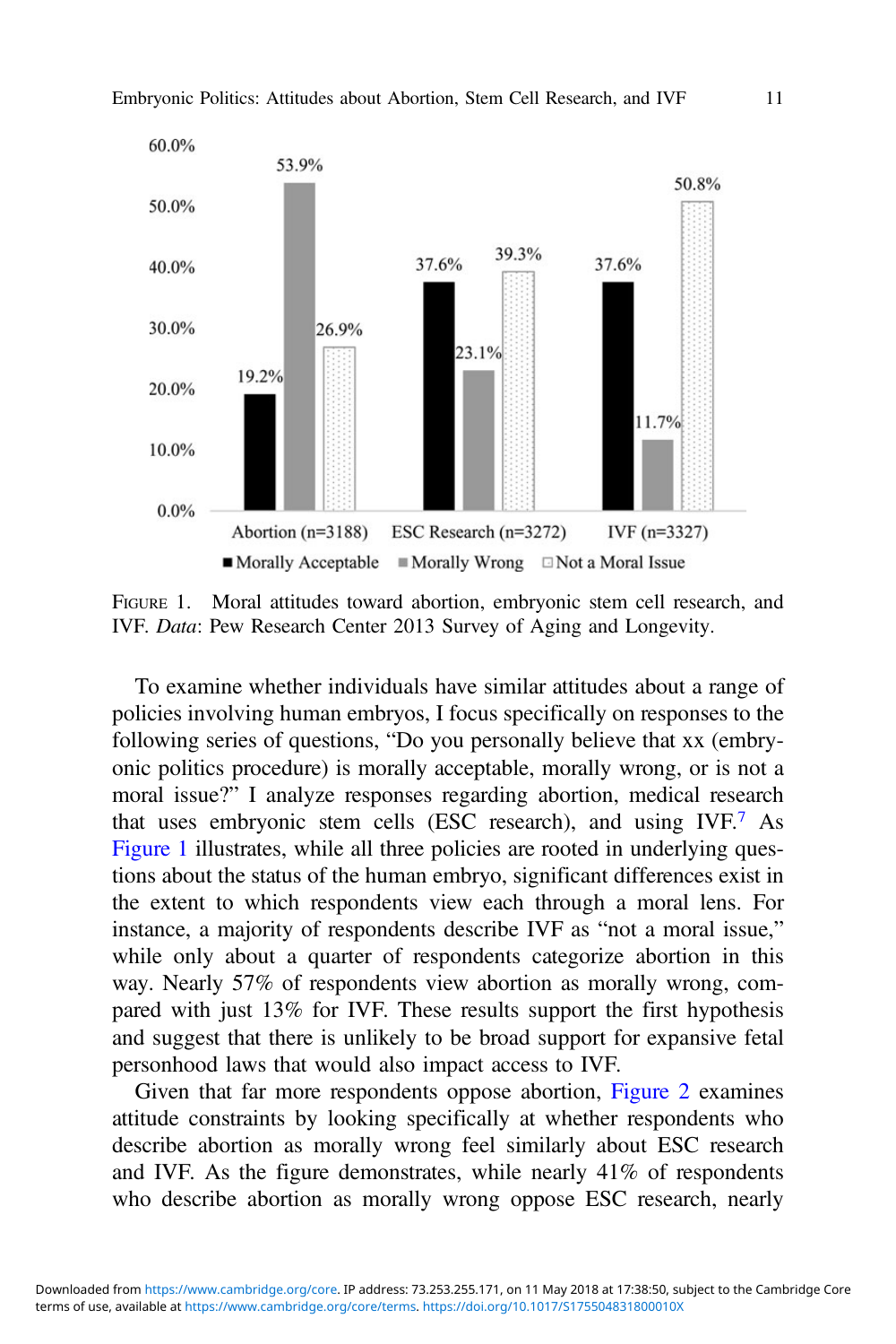<span id="page-11-0"></span>

FIGURE 2. Attitudes about ESC research and IVF among respondents who think abortion is morally wrong. Data: Pew Research Center 2013 Survey of Aging and Longevity.

half of those who say abortion is morally wrong describe IVF as not a moral issue. The multivariate analysis below seeks to better understand this inconsistency.

### Morality Politics and Attitude Constraints

To better understand the factors that shape attitudes about each of these procedures, as well as areas of consistency and inconsistency, I begin by examining individuals with constrained views about these embryonic policies. To do so, I conduct a multivariate analysis, dividing respondents into three categories: individuals who find all policies to be either morally wrong (0) or morally acceptable (2), compared with respondents with mixed views (1). Then, I examine each procedure separately to better understand the factors underlying these views, contrasting the results to see whether the same factors lead to opposition across policy areas.

Per H2 through H4, I expect that both religiosity and religious denomination will significantly influence an individual's views on the morality of each of these procedures, with the strongest relationship between these variables and attitudes about abortion, followed by ESC research, and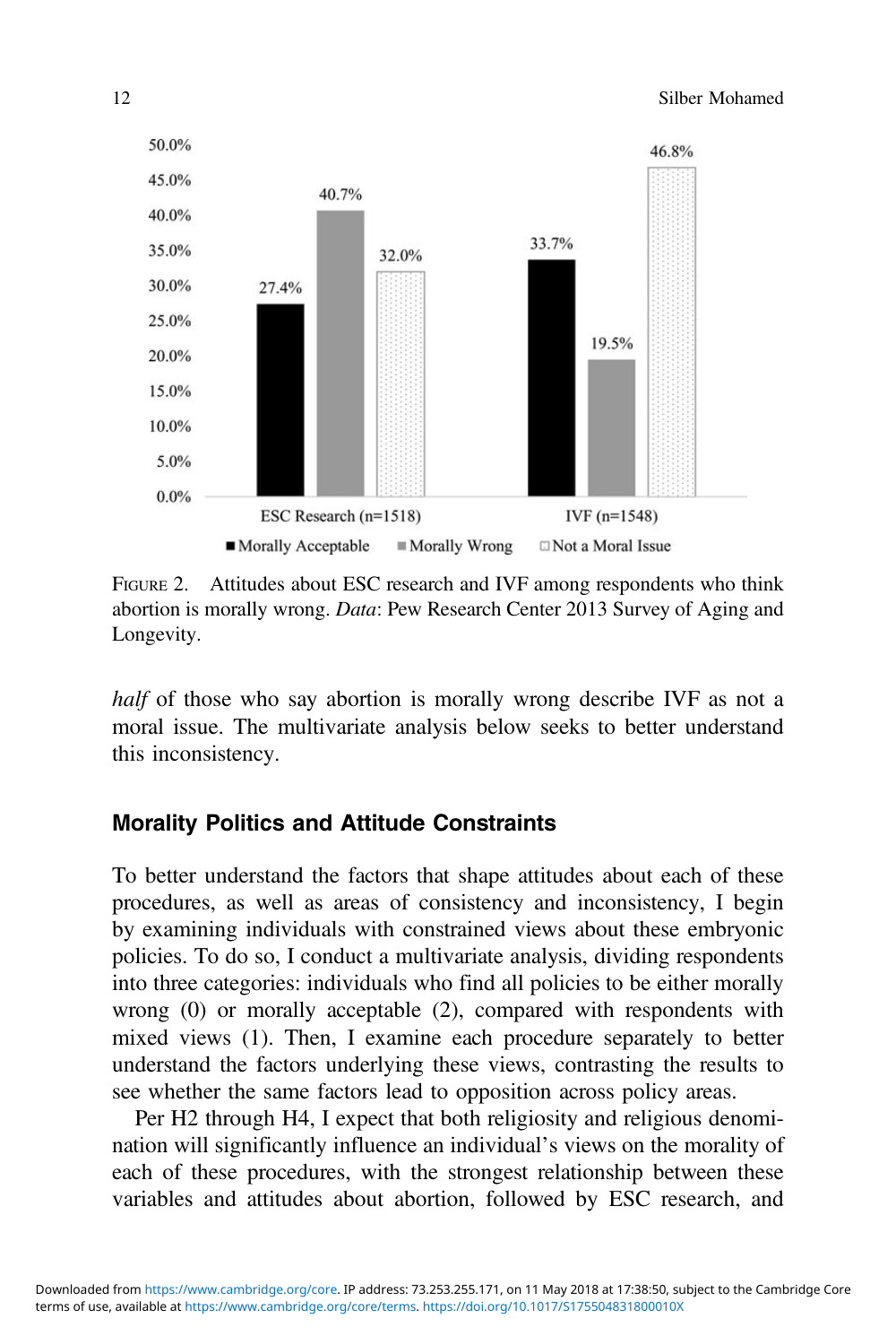then IVF. To capture religiosity, I include a series of dummy variables indicating how important religion is to the respondent, ranging from very important to not at all important (excluded as the reference group) (see the Appendix for a complete list of variables and coding). Another series of dummy variables measures religious denomination, including mainline Protestants (reference group), Evangelical Protestants, Catholics, and Jewish respondents, with the expectation that Evangelicals and Catholics will be more opposed to these procedures while Jews will be most accepting. I also include dummy variables for respondents who identify with the Church of Jesus Christ of Latter Day Saints (LDS/Mormons); as not religious; or with another religion, including Muslim, Buddhist, Hindu, Unitarian, and "other Christian."[8](#page-24-0)

The multivariate models also include a number of control variables, including race/ethnicity, age, gender, education, and income. With respect to gender specifically, existing research largely finds no relationship with abortion attitudes (Cook, Jelen and Wilcox [1992;](#page-25-0) Jelen and Wilcox [2003\)](#page-27-0) or ESC research (Ho, Brossard and Scheufele [2008,](#page-26-0) Shih, Scheufele and Brossard [2013\)](#page-28-0). In contrast, the limited scholarship on IVF finds that in the United States, women are more likely to support insurance coverage for the procedure, while cross-nationally, they are more likely to think that associated costs should be reimbursed (Adashi et al. [2000](#page-25-0); Nachtigall, MacDougall, Davis and Beyene [2012](#page-27-0)). Similarly, I anticipate that women will be more likely to consider IVF morally acceptable. Given the cost barriers to IVF, and perceptions that it is primarily an upper-class phenomenon (Bell [2009\)](#page-25-0), I anticipate that socioeconomic status will play a greater role in IVF attitudes compared with other embryonic policy areas. In the models that follow, income is measured as a series of dummy variables (under \$30,000 (reference group); \$30,000–50,000; \$50,000–75,000; \$75,000–100,000; and over \$100,000), while education is measured continuously. I include an additional control variable for marital status with the expectation that married respondents will be more likely to describe abortion as morally wrong and IVF as morally acceptable.

Because ideology and partisanship are not always consistent, I include dummy variables for both partisanship (Democrat, Republican, and independent, with independent as the reference group) and ideology (conservative, liberal, and moderate, with moderate as the reference group), with the expectation that respondents who are Republican and more conservative will be more likely to oppose these procedures, and particularly abortion, while liberals and Democrats will be more accepting.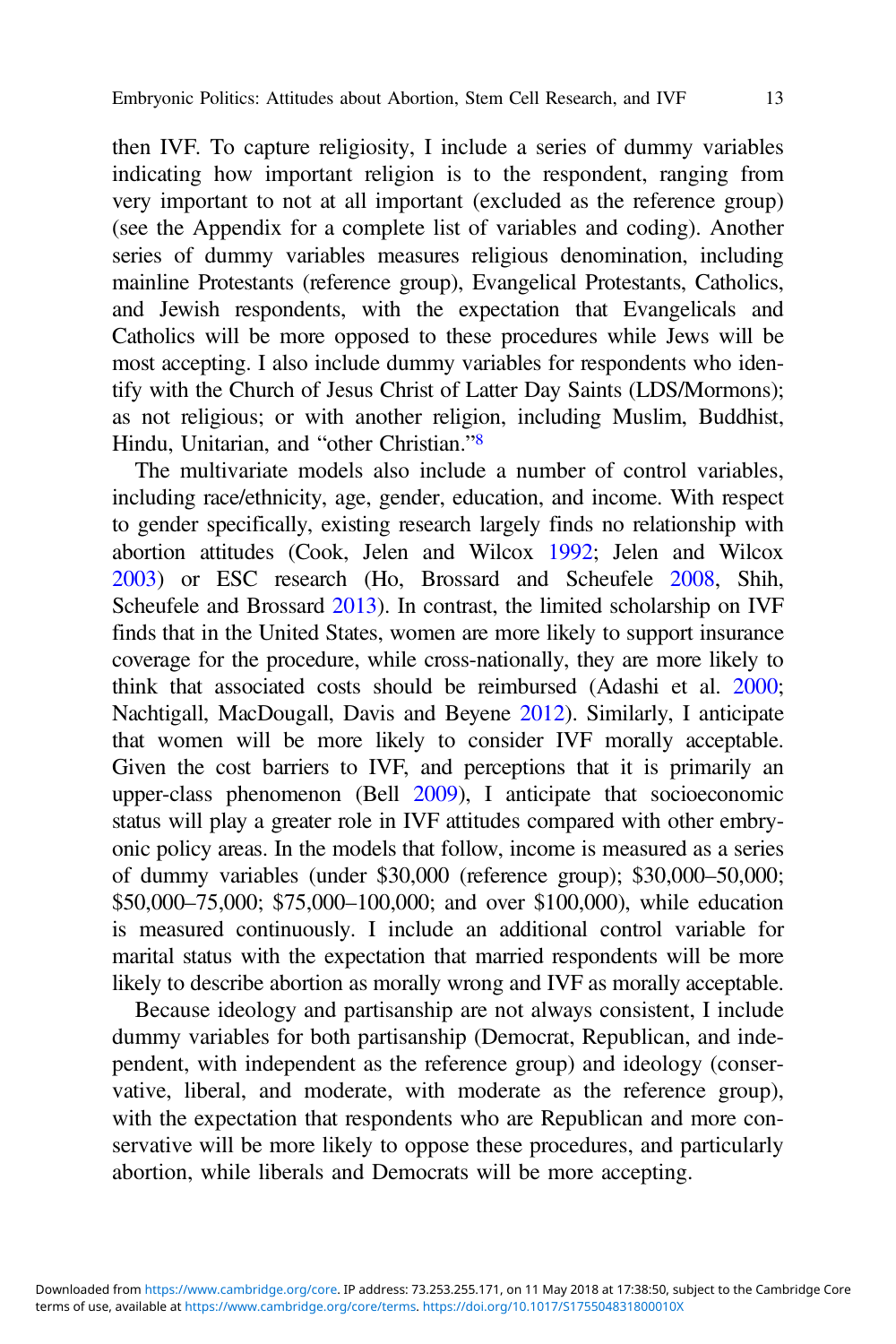|                               | All morally wrong | All morally acceptable |
|-------------------------------|-------------------|------------------------|
| Religiosity                   |                   |                        |
| Very important                | $2.05*$           | $-0.35$                |
|                               | (0.87)            | (0.35)                 |
| Somewhat important            | $1.69^{\circ}$    | $-0.063$               |
|                               | (0.91)            | (0.31)                 |
| Not too important             | 0.73              | 0.27                   |
|                               | (0.98)            | (0.31)                 |
| Denomination                  |                   |                        |
| <b>Evangelical Protestant</b> | $1.33***$         | $-0.66*$               |
|                               | (0.39)            | (0.32)                 |
| Catholic                      | 0.79              | $-0.42$                |
|                               | (0.45)            | (0.29)                 |
| <b>LDS</b>                    | $-13.84***$       | $-13.83***$            |
|                               | (0.45)            | (0.34)                 |
| Jewish                        | 0.84              | $-0.03$                |
|                               | (1.15)            | (0.47)                 |
| Not religious                 | $0.90^{\circ}$    | 0.45                   |
|                               | (0.55)            | (0.31)                 |
| Other religion                | $-0.06$           | 0.15                   |
|                               | (0.73)            | (0.38)                 |
| Demographics                  |                   |                        |
| Female                        | $-0.20$           | $-0.34$                |
|                               | (0.22)            | (0.20)                 |
| Married                       | 0.22              | $-0.10$                |
|                               | (0.26)            | (0.20)                 |
| African American              | $-0.33$           | $-0.29$                |
|                               | (0.347)           | (0.29)                 |
| Latino                        | $0.68*$           | $-0.20$                |
|                               | (0.31)            | (0.29)                 |
| Other race                    | 0.54              | $-0.66$                |
|                               | (0.43)            | (0.40)                 |
| Age                           | 0.01              | $0.12**$               |
|                               | (0.06)            | (0.05)                 |
| Education                     | $-0.05$           | 0.05                   |
|                               | (0.05)            | (0.04)                 |
| Ideology/partisanship         |                   |                        |
| Conservative                  | $0.52*$           | $-0.75*$               |
|                               | (0.24)            | (0.30)                 |
| Liberal                       | $-1.17**$         | 0.05                   |
|                               | (0.39)            | (0.21)                 |
| Democrat                      | 0.13              | $0.56**$               |
|                               | (0.25)            | (0.21)                 |
| Republican                    | 0.07              | $-0.11$                |
|                               | (0.28)            | (0.30)                 |

<span id="page-13-0"></span>Table 1. Multinomial regression results: are all three embryonic policies morally unacceptable/morally acceptable (compared with mixed views on different policies)?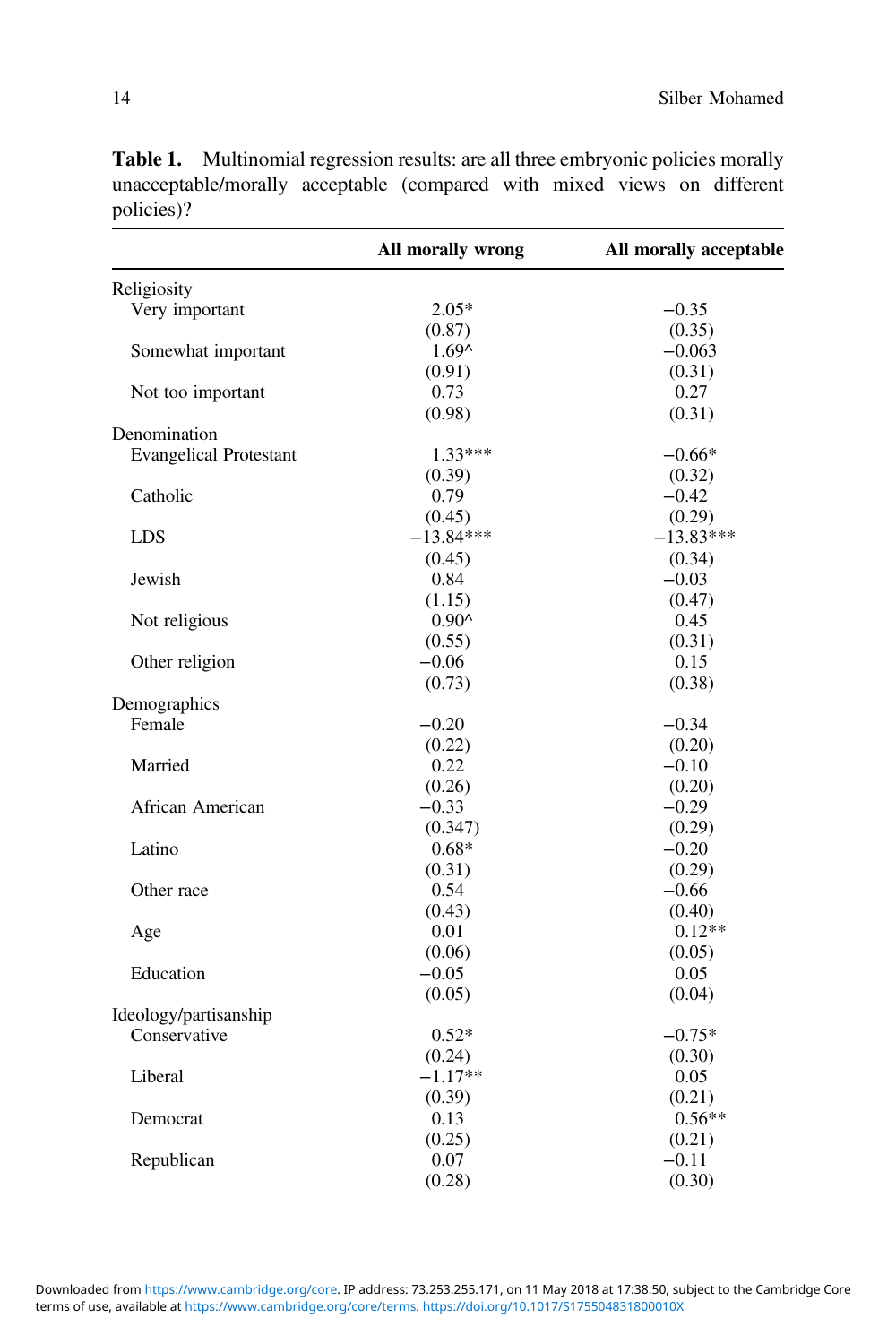|                     | All morally wrong | All morally acceptable |
|---------------------|-------------------|------------------------|
| Income              |                   |                        |
| \$30,000-50,000     | $-0.72*$          | $-0.20$                |
|                     | (0.31)            | (0.32)                 |
| \$50,000-75,000     | $-0.84*$          | 0.48                   |
|                     | (0.40)            | (0.30)                 |
| \$75,000-100,000    | $-0.30$           | 0.31                   |
|                     | (0.37)            | (0.34)                 |
| > \$100,000         | $-1.07*$          | 0.45                   |
|                     | (0.44)            | (0.30)                 |
| Constant            | $-4.44***$        | $-3.10***$             |
|                     | (1.11)            | (0.72)                 |
| <b>Observations</b> | 2,660             | 2,660                  |
| Pseudo $R^2$        | 0.134             | 0.134                  |

| Table 1. | <b>Continued</b> |
|----------|------------------|
|----------|------------------|

Robust standard errors are in parentheses. Significance levels:  $\gamma p < 0.10$ ,  $\gamma p < 0.05$ ,  $\gamma p < 0.01$ ,  $\gamma p < 0.01$ ,  $\gamma p < 0.01$ 0.001.

### Consistent Attitudes about Embryonic Policies

The first analysis seeks to understand the factors that are associated with constrained attitudes about embryonic policies, including respondents with the most consistent attitudes in either direction. Because morally acceptable, morally wrong, and not a moral issue cannot be clearly ordered, [Table 1](#page-13-0) presents the results of a multinomial logistic regression analysis comparing respondents who have mixed attitudes about the three procedures (baseline) with respondents who consider all three procedures to be either morally wrong (column 1) or morally acceptable (column 2). As multinomial logit coefficients are difficult to interpret, marginal effects for all statistically significant variables are included in the appendix (see Table B1)[.9](#page-24-0)

Consistent with H2, individuals who consider religion to be very important are more likely to describe all three policies as morally wrong. However, there is no statistically significant relationship between religiosity and consistently describing the procedures as morally acceptable. Religiosity clearly shapes moral opposition to—but not support for—embryonic politics. Compared with mainline Protestants, Evangelical Protestants hold more constrained views, being nine percentage points more likely to describe all three procedures as morally wrong and five percentage points less likely to describe them as morally acceptable. Despite expectations that Catholic respondents would similarly be opposed to all three procedures, while Jewish respondents would be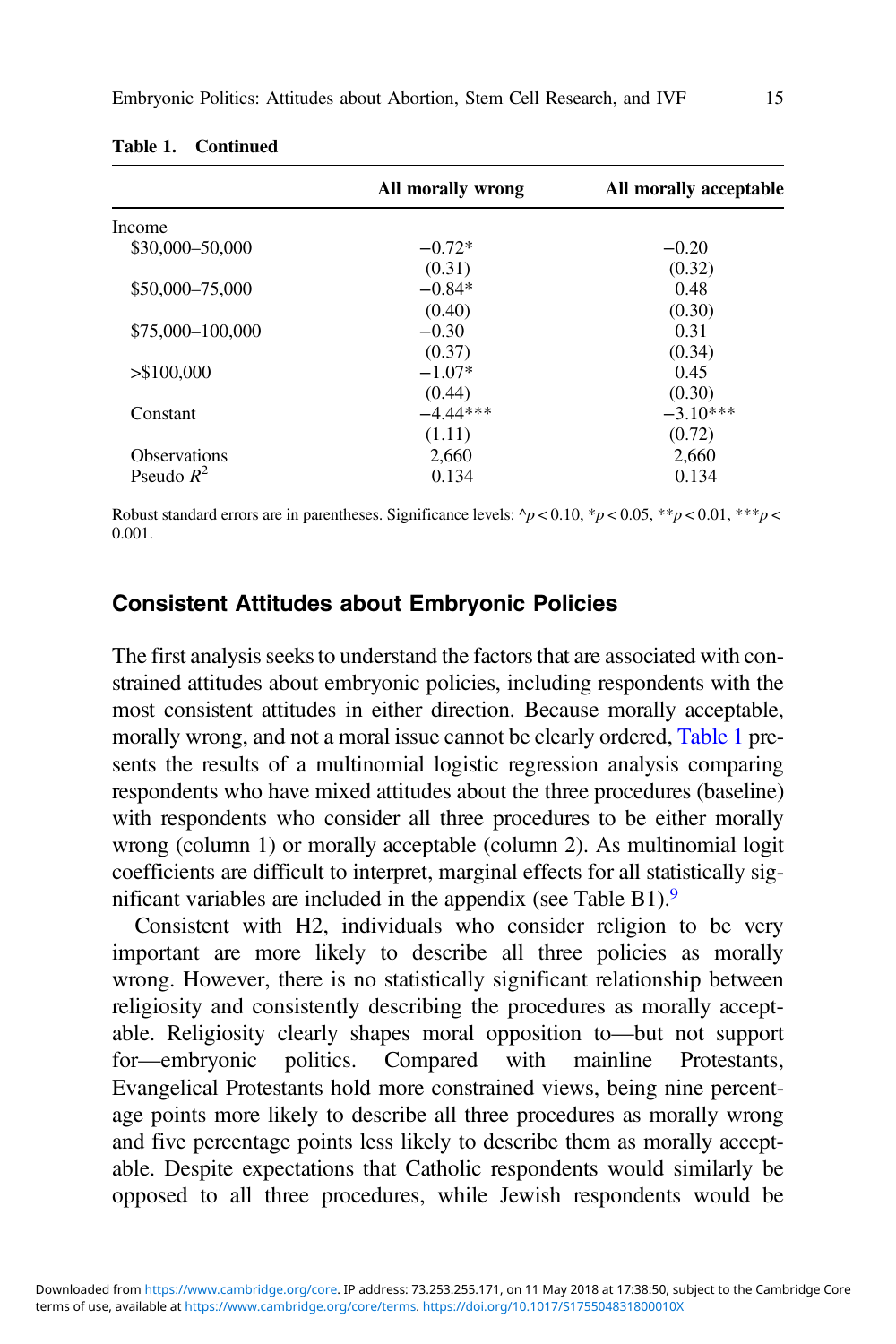more accepting, these variables do not reach statistical significance in the first model. Interestingly, in comparison with mainline Protestants, LDS respondents are less likely to have constrained attitudes, being less likely to describe all three procedures as both morally acceptable and morally unacceptable. As discussed below, the LDS anomaly is likely the result of higher levels of support for IVF within this community. Yet, the small sample size of LDS  $(n = 51)$  respondents suggests that these results should be interpreted with caution.

Consistent with existing research demonstrating that Latinos hold more conservative views on abortion and other family-related issues (Leal [2007](#page-27-0); Abrajano and Alvarez [2010;](#page-25-0) Gibson and Hare [2012](#page-26-0)), Latino respondents are significantly more likely to oppose all three procedures. Demonstrating the importance of ideology, compared with moderates, conservative respondents are more likely to describe all three policies as morally wrong, while liberals are less likely to do so. Similarly, conservatives are less likely to describe all three policies as morally acceptable, while in comparison to independents, Democrats are more likely to do so, yet the substantive effects of these variables are weak in comparison to the religion variables. Other control variables also have significant effects. For instance, older respondents are more likely to describe all three procedures as morally acceptable, and respondents with higher incomes are less likely to describe them as morally wrong.

The above analysis finds support for H2 and parts of H3, demonstrating a relationship between religiosity and Evangelical Protestantism with constrained attitudes opposing embryonic policies. Yet, these results do not provide the opportunity to compare the extent to which the same factors influence attitudes about specific procedures. Next, I examine public opinion toward each procedure separately. [Table 2](#page-16-0) presents results of three multinomial logit models with attitudes about abortion, ESC research, and IVF included as distinct dependent variables. The models compare respondents who describe each policy as morally wrong (0) or morally acceptable (2) with a baseline of respondents who say it is not a moral issue (1). Given that I am most interested in understanding whether or not respondents consistently oppose these procedures, and the extent to which religion and religiosity influences this moral view, the discussion below will focus primarily on those results.

Looking across the models, the strength of the religiosity variable is clear; across all policy areas, respondents who describe religion as a very important part of their lives are more likely to describe a procedure that involves the destruction of embryos as morally wrong. [Figure 3](#page-19-0) presents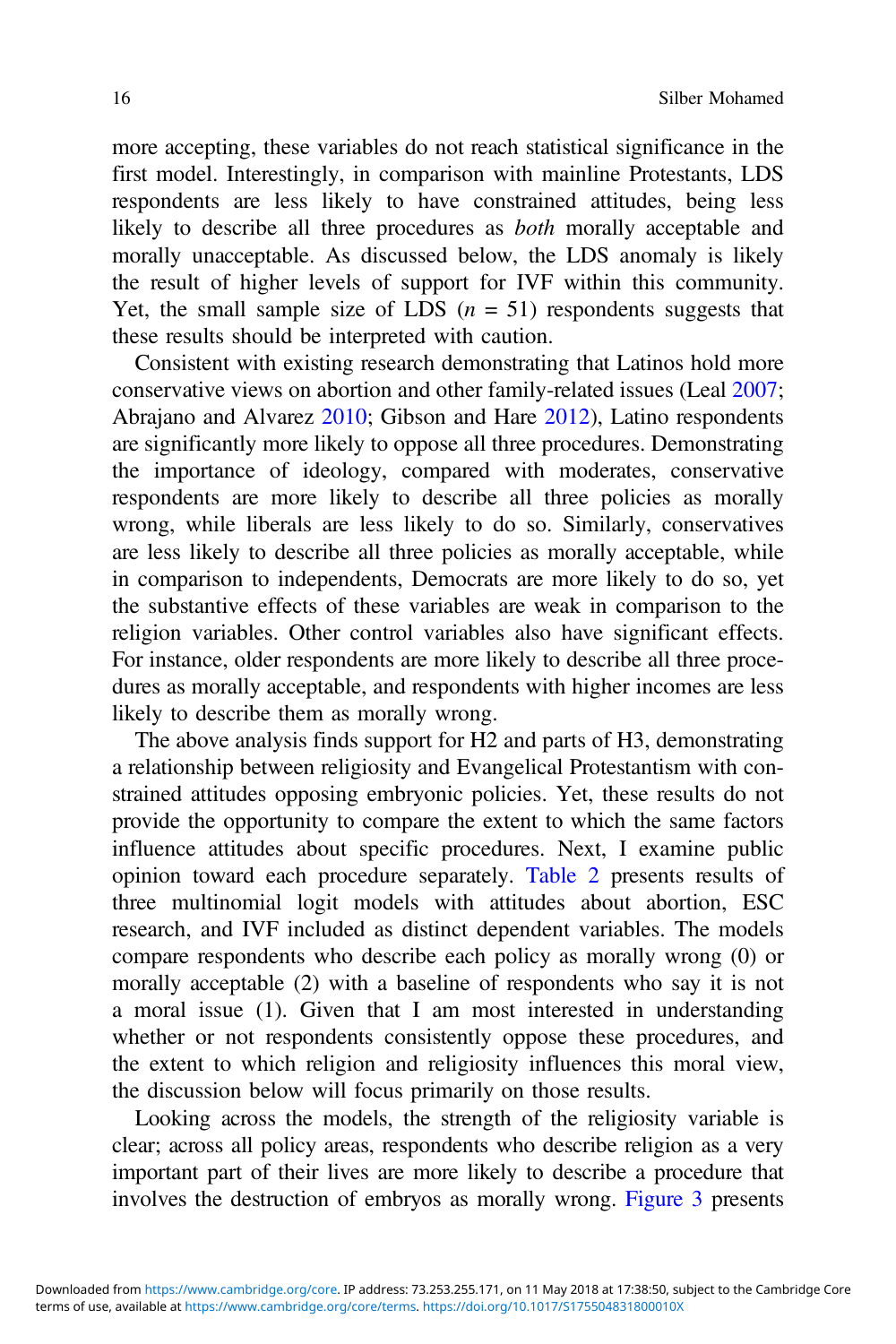|                               | <b>Abortion</b>    |                   |                   | <b>ESC</b> research | <b>IVF</b>     |                          |
|-------------------------------|--------------------|-------------------|-------------------|---------------------|----------------|--------------------------|
|                               | (1)                | (2)               | (3)               | (4)                 | (5)            | (6)                      |
|                               | <b>Morally</b>     | <b>Morally</b>    | <b>Morally</b>    | <b>Morally</b>      | <b>Morally</b> | <b>Morally</b>           |
|                               | wrong              | acceptable        | wrong             | acceptable          | wrong          | acceptable               |
| Religiosity                   |                    |                   |                   |                     |                |                          |
| Very important                | $1.46***$          | $-0.15$           | $1.22**$          | 0.31                | $1.39***$      | 0.24                     |
|                               | (0.29)             | (0.27)            | (0.42)            | (0.22)              | (0.43)         | (0.22)                   |
| Somewhat important            | 0.41               | $-0.31$           | 0.63              | 0.21                | $0.86*$        | 0.25                     |
|                               | (0.29)             | (0.25)            | (0.42)            | (0.22)              | (0.44)         | (0.22)                   |
| Not too important             | $-0.07$            | $-0.07$           | $-0.16$           | 0.11                | 0.66           | 0.37                     |
|                               | (0.34)             | (0.27)            | (0.46)            | (0.24)              | (0.50)         | (0.24)                   |
| Denomination                  |                    |                   |                   |                     |                |                          |
| <b>Evangelical Protestant</b> | $0.89***$          | $-0.17$           | $0.79***$         | $-0.13$             | 0.21           | $-0.24$                  |
|                               | (0.22)             | (0.28)            | (0.24)            | (0.20)              | (0.30)         | (0.18)                   |
| Catholic                      | 0.35               | $-0.31$           | 0.33              | $-0.14$             | $-0.04$        | $-0.29$                  |
|                               | (0.21)             | (0.26)            | (0.25)            | (0.20)              | (0.31)         | (0.18)                   |
| <b>LDS</b>                    | 0.41               | $-0.53$           | 0.13              | 0.28                | $-1.44^$       | $0.91*$                  |
|                               | (0.55)             | (0.78)            | (0.55)            | (0.52)              | (0.76)         | (0.42)                   |
| Jewish                        | $-1.03*$<br>(0.50) | $-0.37$<br>(0.45) | $-0.45$<br>(0.62) | $-0.27$<br>(0.38)   | 0.30<br>(0.67) | $-0.56$                  |
| Not religious                 | $-0.23$<br>(0.26)  | 0.03<br>(0.26)    | 0.16<br>(0.34)    | 0.27<br>(0.21)      | 0.28<br>(0.37) | (0.36)<br>0.07<br>(0.21) |
| Other religion                | $-0.02$            | $-0.23$           | 0.02              | $-0.02$             | $-0.06$        | $-0.20$                  |
|                               | (0.29)             | (0.32)            | (0.35)            | (0.25)              | (0.41)         | (0.23)                   |

<span id="page-16-0"></span>Table 2. Multinomial regression, are abortion, ESC research, and IVF morally wrong or morally acceptable (compared with not a moral issue)

Continued

Embryonic Politics: Attitudes about Abortion, Stem Cell Research, and IVF 17  $\overline{L}$ 

Embryonic Politics: Attitudes about Abortion, Stem Cell Research, and IVF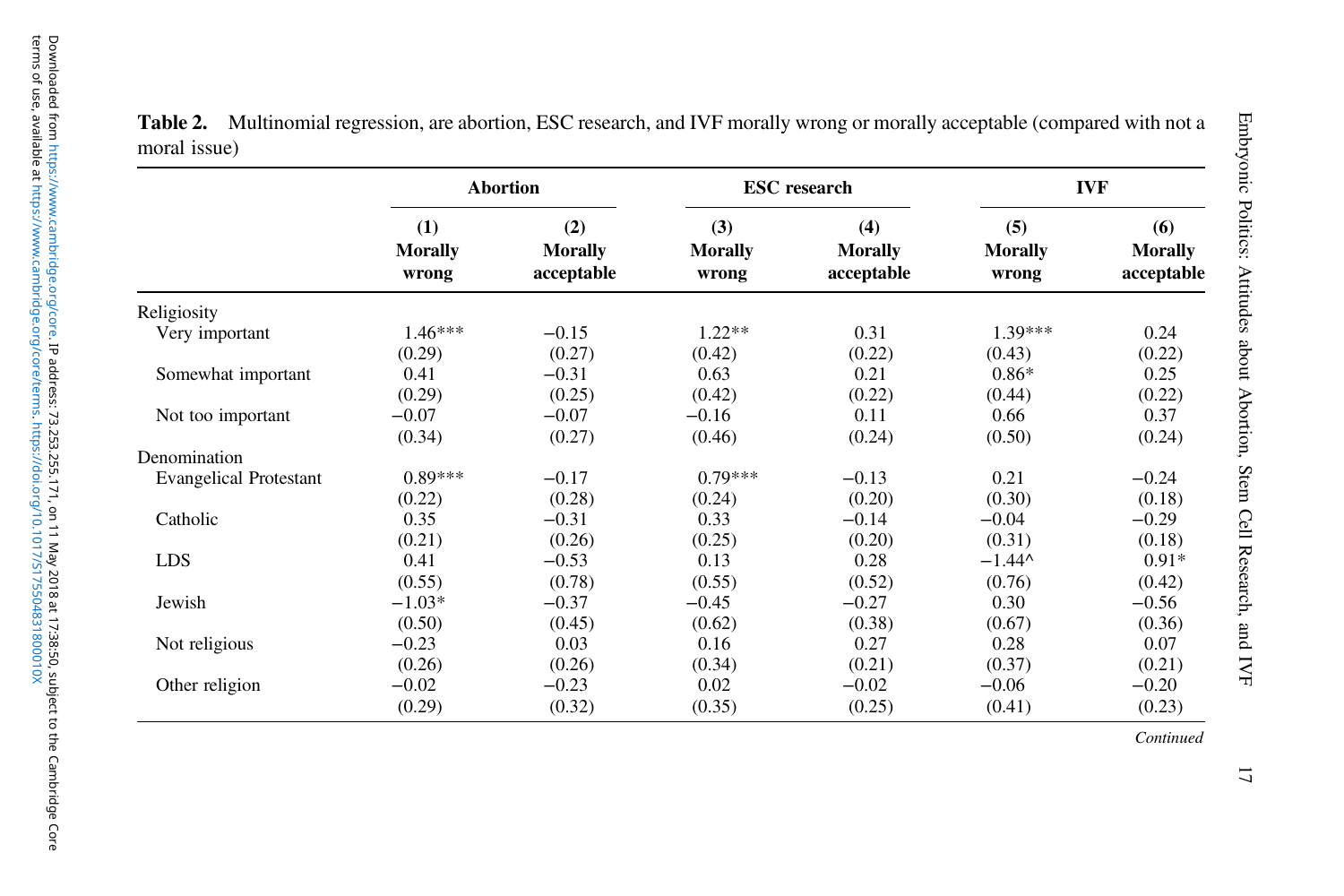#### Table 2. Continued

|                       | <b>Abortion</b>          |                          |                   | <b>ESC</b> research      |                             | <b>IVF</b>        |  |
|-----------------------|--------------------------|--------------------------|-------------------|--------------------------|-----------------------------|-------------------|--|
|                       | (1)                      | (2)                      | (3)               | (4)                      | (5)                         | (6)               |  |
|                       | <b>Morally</b>           | <b>Morally</b>           | <b>Morally</b>    | <b>Morally</b>           | <b>Morally</b>              | <b>Morally</b>    |  |
|                       | wrong                    | acceptable               | wrong             | acceptable               | wrong                       | acceptable        |  |
| Demographics          |                          |                          |                   |                          |                             |                   |  |
| Female                | $-0.25^{\circ}$          | $-0.46**$                | $-0.19$           | $-0.14$                  | $-0.34*$                    | $0.19^$           |  |
|                       | (0.14)                   | (0.16)                   | (0.14)            | (0.12)                   | (0.16)                      | (0.11)            |  |
| Married               | $0.51***$                | 0.04                     | 0.13              | 0.11                     | 0.19                        | 0.14              |  |
|                       | (0.15)                   | (0.16)                   | (0.16)            | (0.13)                   | (0.19)                      | (0.12)            |  |
| African American      | $-0.09$                  | $-0.02$                  | $-0.38^$          | $-0.41*$                 | $-0.07$                     | $-0.50**$         |  |
|                       | (0.22)                   | (0.24)                   | (0.22)            | (0.18)                   | (0.26)                      | (0.18)            |  |
| Latino                | 0.13                     | $-0.16$                  | 0.09              | $-0.18$                  | $0.65**$                    | $-0.07$           |  |
|                       | (0.19)                   | (0.24)                   | (0.20)            | (0.18)                   | (0.22)                      | (0.17)            |  |
| Other race            | $-0.31$<br>(0.27)        | $-0.32$                  | 0.30<br>(0.26)    | $-0.33$<br>(0.25)        | $0.66*$<br>(0.31)           | $-0.14$<br>(0.23) |  |
| Decade                | $-0.08^$                 | (0.30)<br>0.02           | $-0.06$<br>(0.04) | $0.07*$                  | $0.09^$                     | 0.04              |  |
| Education             | (0.04)<br>0.00<br>(0.03) | (0.05)<br>0.03<br>(0.03) | $-0.00$<br>(0.03) | (0.04)<br>0.03<br>(0.02) | (0.05)<br>$-0.04$<br>(0.04) | (0.03)<br>0.02    |  |
| Ideology/partisanship |                          |                          |                   |                          |                             | (0.02)            |  |
| Conservative          | $0.84***$                | 0.20                     | $0.47**$          | $-0.03$                  | $0.51*$                     | 0.03              |  |
|                       | (0.17)                   | (0.24)                   | (0.17)            | (0.15)                   | (0.20)                      | (0.13)            |  |
| Liberal               | $-0.36*$                 | 0.18                     | $-0.36^$          | 0.05                     | $-0.55*$                    | $-0.28*$          |  |
|                       | (0.17)                   | (0.18)                   | (0.20)            | (0.14)                   | (0.24)                      | (0.14)            |  |
| Democrat              | $-0.40*$                 | $0.44*$                  | $-0.27$           | $0.31*$                  | 0.14                        | $0.38**$          |  |
|                       | (0.16)                   | (0.18)                   | (0.18)            | (0.14)                   | (0.20)                      | (0.13)            |  |
| Republican            | 0.19                     | $-0.33$                  | $0.45*$           | 0.20                     | $-0.21$                     | 0.12              |  |
|                       | (0.20)                   | (0.26)                   | (0.18)            | (0.17)                   | (0.23)                      | (0.15)            |  |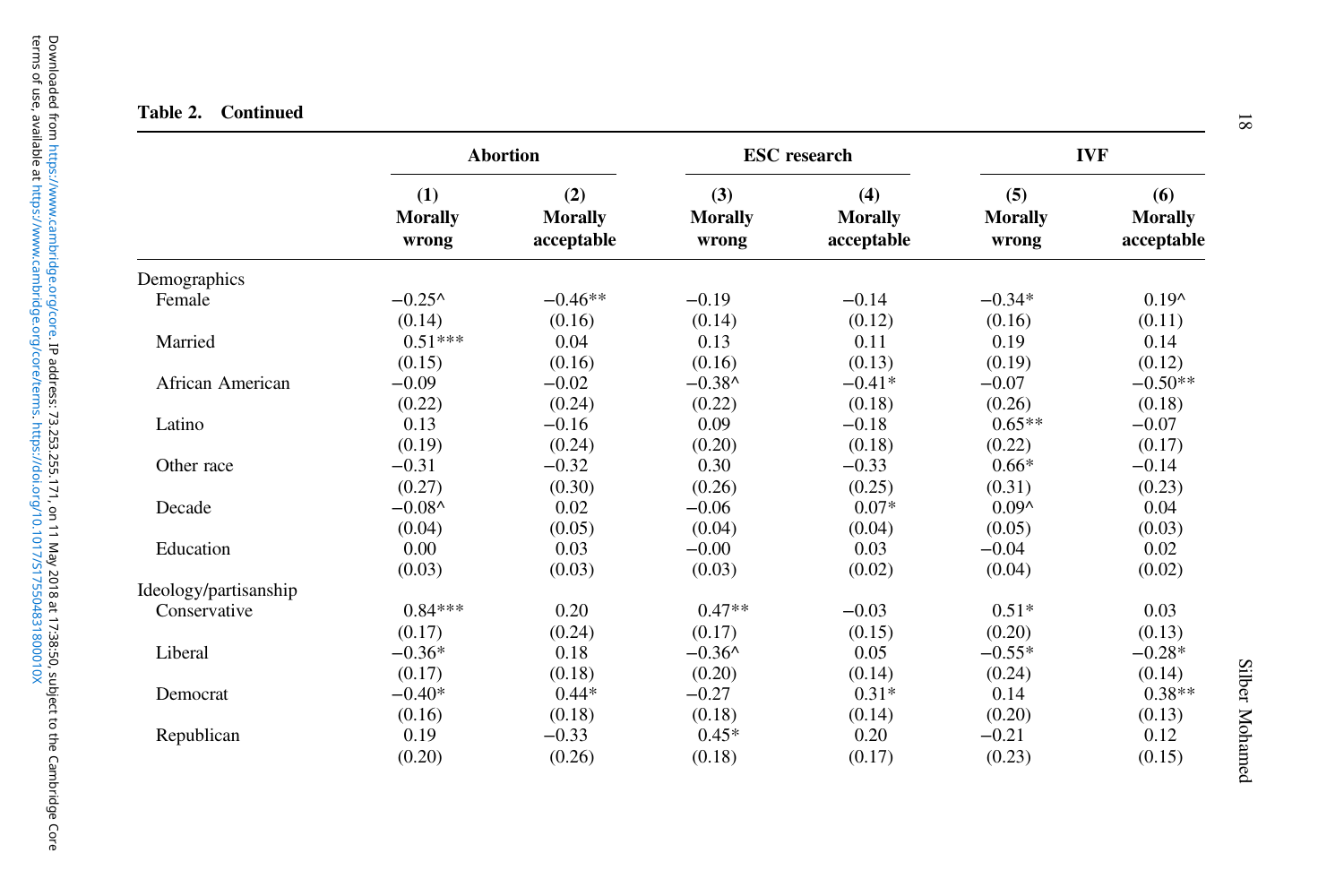#### Table 2. Continued

|                     | <b>Abortion</b>                     |                                     |                                | <b>ESC</b> research                 | <b>IVF</b>                     |                                     |
|---------------------|-------------------------------------|-------------------------------------|--------------------------------|-------------------------------------|--------------------------------|-------------------------------------|
|                     | $\bf(1)$<br><b>Morally</b><br>wrong | (2)<br><b>Morally</b><br>acceptable | (3)<br><b>Morally</b><br>wrong | (4)<br><b>Morally</b><br>acceptable | (5)<br><b>Morally</b><br>wrong | (6)<br><b>Morally</b><br>acceptable |
| Income              |                                     |                                     |                                |                                     |                                |                                     |
| \$30,000-50,000     | $-0.88***$                          | $-0.62**$                           | $-0.19$                        | $-0.16$                             | $-0.67**$                      | $-0.01$                             |
|                     | (0.19)                              | (0.24)                              | (0.20)                         | (0.17)                              | (0.22)                         | (0.16)                              |
| \$50,000-75,000     | $-0.75***$                          | 0.03                                | $-0.48*$                       | $-0.06$                             | $-0.83**$                      | 0.29                                |
|                     | (0.23)                              | (0.25)                              | (0.24)                         | (0.19)                              | (0.30)                         | (0.18)                              |
| \$75,000-100,000    | $-0.85***$                          | 0.04                                | $-0.13$                        | $-0.08$                             | $-0.53^$                       | 0.13                                |
|                     | (0.23)                              | (0.28)                              | (0.24)                         | (0.21)                              | (0.29)                         | (0.19)                              |
| > \$100,000         | $-0.93***$                          | 0.17                                | $-0.71**$                      | $-0.08$                             | $-0.87**$                      | 0.19                                |
|                     | (0.22)                              | (0.25)                              | (0.22)                         | (0.19)                              | (0.30)                         | (0.18)                              |
| Constant            | 0.16                                | $-0.56$                             | $-1.40**$                      | $-0.92^$                            | $-2.20**$                      | $-1.17**$                           |
|                     | (0.55)                              | (0.57)                              | (0.66)                         | (0.47)                              | (0.76)                         | (0.45)                              |
| <b>Observations</b> | 2,827                               | 2,827                               | 2,908                          | 2,908                               | 2,954                          | 2,954                               |
| Prob $>\chi^2$      | 0.00                                | 0.00                                | 0.00                           | 0.00                                | 0.00                           | 0.00                                |
| Pseudo $R^2$        | 0.19                                | 0.19                                | 0.07                           | 0.07                                | 0.05                           | 0.05                                |

Robust standard errors are in parentheses. Significance levels:  $\gamma p < 0.1$ ,  $\gamma p < 0.05$ ,  $\gamma p < 0.01$ ,  $\gamma p < 0.001$ .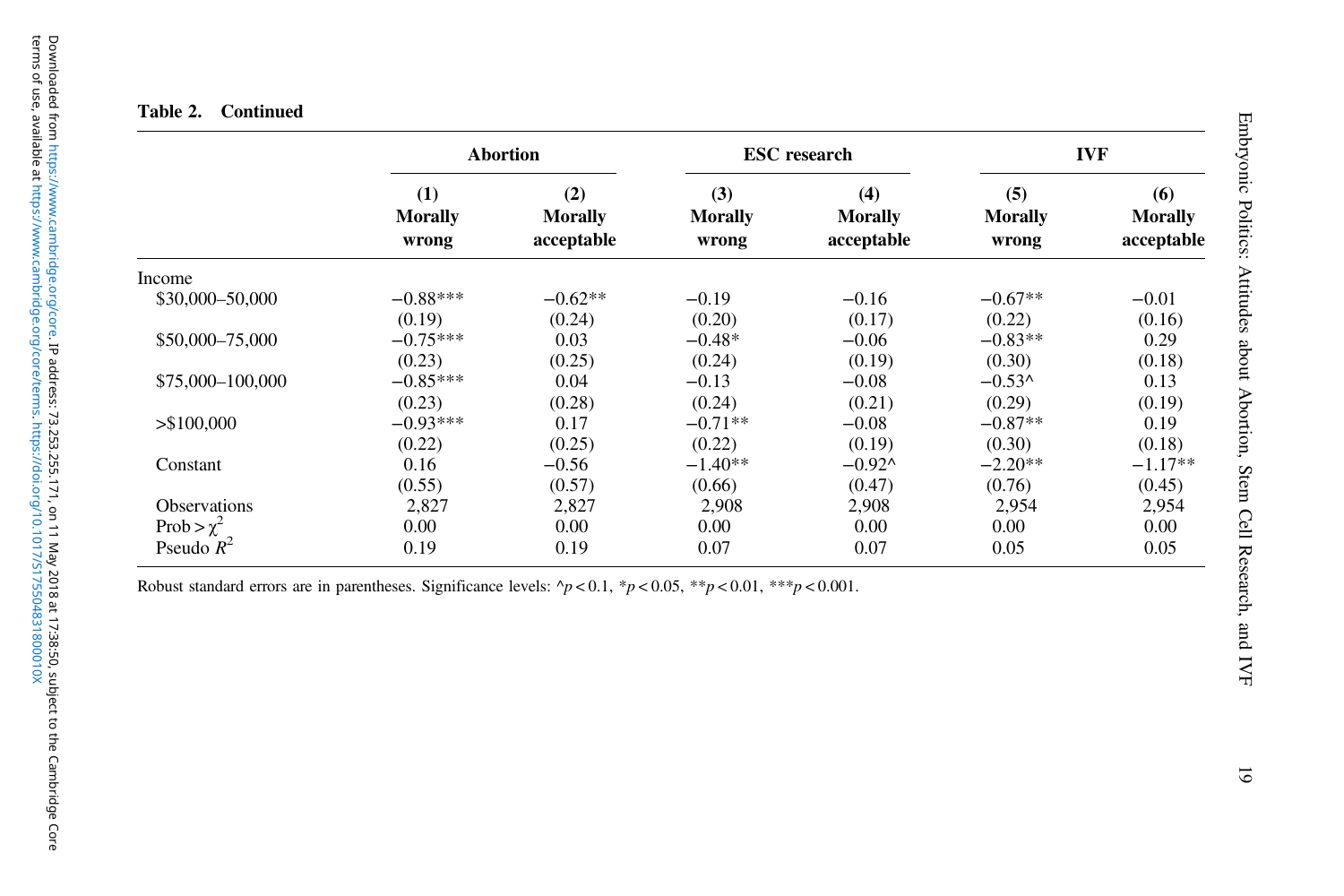<span id="page-19-0"></span>

FIGURE 3. 3. (Color online) Marginal effect of religiosity on public opinion that abortion, ESC research, and IVF are morally wrong.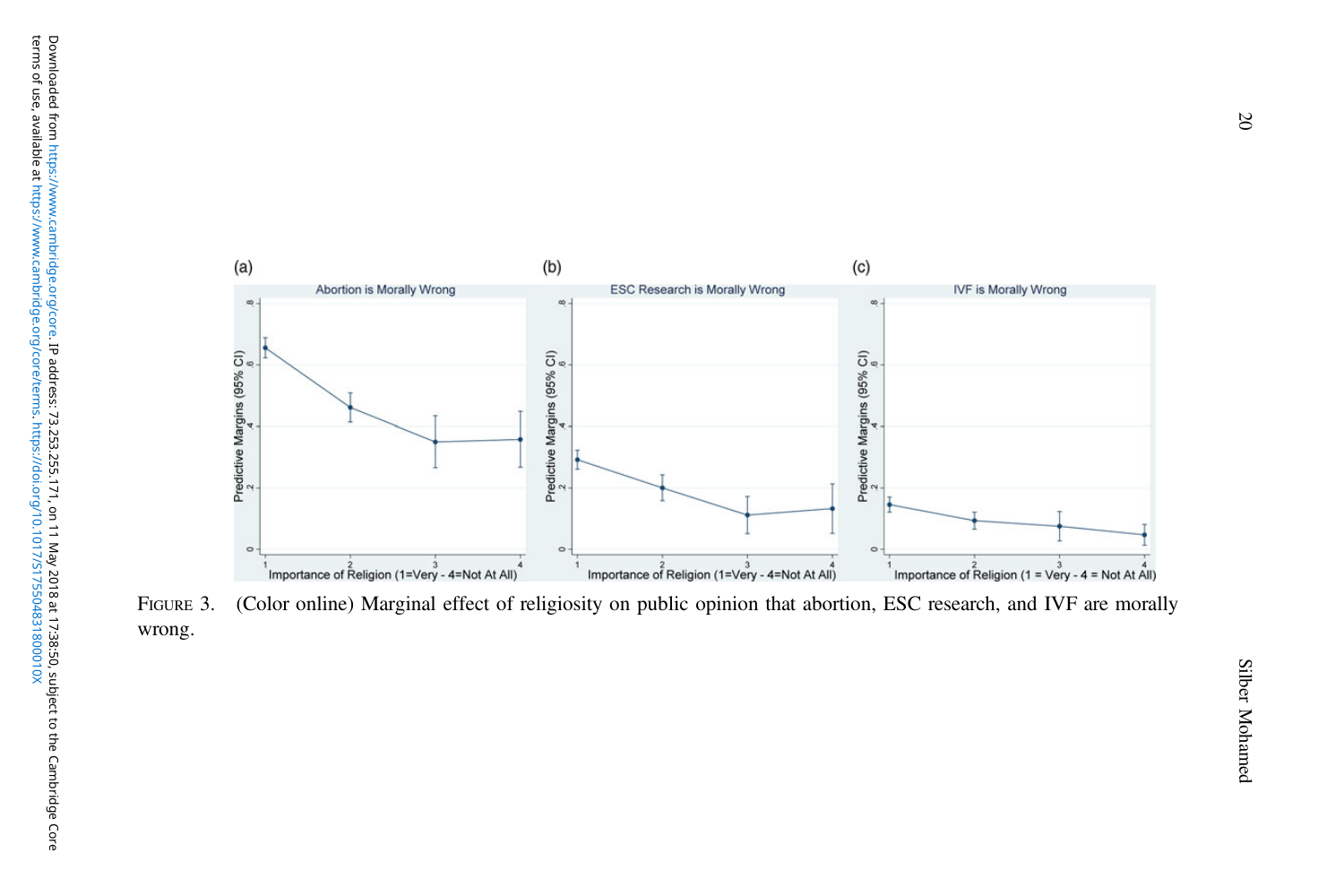the marginal effects of describing oneself as very religious on attitudes toward the morality of each of the embryonic politics procedures. As the graphs in [Figure 3](#page-19-0) demonstrate, while there is a statistically significant relationship between religiosity and attitudes toward each of these procedures, as anticipated, the substantive effects are strongest with respect to abortion attitudes; compared with respondents who say religion is not at all important, those who say religion is very important are 30 percentage points more likely to characterize abortion as morally wrong, a dramatic shift. By contrast, respondents who are most religious are 16 percentage points more likely to categorize ESC research as morally wrong, and 10 percentage points more likely to do so for IVF. As [Figure 3](#page-19-0) demonstrates, the difference is most dramatic among the first two categories (religion being very important and somewhat important), with little difference in the latter categories (religion is not too important or not at all important).

H3 anticipates that, compared with mainline Protestants, Evangelical Protestants and Catholics will be more likely to describe these procedures as morally wrong, while Jews will find them morally acceptable, while H4 anticipates that the relationship between denomination and embryonic politics attitudes will be strongest with abortion and weakest with IVF. These results demonstrate partial support for this hypothesis. Evangelical Protestants are more likely to describe both abortion (17 percentage points) and ESC research (14 percentage points) as morally wrong, and again these results are both statistically and substantively significant. Even as [Table 1](#page-13-0) demonstrates more constrained attitudes across policy areas for Evangelical Protestants, surprisingly, the relationship between this variable and IVF attitudes is not statistically significant. In contrast to expectations that Catholics would be more likely to find these procedures unacceptable while Jewish respondents would find them more acceptable, in most cases, these variables are not statistically significant; the only exception is that Jewish respondents are more open to abortion. Because I am most interested in understanding which respondents describe these procedures as morally wrong, as a robustness check, I ran the models using logistic regression, where  $1 =$  morally wrong and  $0 =$  morally acceptable/not a moral issue. In this analysis, Catholics are more likely to oppose abortion while the variable for Jewish respondents becomes marginally significant (see Appendix Table B9). Surprisingly, LDS respondents are not more likely to oppose abortion or ESC research, but they are more likely to describe IVF as morally acceptable, and marginally less likely to describe IVF as morally unacceptable ( $p < 0.006$ ). Although church guidelines oppose abortion in most cases, the church notes that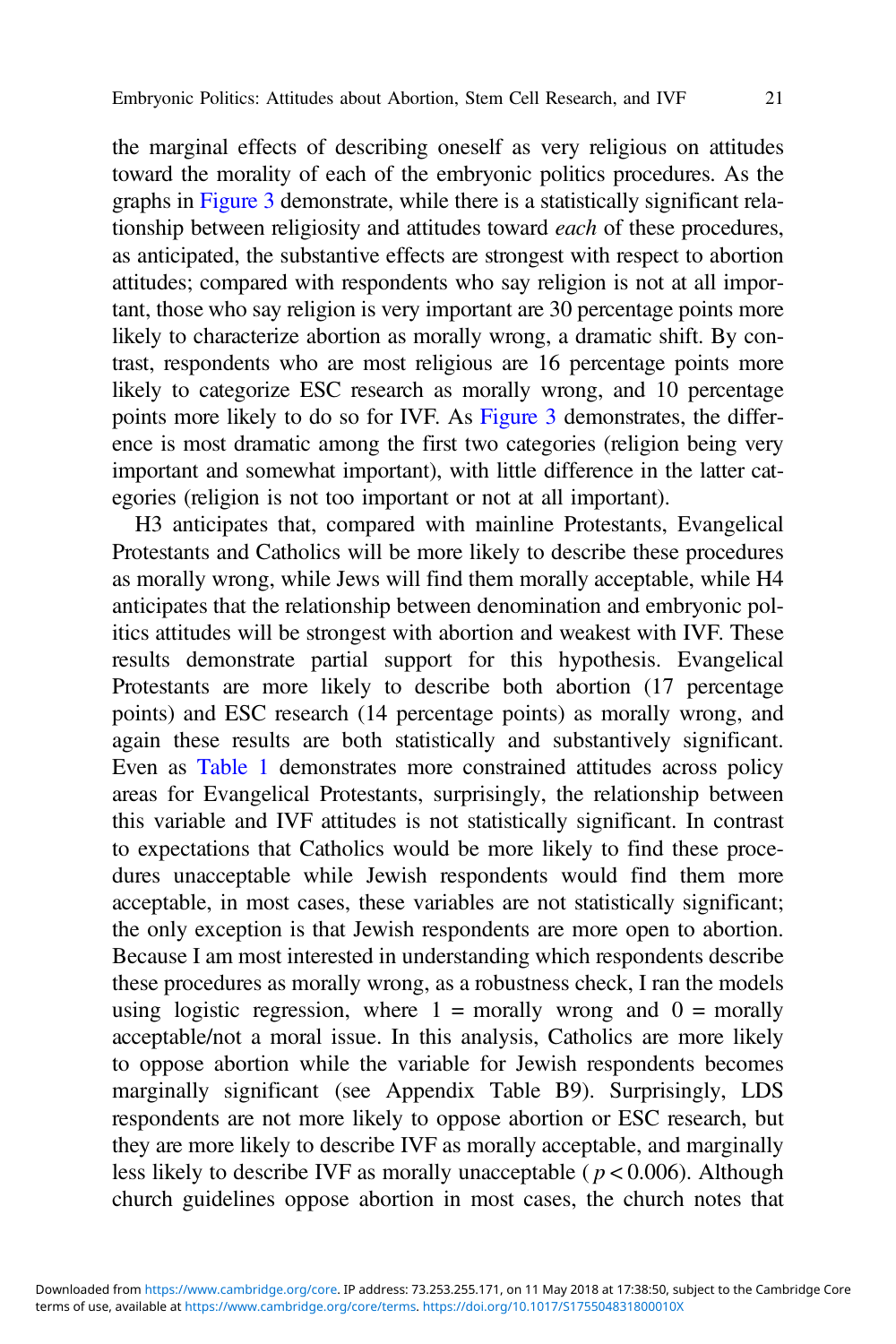with respect to IVF "(r)esponsibility for the decision rests solely upon" a husband and wife, meaning that this distinction is not driven by the church doctrine (The Church of Jesus Christ of Latter-Day Saints ND). The emphasis placed by the church on large families may contribute to more open attitudes about this procedure. Again, given the small sample size of LDS respondents, these results should be interpreted with caution, but this unexpected finding underscores that in addition to religion, ideas about the role of science in reproduction and other norms are also likely to influence attitudes about IVF.

Compared with the baseline category of not a moral issue, women are less likely to describe abortion as morally acceptable, but they are also less likely to describe it as morally wrong, though the latter relationship is only marginally significant. Notably, while Scott [\(1989](#page-28-0)) finds gendered differences in attitudes about the morality of abortion, these differences disappear in response to questions about abortion policy. There are no gendered differences in opinion about ESC research. Women are less likely to describe IVF as morally wrong and more likely to describe it as morally acceptable, though the latter result exceeds conventional measures of statistical significance. This result is particularly interesting in light of divisions within feminist groups about IVF, and ARTs more generally (Heidt-Forsythe [2013\)](#page-26-0). While attitudes about gender roles are also thought to interact with religious beliefs (Cassese and Holman [2017\)](#page-25-0), unfortunately, there is no variable included in the dataset to measure these views.

Although African Americans and Latinos have traditionally been more pro-life than white respondents (Combs and Welch [1982;](#page-25-0) Uhlaner and Garcia [2002;](#page-29-0) Jelen and Wilcox [2003;](#page-27-0) Leal [2007\)](#page-27-0), some research suggests that the racial attitudes gap between Whites and African Americans may have shifted. Others find that variation in racial attitudes may be contingent upon religiosity (Strickler and Danigelis [2002;](#page-28-0) Carter, Carter and Dodge [2009\)](#page-25-0) or gender (Combs and Welch [1982;](#page-25-0) Wilcox [1990\)](#page-29-0). Across racial and ethnic groups, I find no difference in attitudes about abortion. Yet, African-American respondents are less likely to indicate that ESC research or IVF is morally acceptable, while Latinos are more likely to describe IVF as morally wrong.[10](#page-24-0) Recall that in [Table 1](#page-13-0), Latinos are more likely to consistently oppose all three procedures. These results suggest that greater opposition to IVF among Latinos drive this high level of constraint.<sup>[11](#page-24-0)</sup> Compared with white respondents, individuals identifying with another race are also more likely to describe IVF as morally unacceptable. Unfortunately, little information is known about the background of individuals in this category, but these findings point to the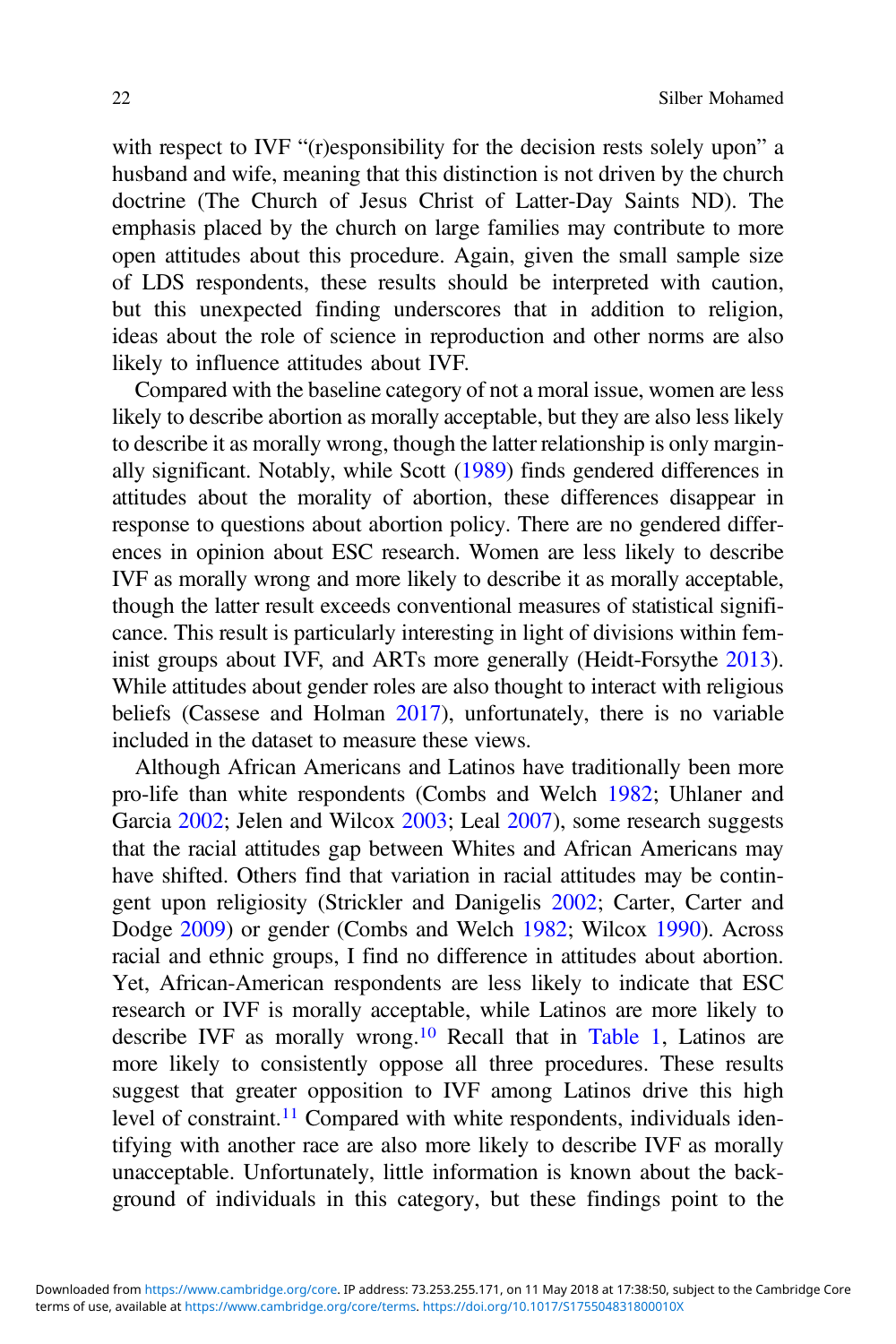need for further research on variation in attitudes about a range of embryonic policies by race/ethnicity.

Despite my expectations of a stronger relationship between income and IVF, as compared with abortion or ESC research, I find that the opposite is the case. In general, individuals in the highest income category are less likely to view all three procedures as morally wrong, but the relationship is strongest (−0.18) with respect to abortion and weakest (−0.09) for IVF.

The results in [Table 2](#page-16-0) also reiterate the important role of ideology in morality politics. Respondents who describe themselves as conservative are significantly more likely to describe each of the three procedures as morally wrong, and liberals are less likely to do so, though the results for ESC research are only marginally significant. Existing research demonstrates strong partisan polarization surrounding abortion and stem cell research (Adams [1997;](#page-25-0) Jelen and Wilcox [2003](#page-27-0); Hillygus and Shields [2014](#page-26-0)). I find that Democrats are more likely to describe all three procedures as morally acceptable and are less likely to describe abortion as morally wrong. Surprisingly, the dummy variable for Republicans is significant only for ESC research. Consistent with higher rates of abortion among unmarried women, married respondents are also more likely to describe abortion as morally unacceptable. In contrast, the absence of a relationship between marital status and attitudes about IVF is unexpected.

Given the relatively low levels of debate surrounding IVF, it is possible that some respondents indicating IVF is not a moral issue are unfamiliar with the specifics of the procedure and that embryos may be destroyed in the process. Unfortunately, in the present survey, no follow-up questions were asked that would provide the opportunity to gauge respondents' knowledge about IVF. Notably, the sample size is largest with respect to the IVF question, suggesting that at a minimum, people's lack of familiarity did not prevent them from answering questions about the procedure. In light of the lack of research surrounding public opinion on IVF, my findings represent an important step in improving our understanding of attitudes about this procedure. One important avenue for future research would be to better understand people's underlying knowledge about IVF and the way that this may influence attitudes about its morality.

### **CONCLUSION**

In this paper, I seek to understand whether individuals hold consistent views regarding policies that involve the disposal of human embryos. Given the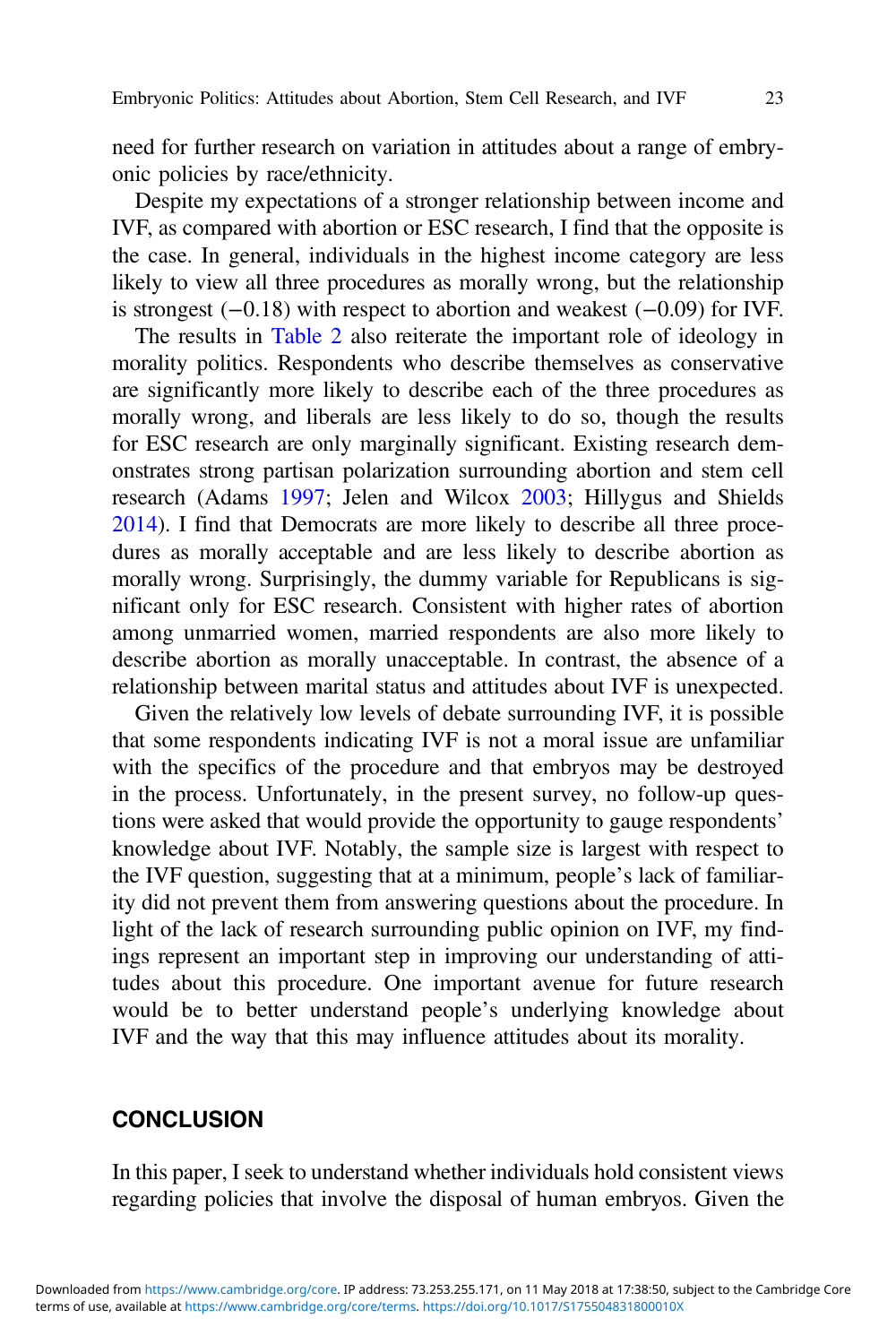role of religion in influencing attitudes and beliefs about the status of embryos, I focus in particular on the varying roles of religiosity and religious denomination in shaping public opinion about the morality of abortion, ESC research, and IVF. I demonstrate considerable differences in popular opinion around these policy areas. Individuals who say religion is very important in their life and Evangelical Protestants are more likely to hold constrained attitudes, consistently characterizing these procedures as morally wrong. The most devout respondents are also more likely to oppose each individual policy, with the strongest relationship between abortion and the weakest with IVF. At the same time, other indicators of religion yield more surprising results. For instance, no relationship exists between Evangelical Protestants and IVF attitudes. Additionally, while the Catholic Church has been outspoken in opposition to procedures regarding human embryos, in comparison with mainline Protestants, I find that Catholics are no more likely to describe these procedures as morally wrong. Likewise, despite expectations that Jewish respondents would hold the most liberal views about embryonic politics, this variable was significant only for views on abortion.

My results demonstrate that the influence of religious denomination in shaping attitudes about embryonic policies is inconsistent, and may be mitigated by the objective of each procedure. These results align with previous scholarship arguing that in contrast to abortion, with the objective of ending a human life, the goals of ESC research—improving and extending individuals' well-being through medical research—may counterbalance concerns about the destruction of embryos (Dolgin, Fisher and Shapiro [2008](#page-25-0)). In this paper, I extend this argument by also examining attitudes about IVF, a procedure that has the larger objective of creating new life. Although embryos may also be destroyed in this procedure, the end goal arguably alters the moral calculus for many individuals, even among some Evangelical respondents who are strong abortion opponents.

Beyond religion, the findings that Latino respondents are more likely to oppose IVF, and LDS respondents are less likely to do so, are somewhat counterintuitive results that warrant further study. In contrast to abortion and ESC research, which have each become polarizing issues, IVF has been far less politicized. Likewise, the relationship between partisanship and moral opposition to IVF is weaker, compared with abortion or ESC research.

Given the dearth of current research about attitudes toward IVF in particular, my results significantly improve our understanding of public opinion on this issue. In the nearly four decades that have passed since the NIH's controversial report linking IVF to abortion, I find that this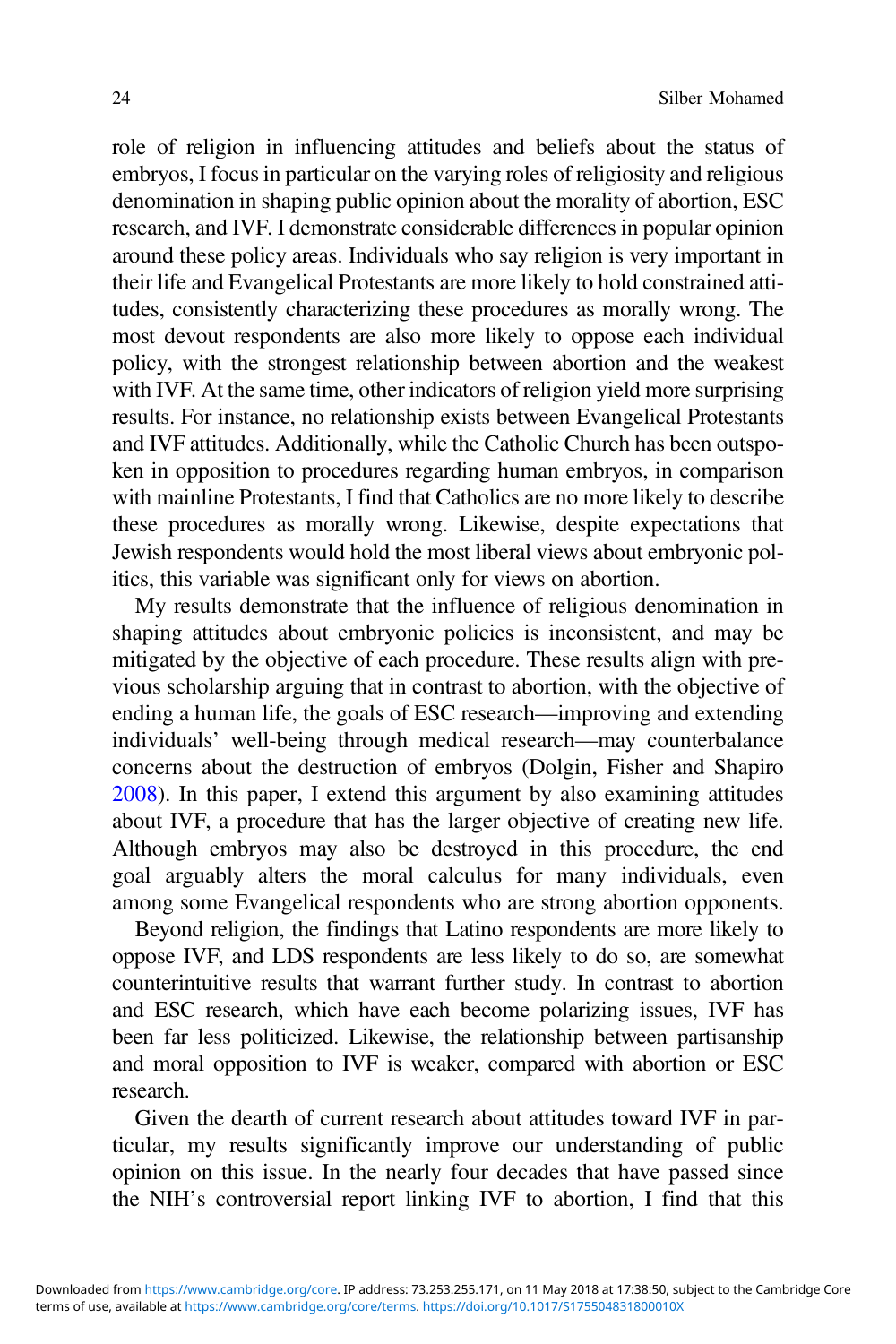<span id="page-24-0"></span>association no longer seems to be the case. Rather, I demonstrate that respondents are far more likely to moderate their views on embryonic politics matters depending on the outcome, with individuals significantly more accepting of procedures that seek to improve or create human life.

#### NOTES

1. For a comprehensive history of stem cell policy, see Nisbet, Brossard, and Kroepsch ([2003\)](#page-28-0) and Johnson and Liu  $(2012)$  $(2012)$ .

2. In recent years, scientists have induced pluripotent stem cells in the absence of human embryos, leading some to describe the controversy over ESC research as "moot," as human embryos are no longer required. However, others argue that embryonic stem cells remain superior, and are the gold standard for research (Thompson [2013\)](#page-29-0).

3. While the terms embryo and fetus are frequently conflated, technically, the embryonic stage of development lasts from fertilization of an egg until 8 weeks of gestation, at which period the embryo is referred to as the fetus. Unlike abortion, ESC research is limited to only embryos.

4. Recommendations surrounding how many embryos to implant depend on a combination of factors, including age, the apparent health of the embryo prior to implantation, and previous success with IVF.

5. Selective reduction is most often practiced in cases where a woman is pregnant with three or more fetuses. While the percentage of twins and triplets initially rose dramatically as a result of ARTs, these numbers began to decrease in the 2000s doctors as implanted fewer numbers of embryos, and the number of cases of selective reduction increased (The American College of Obstetricians and Gynecologists, [2013\)](#page-29-0).

6. The Pew Research Center bears no responsibility for the interpretations presented or conclusions reached based on the analysis of the data.

7. Notably, moral opposition is not always equivalent to policy opposition; for instance, Scott and Schuman ([1988\)](#page-28-0) find that roughly a quarter of respondents who support abortion rights find abortion to be morally objectionable, with this discrepancy larger among women than men.

8. Using binary variables for religious denomination is consistent with existing research exploring the relationship between religion and public opinion. Evangelical Protestant includes respondents who identify as Protestant or other Christian and describe themselves as "born-again" or Evangelical, while mainline Protestants include those in the former category but not the latter (Gershon et al. [2016](#page-26-0), Wald and Calhoun-Brown [2011\)](#page-29-0). Ideally, religious denomination would have been measured using the religious traditions, or "RELTRAD," classification, which differentiates between six categories: mainline Protestant, Evangelical Protestant, Black Protestant, Roman Catholic, Jewish, and other (Steensland et al. [2000](#page-28-0), Stetzer and Burge [2016](#page-28-0)). The RELTRAD measure was developed using data from the General Social Survey, which includes detailed questions about subspecifications of congregations within broader categories of religious traditions. Unfortunately, the Pew dataset lacks such specific questions. Thus, while I am able to differentiate between broad categories of religious traditions, and I can control for race/ethnicity, I am unable to distinguish between members of mainline Protestant and Black Protestant churches. Moreover, the RELTRAD categorization places LDS respondents in the "other" category. I discuss this group separately to highlight some of the unique trends within this denomination.

9. Analysis is done using Stata 14, with marginal effects calculated using the margins command.

10. In the logistic regression analysis, there is no statistically significant relationship between African Americans and attitudes about ESC research or IVF, nor is there a relationship between gender and abortion attitudes (see the Appendix).

11. Existing research finds that although African-American men hold more conservative views on abortion than white men, African-American women report more liberal abortion attitudes than white women (Wilcox [1990](#page-29-0)), while no gender differences exist among Latinos (Bejarano [2013](#page-25-0)). I also ran separate analyses interacting both African American and Latino with gender, but across models the interaction terms failed to reach statistical significance (see the Appendix).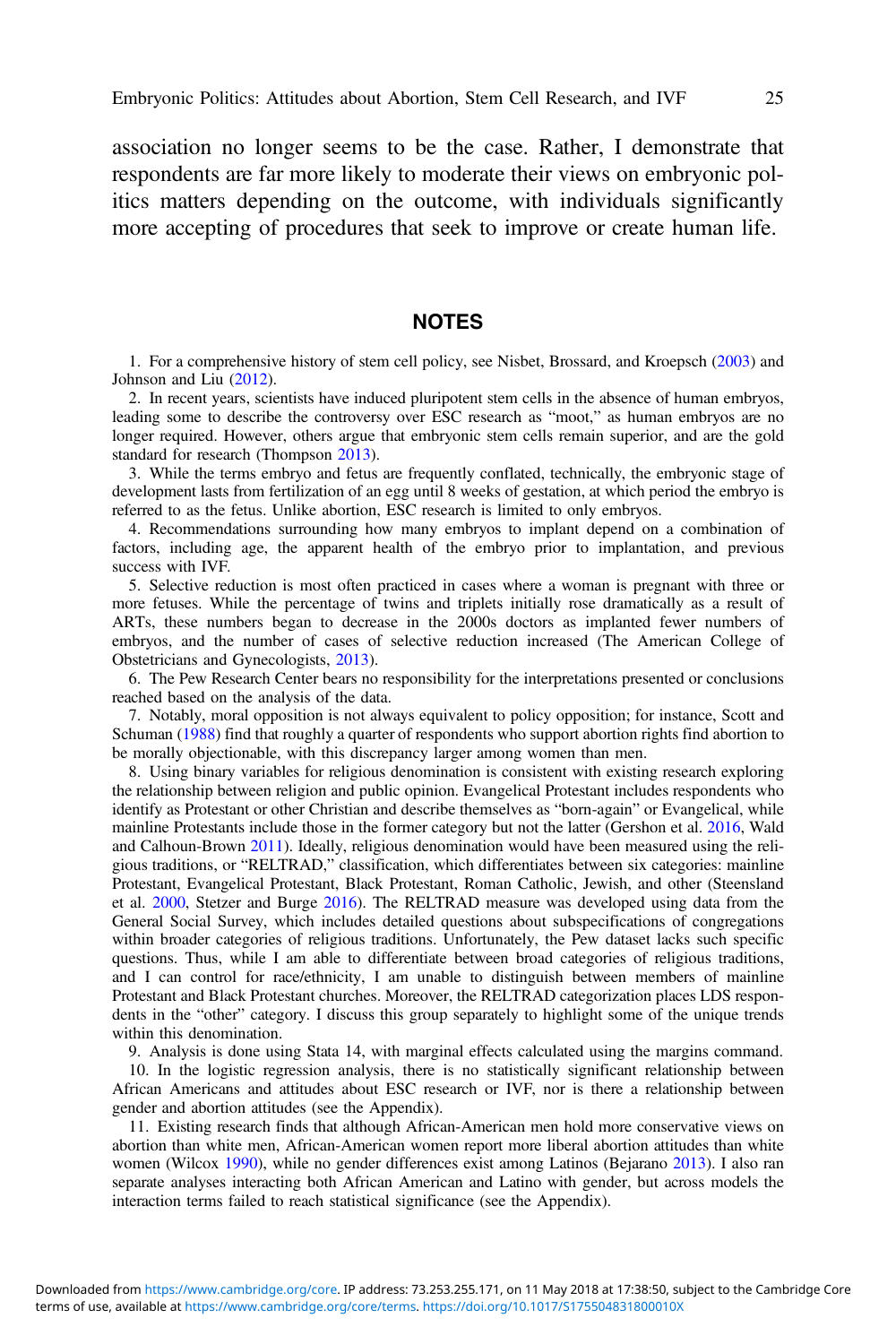#### **REFERENCES**

- <span id="page-25-0"></span>Abrajano, Marisa A., and Ricardo M. Alvarez. 2010. New Faces, New Voices: The Hispanic Electorate in America. Princeton, NJ: Princeton University Press.
- Adams, Greg. 1997. "Abortion: Evidence of an Issue Evolution." American Journal of Political Science 41:718–737.
- Adashi, E. Y., J. Cohen, L. Hamberger, H. W. Jones, Jr., D. M. De Kretser, B. Lunenfeld, Z. Rosenwaks, and A. Van Steirteghem. 2000. "Public Perception on Infertility and its Treatment: An International Survey. The Bertarelli Foundation Scientific Board." Human Reproduction 15(2): 330–334.
- American Society for Reproductive Medicine. Q06: Is In Vitro Fertilization Expensive. <https://www.asrm.org/detail.aspx?id=3023>. ND.
- Bancoff, Thomas. 2011. Embryo Politics: Ethics and Policy in Atlantic Democracies. Ithaca, NY: Cornell University Press.
- Bejarano, Christina. 2013. The Latino Gender Gap. New York: Routledge.
- Bell, Ann V. 2009. ""It's Way out of my League": Low-Income Women's Experiences of Medicalized Infertility." Gender and Society 23(5):688–709.
- Bonnicksen, Andrea L. 1989. In Vitro Fertilization: Building Policy from Laboratories to Legislatures. New York: Columbia University Press.
- Carter, J. Scott, Shannon Carter, and Jamie Dodge. 2009. "Trends in Abortion Attitudes by Race and Gender: A Reassessment Over A Four-Decade Period." Journal of Sociological Research 1(1):1–7.
- Cassese, Erin C., and Mirya R. Holman. 2017. "Religion, Gendered Authority, and Identity in American Politics." Politics and Religion 10(1):31-56.
- Centers for Disease Control. "Assisted Reproductive Technology (ART) Data." Accessed May 15, 2017. [https://nccd.cdc.gov/drh\\_art/rdPage.aspx?rdReport=DRH\\_](https://nccd.cdc.gov/drh_art/rdPage.aspx?rdReport=DRH_ART.ClinicInfo&ClinicId=9999&ShowNational=1) [ART.ClinicInfo&ClinicId=9999&ShowNational=1](https://nccd.cdc.gov/drh_art/rdPage.aspx?rdReport=DRH_ART.ClinicInfo&ClinicId=9999&ShowNational=1).
- Clifford, Scott, and Jennifer Jerit. 2013. "How Words Do the Work of Politics: Moral Foundations Theory and the Debate Over Stem Cell Research." Journal of Politics 75(3):659–671.
- Combs, Michael W., and Susan Welch. 1982. "Blacks, Whites, and Attitudes Toward Abortion." The Public Opinion Quarterly 46(4):510-520.
- Connolly, Ceci. 2005. "Frist Breaks with Bush on Stem Cell Research." The Washington Post, July 30, 2005. Accessed March 30, 2017. [http://www.washingtonpost.com/wp](http://www.washingtonpost.com/wp-dyn/content/article/2005/07/29/AR2005072900158.html)[dyn/content/article/2005/07/29/AR2005072900158.html.](http://www.washingtonpost.com/wp-dyn/content/article/2005/07/29/AR2005072900158.html)
- Converse, Philip E. 1964. "The Nature of Belief Systems in Mass Publics." Critical Review 18(1–3):1–74. DOI: 10.1080/08913810608443650.
- Cook, Elizabeth Adell, Ted G. Jelen, and Clyde Wilcox. 1992. Between Two Absolutes: Public Opinion and the Politics of Abortion. Boulder, CO: Westview.
- Culley, Lorraine, Nicky Hudson, and Floor van Rooj. 2013. Marginalized Reproduction: Ethnicity, Infertility and Reproductive Technologies. New York: Routledge.
- Deckman, Melissa, and John McTague. 2015. "Did the 'War on Women' Work? Women, Men, and the Birth Control Mandate in the 2012 Presidential Election." American Politics Research 43(1):3–26.
- Doan, Alesha E. 2014. "Morality Politics." In The Oxford Handbook of State and Local Government, ed. Donald P. Haider-Markel. New York: Oxford University Press, 757–777.
- Dolgin, Janet L., Catherine Fisher, and Terri Shapiro. 2008. "Attitudes about Human Embryos, Embryonic Stem Cell Research, and Related Matters." Hofstra Law Review 37(2):319–381.
- Donchin, Anne. 1986. "The Future of Mothering: Reproductive Technology and Feminist Theory." Hypatia 1(2):121–137.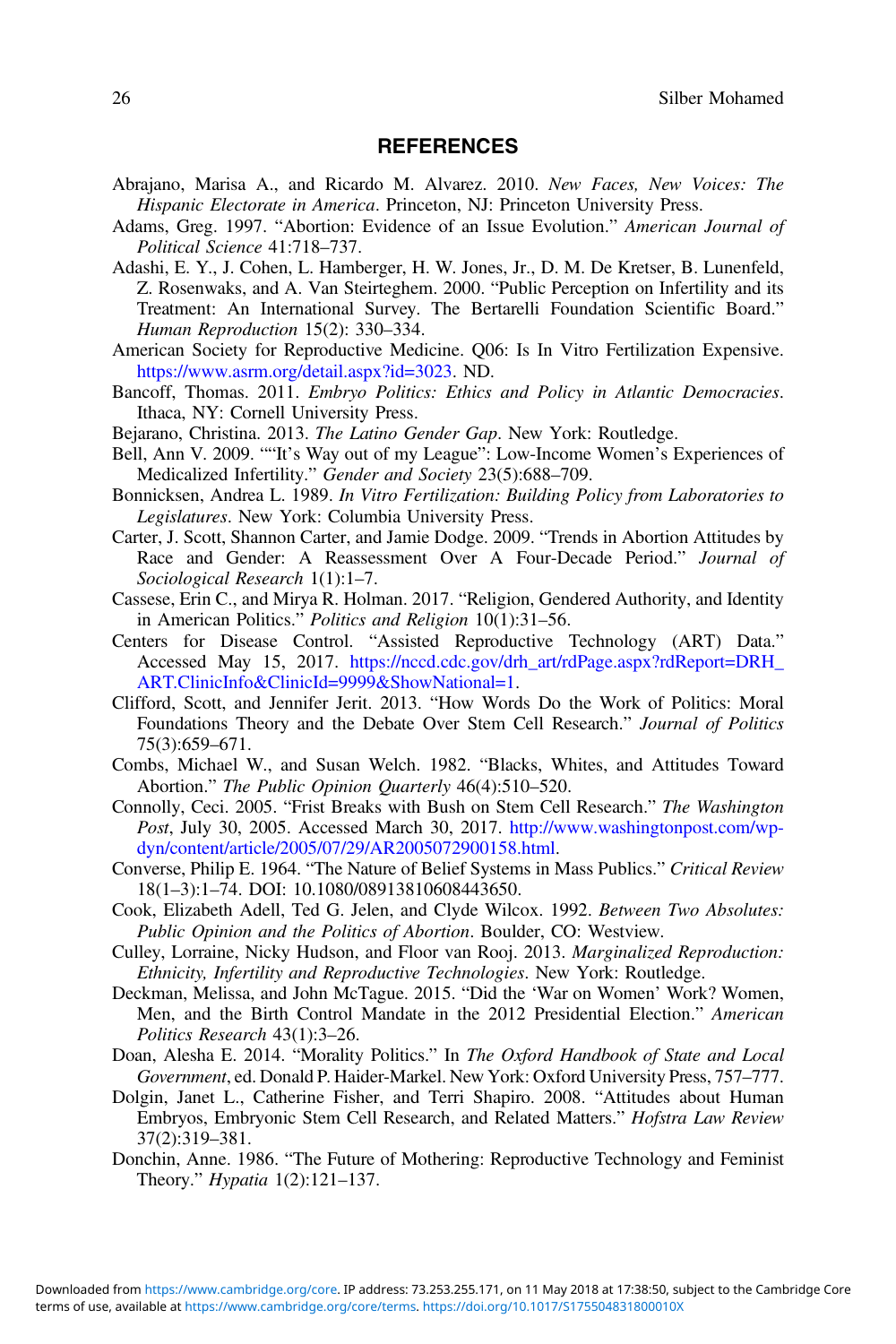- <span id="page-26-0"></span>Donchin, Anne. 1996. "Feminist Critiques of New Fertility Technologies: Implications for Social Policy." Journal of Medicine and Philosophy 21(5):475–498.
- Ellison, Christopher G., Samuel Echevarría, and Brad Smith. 2005. "Religion and Abortion Attitudes among U.S. Hispanics: Findings from the 1990 Latino National Political Survey." Social Science Quarterly 86(1):192–208.
- Ferree, Myra Marx. 2002. Shaping Abortion Discourse: Democracy and the Public Sphere in Germany and the United States. New York: Cambridge University Press.
- Finer, Lawrence B., and Stanley K. Henshaw. 2006. "Disparities in Rates of Unintended Pregnancy in the United States, 1994 and 2001." Perspectives on Sexual and Reproductive Health 38(2):90–96.
- Fortin, Chelsea, and Susanne Abele. 2016. "Increased Length of Awareness of Assisted Reproductive Technologies Fosters Positive Attitudes and Acceptance among Women." International Journal of Fertility & Sterility 9(4):452–464.
- Franklin, Sarah. 1995. "Postmodern Procreation: ACultural Account of Assisted Reproduction." In Conceiving the New World Order: The Global Politics of Reproduction, ed. Faye D. Ginsburg and Rayna Rapp. Berkeley: University of California Press, 323–345.
- Gershon, Sarah Allen, Adrian D. Pantoja, and J. Benjamin Taylor. 2016. "God in the Barrio? The Determinants of Religiosity and Civic Engagement among Latinos in the United States." Politics and Religion 9(1):84-110.
- Gibson, Troy, and Christopher Hare. 2012. "Do Latino Christians and Seculars Fit the Culture War Profile? Latino Religiosity and Political Behavior." Politics and Religion 5(1):53–82.
- Haider-Markel, Donald P., and Kenneth J. Meier. 1996. "The Politics of Gay and Lesbian Rights: Expanding the Scope of the Conflict." The Journal of Politics 58(2):332–349.
- Harwood, Karey. 2007. The Infertility Treadmill: Feminist Ethics, Personal Choice, and the Use of Reproductive Technologies. Chapel Hill, NC: University of North Carolina Press.
- Haugeberg, Karissa. 2017. Women against Abortion: Inside the Largest Moral Reform Movement of the Twentieth Century. Chicago: University of Illinois Press.
- Heidt-Forsythe, Erin. Forthcoming. Between Families and Frankenstein: The Politics of Egg Donation in the US. Oakland, CA: University of California Press.
- Heidt-Forsythe, Erin Allison. 2013. Reconceiving the State. Unpublished doctoral dissertation. Rutgers, NJ: Rutgers University.
- Hillygus, D. Sunshine and Todd G. Shields. 2014. The Persuadable Voter: Wedge Issues in Presidential Campaigns. Princeton, NJ: Princeton University Press.
- Ho, Shirley S., Dominique Brossard, and Dietram A. Scheufele. 2008. "Effects of Value Predispositions, Mass Media Use, and Knowledge on Public Attitudes toward Embryonic Stem Cell Research." International Journal of Public Opinion Research 20(2):171–192.
- Holland, Suzanne, Karen Lebacqz, and Laurie Zoloth. 2001. The Human Embryonic Stem Cell Debate: Science, Ethics, and Public Policy. Cambridge, MA: MIT Press.
- Huddy, Leonie, Erin Cassese, and Mary-Kate Lizotte. 2008. "Gender, Public Opinion, and Political Reasoning." In Political Women and American Democracy, ed. Christina Wolbrecht, Karen Beckwith and Lisa Baldez. New York: Cambridge University Press, 31–49.
- Hudson, Kathy L., Joan Scott, and Ruth Faden. "Values in Conflict": Public Attitudes on Embryonic Stem Cell Research. Phoebe R. Berman Bioethics Institute, Genetics and Public Policy Center. http://www.pewtrusts.org/∼[/media/legacy/uploadedfiles/www](http://www.pewtrusts.org/∼/media/legacy/uploadedfiles/wwwpewtrustsorg/reports/genetics_and_public_policy/gppcstemcellsurvey1005pdf.pdf.2005) [pewtrustsorg/reports/genetics\\_and\\_public\\_policy/gppcstemcellsurvey1005pdf.pdf.2005.](http://www.pewtrusts.org/∼/media/legacy/uploadedfiles/wwwpewtrustsorg/reports/genetics_and_public_policy/gppcstemcellsurvey1005pdf.pdf.2005)
- Hunter, James Davison, and Joseph E. Davis. 1995. "Cultural Politics at the Edge of Life." Journal of Policy History 7(1):103–127.
- Inhorn, Marcia C., and Daphna Birenbaum-Carmeli. 2008. "Assisted Reproductive Technologies and Culture Change." Annual Review of Anthropology 37:177–196.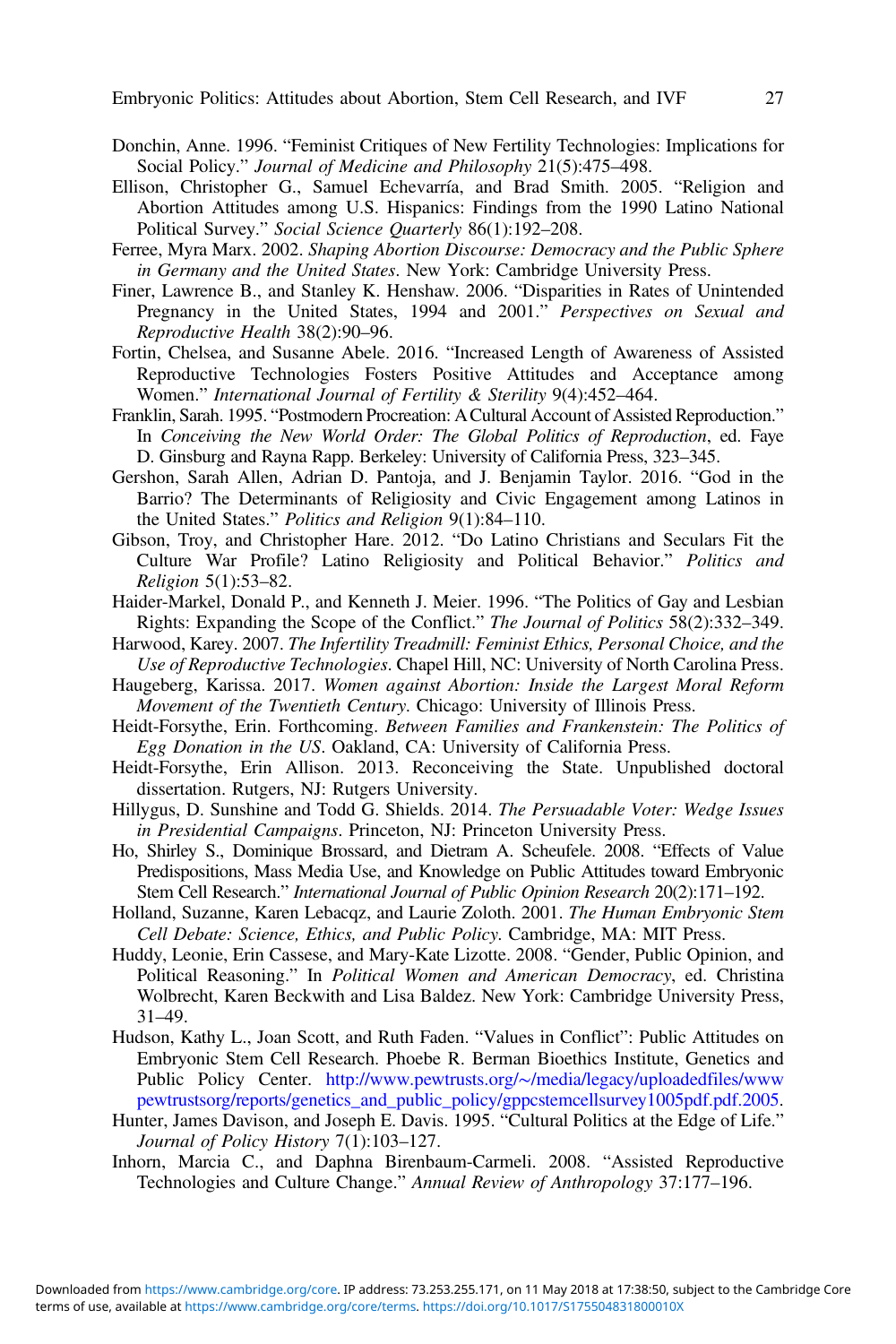<span id="page-27-0"></span>28 Silber Mohamed

- Jasanoff, Sheila. 2011. Designs on Nature: Science and Democracy in Europe and the United States. Princeton, NJ: Princeton University Press.
- Jelen, Ted G. 2014. "The Subjective Bases of Abortion Attitudes: A Cross National Comparison of Religious Traditions." Politics and Religion 7(3):550–567.
- Jelen, Ted G., and Clyde Wilcox. 2003. "Causes and Consequences of Public Attitudes toward Abortion: A Review and Research Agenda." Political Research Quarterly 56(4):489-500.
- Johnson, Judith A., and Edward C. Liu. 2012. Stem Cell Research: Science, Federal Research Funding, and Regulatory Oversight. Washington, DC: Congressional Research Service.
- Kahn, Susan. 2000. Reproducing Jews: A Cultural Account of Assisted Conception in Israel. Durham, NC: Duke University Press.
- Leal, David L. 2007. "Latino Public Opinion: Does it Exist?" In Latino Politics: Identity, Mobilization and Representation, ed. R. Espino, David L. Leal and Kenneth J. Meier. Charlottesville: University of Virginia Press, 27–42.
- Liu, Hui, and Susanna Priest. 2009. "Understanding Public Support for Stem Cell Research: Media Communication, Interpersonal Communication and Trust in Key Actors." Public Understanding of Science 18(6):704–718.
- Lizotte, Mary-Kate. 2015. "The Abortion Attitudes Paradox: Model Specification and Gender Differences." Journal of Women, Politics and Policy 36(1):22-42.
- Lowi, Theodore J. 1998. "Foreword: New Dimensions in Policy and Politics." In Moral Controversies in American Politics: Cases in Social Regulatory Politics. 4th ed., ed. Raymond Tatalovich & Byron Daynes, Armonk, NY: M.E. Sharpe, xiii–xxviii.
- Luker, Kristin. 1984. Abortion and the Politics of Motherhood. Berkeley, CA: University of California Press.
- McGee, Glenn, and Arthur L. Caplan. 1999. "The Ethics and Politics of Small Sacrifices in Stem Cell Research." Kennedy Institute of Ethics Journal 9(2):151-158.
- McTague, John, and Shanna Pearson-Merkowitz. 2013. "Voting from the Pew: The Effect of Senators' Religious Identities on Partisan Polarization in the U.S. Senate." Legislative Studies Quarterly 38(3):405–430.
- McTague, John, and Shanna Pearson-Merkowitz. 2015 ."Thou Shalt Not Flip Flop: Senators' Religious Affiliations and Issue Position Consistency." Legislative Studies Quarterly 40(3):417–440.
- Meier, Kenneth J. The Politics of Sin: Drugs, Alcohol and Public Policy. Armonk, NY: Sharpe, 1994.
- Meilander, Gilbert. 2001. "The Point of A Ban: Or, How to Think about Stem Cell Research." The Hastings Center Report 31(1):9-16.
- Mooney, Christopher Z. 2001. "The Public Clash of Private Values: The Politics of Morality Policy." In The Public Clash of Private Values, ed. Christopher Z. Mooney. New York: Chatham House Publishers, 3–20.
- Mooney, Christopher Z., and Mei-Hsien Lee. 1995. "Legislative Morality in the American States: The Case of pre-Roe Abortion Regulation Reform." American Journal of Political Science 39(3):599–627.
- Mottier, Véronique. 2013. "Reproductive Rights." In The Oxford Handbook of Gender and Politics, ed. Georgina Waylen, Karen Celis, Johanna Kantola and S. Laurel Weldon, New York: Oxford University Press. [http://www.oxfordhandbooks.com/view/10.](http://www.oxfordhandbooks.com/view/10.1093/oxfordhb/9780199751457.001.0001/oxfordhb-9780199751457) [1093/oxfordhb/9780199751457.001.0001/oxfordhb-9780199751457.](http://www.oxfordhandbooks.com/view/10.1093/oxfordhb/9780199751457.001.0001/oxfordhb-9780199751457)
- Nachtigall, Robert D., Gay Becker, Carrie Friese, Anneliese Butler, and Kirstin MacDougall. 2005. "Parents' Conceptualization of Their Frozen Embryos Complicates the Disposition Decision." Fertility and Sterility 84(2):431–434.
- Nachtigall, Robert D., Kirstin MacDougall, Anne C. Davis, and Yewoubdar Beyene. 2012. "Expensive but Worth it: Older Parents' Attitudes and Opinions About the Costs and Insurance Coverage for In Vitro Fertilization." Fertility and Sterility 97(1):82–87.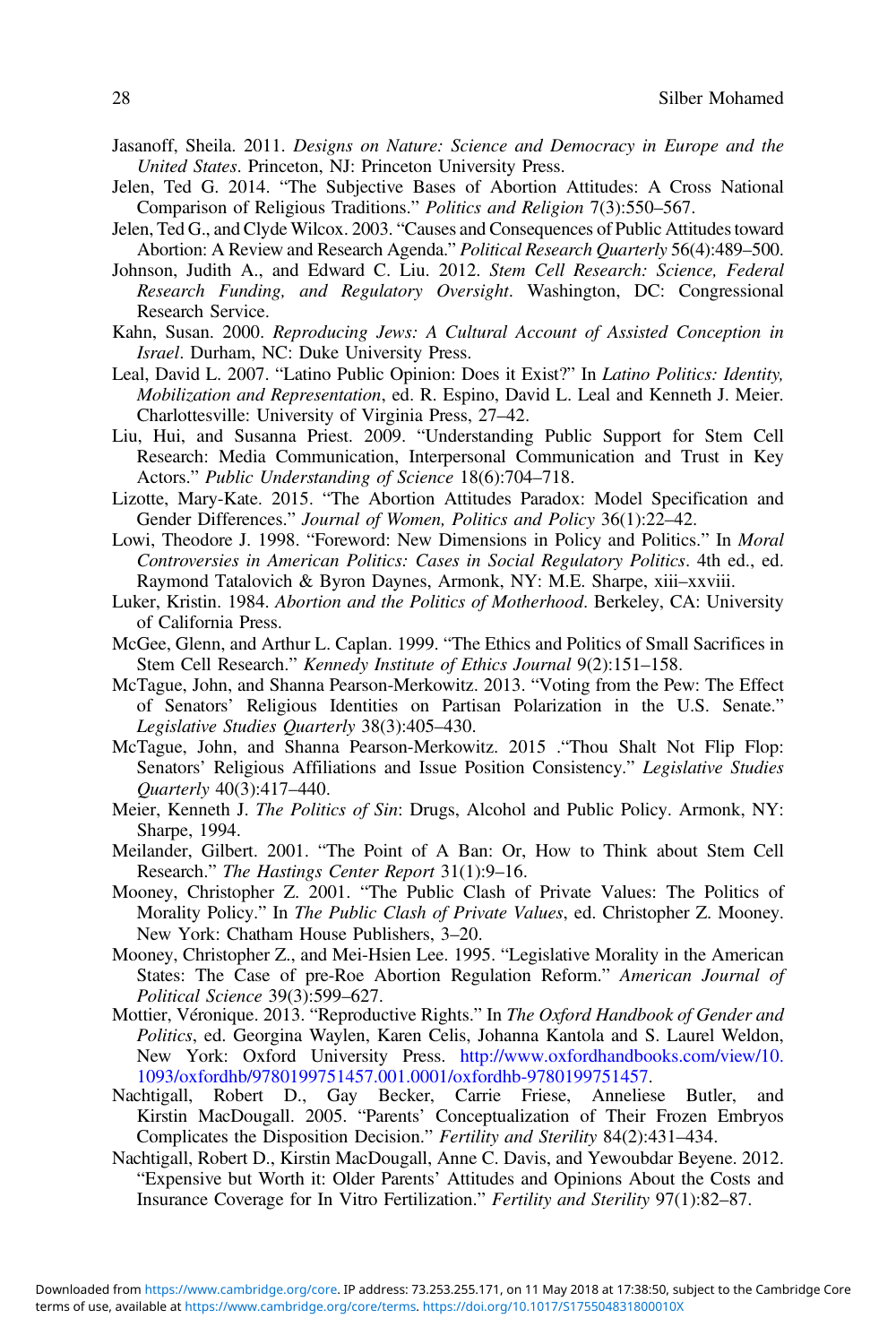- <span id="page-28-0"></span>NIH Stem Cell Information Home Page 2016. Stem Cell Information [World Wide Web site]. Bethesda, MD: National Institutes of Health, U.S. Department of Health and Human Services. Accessed May 11, 2017. [https://stemcells.nih.gov/info/basics/1.htm.](https://stemcells.nih.gov/info/basics/1.htm)
- Nisbet, Matthew C., Dominique Brossard, and Adrianne Kroepsch. 2003. "Framing Science: The Stem Cell Controversy in an Age of Press/Politics." The International Journal of Press/Politics 8(2):36–70.
- Oldmixon, Elizabeth Anne, and Brian Robert Calfano. 2007. "The Religious Dynamics of Decision Making on Gay Rights Issues in the U.S. House of Representatives, 1993– 2002." Journal for the Scientific Study of Religion 46(1): 55–70.
- Pearson-Merkowitz, Shanna, and James G. Gimpel. 2009. "Religion and Political Socialization." In The Oxford Handbook of Religion and American Politics, ed. James L. Guth, Lyman A. Kellstedt and Corwin E. Smidt, New York: Oxford University Press. DOI:10.1093/oxfordhb/9780195326529.003.0006. [http://www.](http://www.oxfordhandbooks.com/view/10.1093/oxfordhb/9780195326529.001.0001/oxfordhb-9780195326529-e-6) [oxfordhandbooks.com/view/10.1093/oxfordhb/9780195326529.001.0001/oxfordhb-](http://www.oxfordhandbooks.com/view/10.1093/oxfordhb/9780195326529.001.0001/oxfordhb-9780195326529-e-6)[9780195326529-e-6.](http://www.oxfordhandbooks.com/view/10.1093/oxfordhb/9780195326529.001.0001/oxfordhb-9780195326529-e-6)
- Petchesky, Rosalind Pollack.: Abortion and Woman's Choice: The State, Sexuality, and Reproductive Freedom. Boston: Northeastern University Press, 1984.
- Pew Research Center. 2013. Survey of Aging and Longevity. Washington, DC: Pew Research Center Religion and Public Life Project.
- Reagan, Leslie J. 1997. When Abortion Was A Crime: Women, Medicine, and Law in the United States, 1867–1973. Oakland, CA: University of California Press.
- Schroedel, Jean Reith. 2000. Is the Fetus A Person? A Comparison of Policies across the Fifty States. Ithaca, NY: Cornell University Press.
- Scott, Jacqueline. 1989. "Conflicting Beliefs about Abortion: Legal Approval and Moral Doubts." Social Psychology Quarterly 52(4):319–326.
- Scott, Jacqueline, and Howard Schuman. 1988. "Attitude Strength and Social Action in the Abortion Dispute." American Sociological Review 53:785–793.
- Shih, Tsung-Jen, Dietram A. Scheufele, and Dominuque Brossard. 2013. "Disagreement and Value Predispositions: Understanding Public Opinion about Stem Cell Research." International Journal of Public Opinion Research 25(3):357–367.
- Shreffler, Karina M., David R. Johnson, and Laurie K. Scheublec. 2010. "Ethical Problems with Infertility Treatments: Attitudes and Explanations." The Social Science Journal 47(4):731–746.
- Sigillo, Alexandra E., Monica K. Miller, and Dana A. Weiser. 2012. "Attitudes toward Nontraditional Women Using IVF: The Importance of Political Affiliation and Religious Characteristics." Psychology of Religion and Spirituality 4(4):249–263.
- Spar, Debora L. 2006. The Baby Business: How Money, Science, and Politics Drive the Commerce of Conception. Cambridge, MA: Harvard Business Review Press.
- Stapleton, Patricia, and Daniel Skinner. 2015. "The Affordable Care Act and Assisted Reproductive Technology Use." Politics and Life Sciences 36(1):71–90.
- Steensland, Brian, Jerry Z. Park, Mark D. Regnerus, Lynn D. Robinson, W. Bradford Wilcox, and Robert D. Woodberry. 2000. "The Measure of American Religion: toward Improving the State of the Art." Social Forces. 69(1):291-318.
- Stetzer, Ed, and Ryan P. Burge. 2016. "Reltrad Coding Problems and A New Repository." Politics and Religion 9:187–190.
- Strickler, Jennifer, and Nicholas Danigelis. 2002. "Changing Frameworks in Attitudes toward Abortion." Sociological Forum 17(2):187–201.
- Sunderam, Saswati, Dmitry M. Kissin, Sara B. Crawford, Suzanne G. Folger, Denise J. Jamieson, Lee Warner, and Wanda D. Barfield. 2015. "Assisted Reproductive Technology Surveillance––United States, 2012." MMWR Surveillance Summaries 64(6):1–32.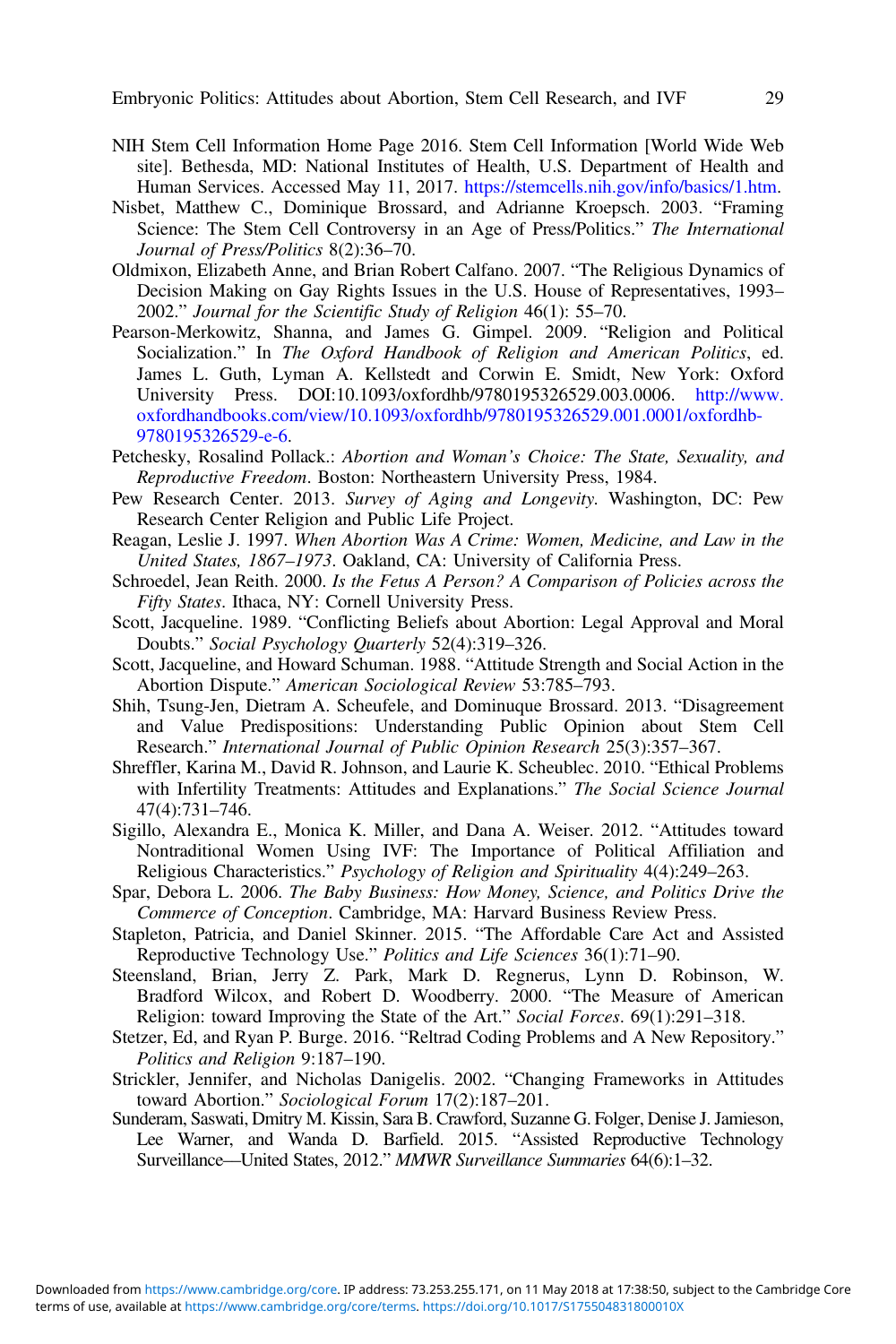- <span id="page-29-0"></span>Uhlaner, Carole Jean, and F. Chris Garcia. 2002. "Latino Public Opinion." In Understanding Public Opinion, ed. Barbara Norrander and Clyde Wilcox. Washington, DC: CQ Press, 77– 101.
- Tatalovich, Raymond, Alexander Smith, and Michael P. Bobic. 1994. "Moral Conflict and the Policy Process." Policy Currents 4(40):3–6.
- Tatalovich, Raymond, and Byron W. Daynes. 2011. Moral Controversies in American Politics. New York: M.E. Sharpe.
- The American College of Obstetricians and Gynecologists. 2013. "Multifetal Pregnancy Reduction." Committee Opinion No. 553, February 2013. Accessed June 7, 2017. [http://www.acog.org/-/media/Committee-Opinions/Committee-on-Ethics/co553.pdf?dmc=](http://www.acog.org/-/media/Committee-Opinions/Committee-on-Ethics/co553.pdf?dmc=1&ts=20170608T1541375704) [1&ts=20170608T1541375704.](http://www.acog.org/-/media/Committee-Opinions/Committee-on-Ethics/co553.pdf?dmc=1&ts=20170608T1541375704)
- Thompson, Charis. 2013. Good Science: The Ethical Choreography of Stem Cell Research. Cambridge, MA: The MIT Press.
- Tribe, Laurence H. 1992. Abortion: The Clash of Absolutes. New York: W.W. Norton & Company.
- Vestal, Christine. 2008. "Stem Cell Research at the Crossroads of Religion and Politics." Pew Research Center Religion and Public Life, July 17, 2008. Accessed March 29, 2017. [http://www.pewforum.org/2008/07/17/stem-cell-research-at-the-crossroads-of](http://www.pewforum.org/2008/07/17/stem-cell-research-at-the-crossroads-of-religion-and-politics/)[religion-and-politics/.](http://www.pewforum.org/2008/07/17/stem-cell-research-at-the-crossroads-of-religion-and-politics/)
- Wald, Kenneth D., and Allison Calhoun-Brown. 2011. Religion and Politics in the United States. Lanham, MD: Rowman & Littlefield.
- Wilcox, Clyde. 1990. "Race Differences in Abortion Attitudes: Some Additional Evidence." Public Opinion Quarterly 54(2):248–255.
- Wilcox, Clyde, and Barbara Norrander. 2002. "Of Moods and Morals: The Dynamics of Opinion on Abortion and Gay Rights." In Understanding Public Opinion. 3rd ed., ed. Barbara Norrander and Clyde Wilcox. Washington, DC: CQ Press, 121–148.
- Wu, Alex K., Anobel Y. Odisho, Samuel L. Washington, III, Patricia P. Katz, and James F. Smith 2014. "Out-of-Pocket Fertility Patient Expense: Data from A Multicenter Prospective Infertility Cohort." The Journal of Urology 191(2):427–432.

#### APPENDIX A. QUESTION-WORDING AND VARIABLE CODING

#### Dependent Variables

"Do you personally believe that xx is morally acceptable, morally wrong, or is not a moral issue?" (a) Having an abortion; (b) medical research that uses embryonic stem cells (ESC research); (c) and using IVF (the order of these procedures was randomized during interviews).

- For [Table 1:](#page-13-0) 0 = all three procedures are morally wrong;  $1 =$  mixed views;  $2 =$  all three procedures are morally acceptable;
- For [Table 2](#page-16-0): 0 = morally wrong; 1 = not a moral issue; 2 = morally acceptable.

#### Independent Variables

Religiosity: How important is religion in your life?  $1 = \text{very important}$ ;  $2 = \text{somewhat}$ important;  $3 = not too important; 4 = not at all important.$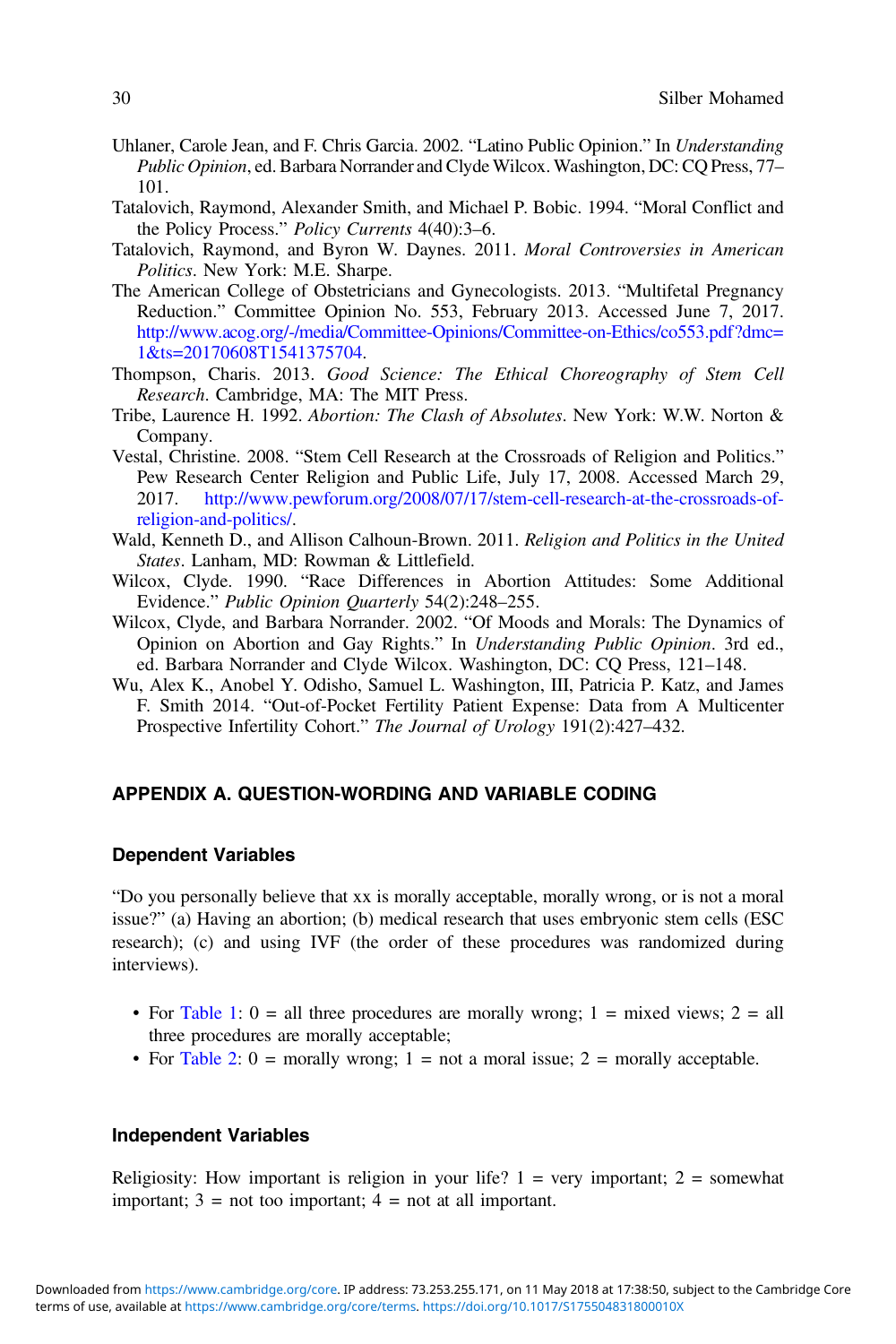Religious Denomination: Thinking now about your religion…

What is your present religion, if any? Are you Protestant, Roman Catholic, Mormon, Orthodox such as Greek or Russian Orthodox, Jewish, Muslim, Buddhist, Hindu, atheist, agnostic, something else, or nothing in particular?

- Responses recoded into dummy variables, where the reference group  $( = 0)$  is mainline Protestant (Baptist, Methodist, non-denominational, Lutheran, Presbyterian, Pentecostal, Episcopalian, Reformed, Church of Christ, Jehovah's Witness, etc.), excluding those who identify as Evangelical/born-again (see below);
- Dummy variables include: Roman Catholic (Catholic); Mormon (Church of Jesus Christ of Latter-day Saints/LDS); Jewish (Judaism); not religious (agnostic, atheist, not religious); other religion (a range of religious denominations, including Orthodox (Greek, Russian, or some other orthodox church), Muslim/Islam, Buddhist, Hindu, Something else, Unitarian Universalist, or "other" Christian).

Evangelical Protestant: Respondents who describe themselves as Christian were asked, Would you describe yourself as a "born-again" or Evangelical Christian, or not? 1 = yes, would; 2 = no, would not. (Catholic respondents were excluded in order to capture Evangelical Protestants specifically)

Decade: "What is your age?" Responses are coded continuously by decade:  $1 = 20$ years old;  $2 = 20-29$ ;  $3 = 30-39$ ;  $4 = 40-49$ ;  $5 = 50-59$ ;  $6 = 60-60$ ;  $7 = 70-79$ ;  $8 =$  $80-89$ ;  $9 = 90-97$ .

Female:  $1 = \text{female}; 0 = \text{male}.$ 

Education: What is the highest level of school you have completed or the highest degree you have received? Coded continuously such that  $8 =$  less than high school;  $10 =$  high school incomplete (grades  $9-11$  or grade 12 with NO diploma);  $12 =$  high school graduate with diploma or GED certificate;  $14 =$  some college/community college;  $16 = 4$ -year college or university degree/Bachelor's degree; 19 = graduate/professional schooling or postgraduate or professional degree.

Income: Last year, that is, in 2012, what was your total family income from all sources, before taxes? Just stop me when I get to the right category. Recoded as a series of dummy variables, as follows: <\$10,000; \$10,000–30,000; \$30,000–50,000; \$50,000–75,000; \$75,000–100,000; \$100,000 and above.

Race/ethnicity combines responses from two questions to create a series of dummy variables, where the reference group  $( = 0)$  is White non-Hispanic and other categories include Black non-Hispanic; Hispanic; other race.

Married: Are you currently married, living with a partner, divorced, separated, widowed, or have you never been married? Recoded so  $1 =$  married;  $0 =$  all other respondents.

Partisanship: In politics TODAY, do you consider yourself a Republican, Democrat, or independent? Recoded as a series of dummy variables, where reference group is all other respondents  $( = 0)$ :

- Democrat
- Republican
- Independent.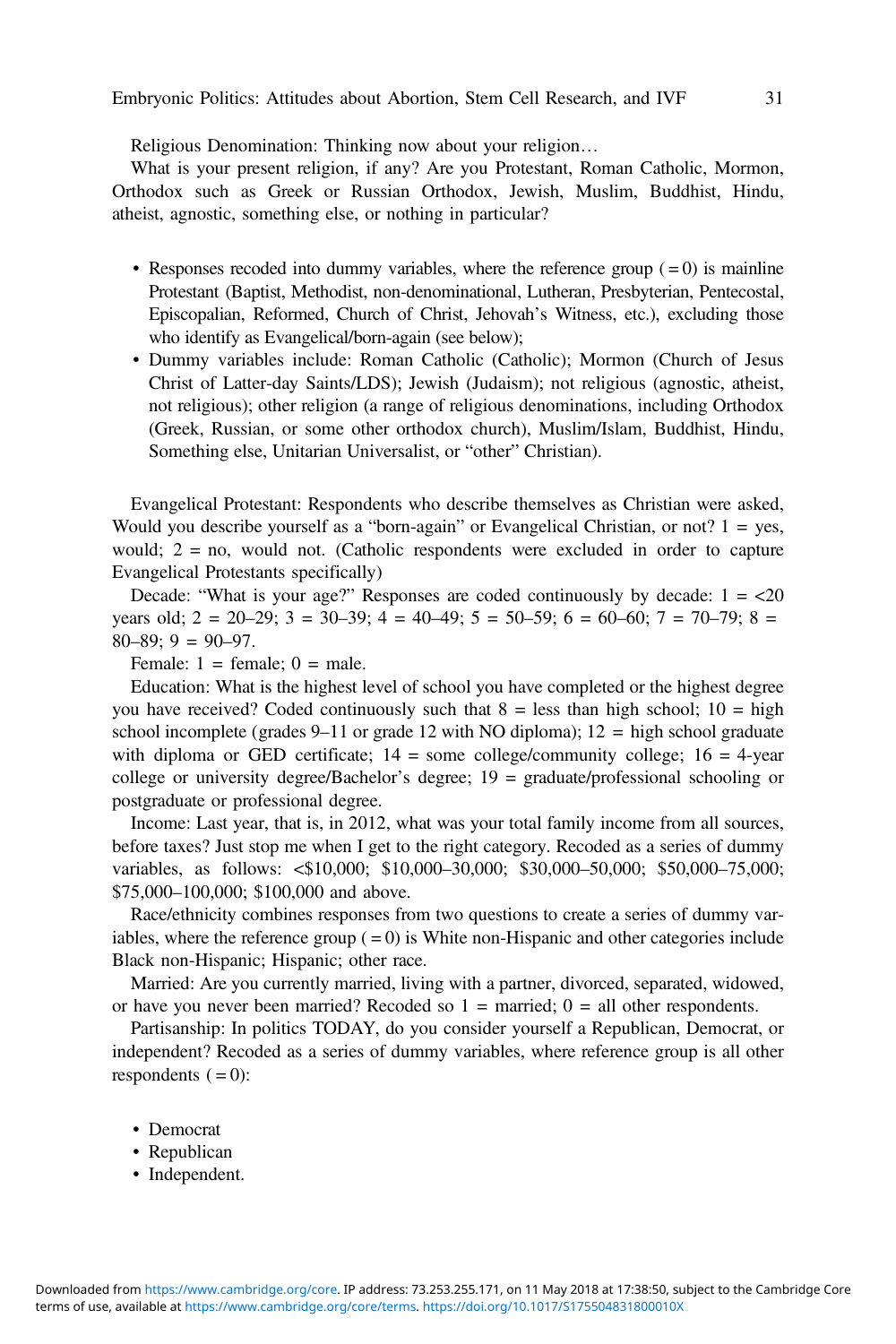Ideology: In general, would you describe your political views as....  $1 =$  very conservative; 2 = conservative; 3 = moderate; 4 = liberal; 5 = very liberal. Recoded as a series of dummy variables, where reference group  $( = 0)$  is all other respondents:

- Conservative:  $1 = \text{very conservative}$  and conservative
- Liberal: 1 = very liberal and liberal
- Moderate:  $1 =$  moderate.

#### APPENDIX B. ADDITIONAL TABLES

|                               | <b>Highest value</b> | Lowest value         | <b>Change</b> |
|-------------------------------|----------------------|----------------------|---------------|
| Religiosity                   | 0.08                 | 0.01                 | 0.07          |
|                               | (0.06, 0.09)         | (0.00, 0.03)         |               |
| <b>Evangelical Protestant</b> | 0.13<br>(0.07, 0.18) | 0.04<br>(0.03, 0.05) | 0.09          |
| <b>LDS</b>                    | 0.00                 | 0.07                 | $-0.07$       |
|                               | (0.00, 0.00)         | (.05, 0.08)          |               |
| Latino                        | 0.10                 | 0.06                 | 0.04          |
|                               | (0.06, 0.14)         | (0.04, 0.07)         |               |
| Conservative                  | 0.08                 | 0.05                 | 0.03          |
|                               | (0.06, 0.10)         | (0.03, 0.06)         |               |
| Liberal                       | 0.03                 | 0.07                 | $-0.04$       |
|                               | (0.01, 0.04)         | (0.06, 0.09)         |               |
| Income                        | 0.04                 | 0.09                 | $-0.05$       |
|                               | (0.01, 0.06)         | (0.06, 0.12)         |               |

Table B1. Predicted probabilities: all three procedures morally wrong

| Table B2. Predicted probabilities: all three procedures morally acceptable |  |
|----------------------------------------------------------------------------|--|
|----------------------------------------------------------------------------|--|

|                               | <b>Highest value</b> | Lowest value | <b>Change</b> |
|-------------------------------|----------------------|--------------|---------------|
| <b>Evangelical Protestant</b> | 0.06                 | 0.11         | $-0.05$       |
|                               | (0.03, 0.09)         | (0.09, 0.13) |               |
| <b>LDS</b>                    | 0.00                 | 0.10         | $-0.10$       |
|                               | (0.00, 0.00)         | (0.08, 0.11) |               |
| Conservative                  | 0.06                 | 0.11         | $-0.05$       |
|                               | (0.03, 0.09)         | (0.10, 0.14) |               |
| <b>Democrat</b>               | 0.13                 | 0.08         | 0.05          |
|                               | (0.10, 0.16)         | (0.06, 0.10) |               |
| Decade                        | 0.16                 | 0.07         | 0.09          |
|                               | (0.10, 0.21)         | (0.05, 0.09) |               |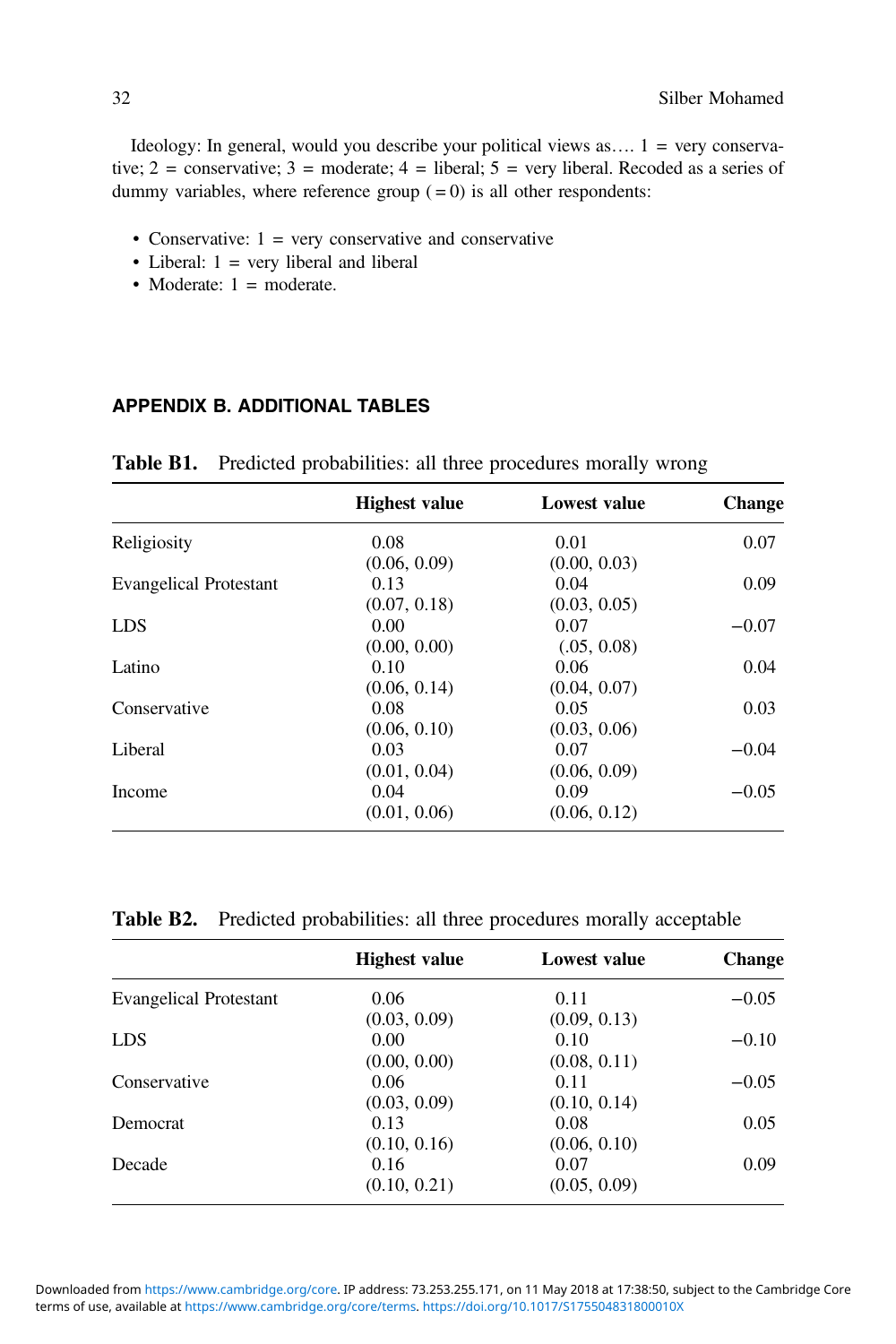| <b>Highest</b> | Lowest       | <b>Change</b> |
|----------------|--------------|---------------|
| 0.66           | 0.36         | 0.30          |
| (0.62, 0.69)   | (0.27, 0.45) |               |
| 0.67           | 0.50         | 0.17          |
| (0.62, 0.72)   | (0.47, 0.53) |               |
| 0.39           | 0.55         | $-0.16$       |
| (0.24, 0.55)   | (0.53, 0.57) |               |
| 0.59           | 0.51         | 0.08          |
| (0.56, 0.62)   | (0.48, 0.54) |               |
| 0.63           | 0.50         | 0.13          |
| (0.59, 0.67)   | (0.46, 0.52) |               |
| 0.49           | 0.57         | $-0.08$       |
| (0.45, 0.54)   | (0.54, 0.59) |               |
| 0.48           | 0.58         | 0.10          |
| (0.44, 0.52)   | (0.56, 0.61) |               |
| 0.46           | 0.64         | $-0.18$       |
| (0.42, 0.52)   | (0.60, 0.67) |               |
|                |              |               |

Table B3. Predicted probabilities: abortion morally wrong

| Table B4. Predicted probabilities: abortion morally acceptable |  |
|----------------------------------------------------------------|--|
|----------------------------------------------------------------|--|

| <b>Highest</b> | Lowest       | <b>Change</b> |
|----------------|--------------|---------------|
| 0.16           | 0.21         | $-0.05$       |
| (0.14, 0.19)   | (0.18, 0.23) |               |
| 0.24           | 0.15         | 0.09          |
|                |              |               |
| 0.24           | 0.16         | 0.08          |
| (0.20, 0.29)   | (0.13, 0.19) |               |
|                | (0.20, 0.28) | (0.13, 0.18)  |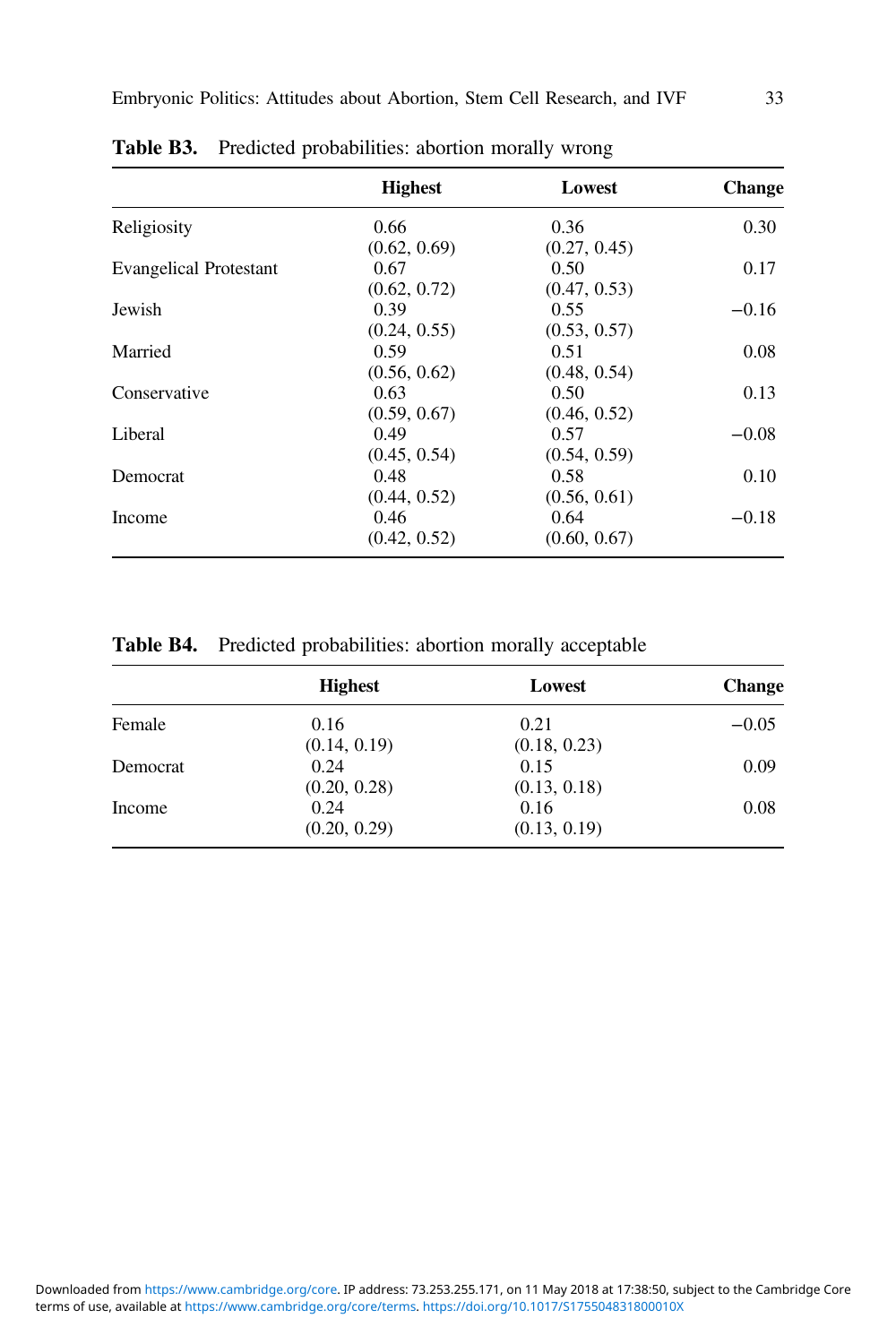34 Silber Mohamed

|                               | <b>Highest</b> | Lowest       | <b>Change</b> |
|-------------------------------|----------------|--------------|---------------|
| Religiosity                   | 0.29           | 0.13         | 0.16          |
|                               | (0.26, 0.32)   | (0.05, 0.21) |               |
| <b>Evangelical Protestant</b> | 0.34           | 0.20         | 0.14          |
|                               | (0.28, 0.40)   | (0.17, 0.23) |               |
| Conservative                  | 0.29           | 0.21         | 0.08          |
|                               | (0.25, 0.32)   | (0.18, 0.23) |               |
| Republican                    | 0.29           | 0.23         | 0.06          |
|                               | (0.24, 0.33)   | (0.20, 0.25) |               |
| Democrat                      | 0.48           | 0.58         | 0.10          |
|                               | (0.44, 0.52)   | (0.56, 0.61) |               |
| Income                        | 0.18           | 0.28         | $-0.10$       |
|                               | (0.14, 0.22)   | (0.24, 0.32) |               |
|                               |                |              |               |

Table B5. Predicted probabilities: ESC research morally wrong

Table B6. Predicted probabilities: ESC research morally acceptable

|                  | <b>Highest</b> | Lowest       | <b>Change</b> |
|------------------|----------------|--------------|---------------|
| African American | 0.31           | 0.37         | $-0.06$       |
|                  | (0.25, 0.37)   | (0.25, 0.40) |               |
| Democrat         | 0.43           | 0.34         | 0.09          |
|                  | (0.38, 0.47)   | (0.31, 0.37) |               |
| Decade           | 0.46           | 0.31         | 0.15          |
|                  | (0.39, 0.54)   | (0.26, 0.35) |               |

Table B7. Predicted probabilities: IVF morally wrong

|              | <b>Highest</b> | Lowest       | <b>Change</b> |
|--------------|----------------|--------------|---------------|
| Religiosity  | 0.15           | 0.05         | 0.10          |
|              | (0.12, 0.17)   | (0.01, 0.08) |               |
| Female       | 0.10           | 0.14         | $-0.04$       |
|              | (0.08, 0.12)   | (0.12, 0.16) |               |
| Other race   | 0.20           | 0.11         | 0.09          |
|              | (0.12, 0.27)   | (0.10, 0.13) |               |
| Conservative | 0.15           | 0.10         | 0.05          |
|              | (0.12, 0.18)   | (0.08, 0.12) |               |
| Liberal      | 0.09           | 0.13         | $-0.04$       |
|              | (0.06, 0.12)   | (0.11, 0.15) |               |
| Income       | 0.08           | 0.17         | $-0.09$       |
|              | (0.05, 0.11)   | (0.14, 0.21) |               |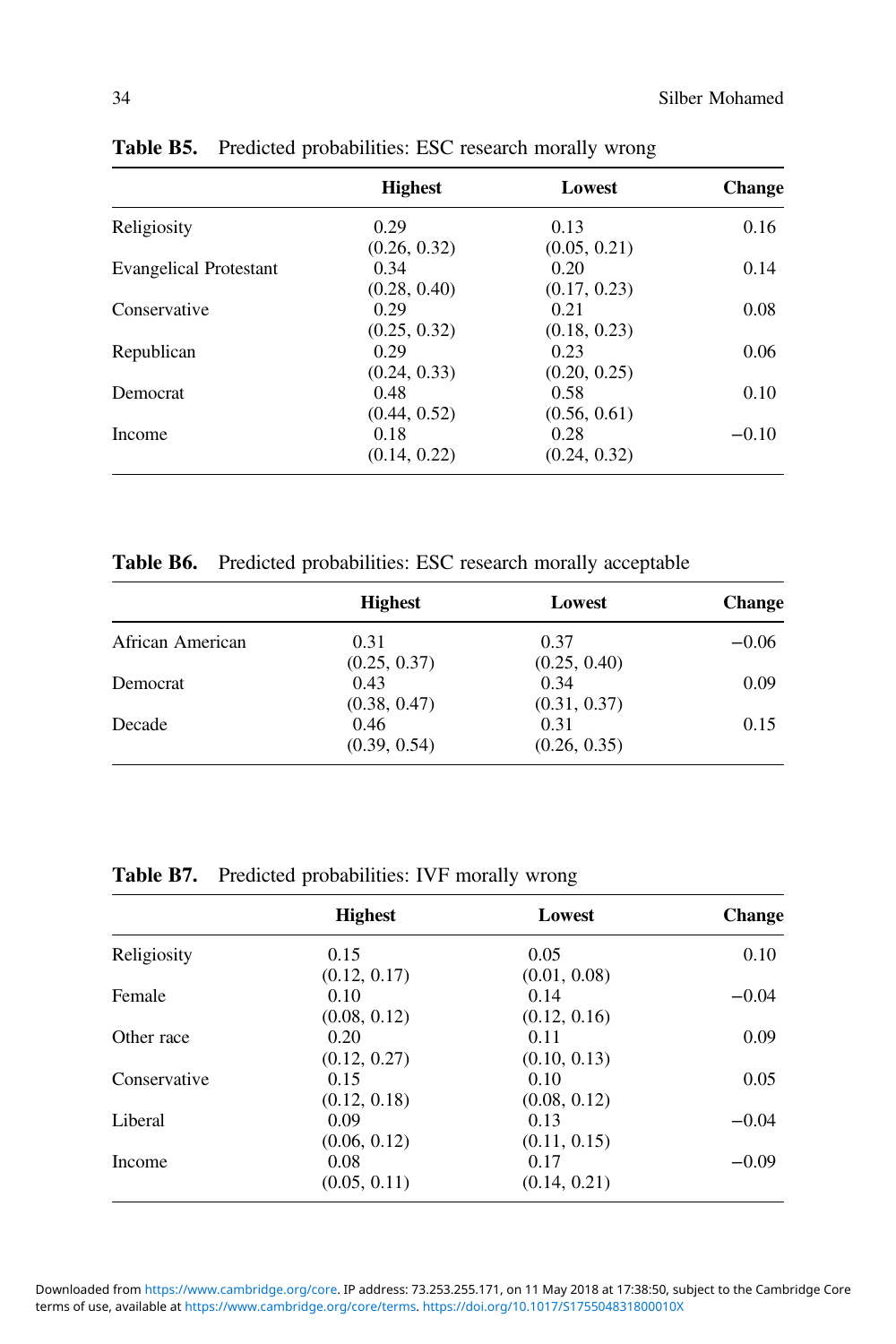|                  | <b>Highest</b> | Lowest       | <b>Change</b> |
|------------------|----------------|--------------|---------------|
| <b>LDS</b>       | 0.61           | 0.36         | 0.25          |
|                  | (0.43, 0.79)   | (0.34, 0.39) |               |
| African American | 0.28           | 0.38         | $-0.10$       |
|                  | (0.22, 0.33)   | (0.35, 0.41) |               |
| Liberal          | 0.34           | 0.38         | $-0.04$       |
|                  | (0.29, 0.38)   | (0.35, 0.41) |               |
| Democrat         | 0.42           | 0.34         | 0.08          |
|                  | (0.38, 0.47)   | (0.31, 0.37) |               |

Table B8. Predicted probabilities: IVF morally acceptable

|  |                                                       |  | Table B9. Logistic regression analysis, are embryonic policies morally |  |
|--|-------------------------------------------------------|--|------------------------------------------------------------------------|--|
|  | unacceptable or morally acceptable/not a moral issue? |  |                                                                        |  |

|                               | (1)<br><b>Abortion</b> | (2)<br><b>ESC</b> research | (3)<br><b>IVF</b> |
|-------------------------------|------------------------|----------------------------|-------------------|
| Religiosity                   |                        |                            |                   |
| Very important                | $1.53***$              | $1.08**$                   | $1.29**$          |
|                               | (0.27)                 | (0.41)                     | (0.42)            |
| Somewhat important            | $0.54*$                | 0.53                       | $0.76^{\circ}$    |
|                               | (0.27)                 | (0.41)                     | (0.43)            |
| Not too important             | $-0.03$                | $-0.21$                    | 0.51              |
|                               | (0.32)                 | (0.44)                     | (0.50)            |
| Denomination                  |                        |                            |                   |
| <b>Evangelical Protestant</b> | $0.95***$              | $0.85***$                  | 0.32              |
|                               | (0.20)                 | (0.22)                     | (0.29)            |
| Catholic                      | $0.47*$                | $0.40^{\circ}$             | 0.09              |
|                               | (0.19)                 | (0.23)                     | (0.30)            |
| <b>LDS</b>                    | 0.59                   | $-0.03$                    | $-1.97**$         |
|                               | (0.45)                 | (0.47)                     | (0.73)            |
| Jewish                        | $-0.88^$               | $-0.32$                    | 0.53              |
|                               | (0.47)                 | (0.59)                     | (0.65)            |
| Not religious                 | $-0.24$                | 0.03                       | 0.26              |
|                               | (0.24)                 | (0.33)                     | (0.36)            |
| Other religion                | 0.08                   | 0.03                       | 0.02              |
|                               | (0.26)                 | (0.33)                     | (0.40)            |
| Demographics                  |                        |                            |                   |
| Female                        | $-0.08$                | $-0.12$                    | $-0.42**$         |
|                               | (0.13)                 | (0.13)                     | (0.16)            |
| Married                       | $0.50***$              | 0.08                       | 0.14              |
|                               | (0.14)                 | (0.15)                     | (0.18)            |
| African American              | $-0.08$                | $-0.20$                    | 0.11              |
|                               | (0.20)                 | (0.20)                     | (0.25)            |

**Continued**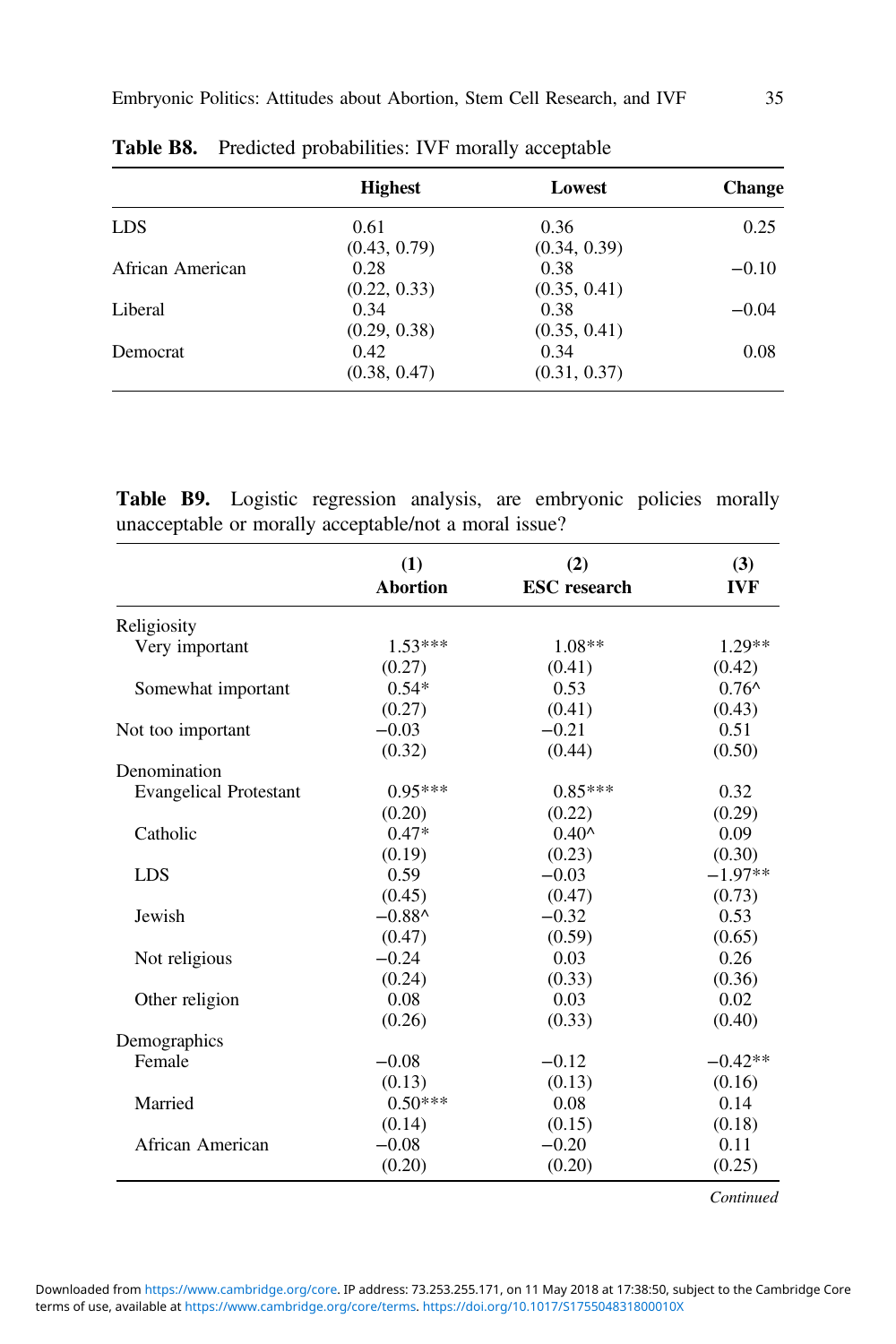|                       | (1)<br><b>Abortion</b> | (2)<br><b>ESC</b> research | (3)<br><b>IVF</b> |
|-----------------------|------------------------|----------------------------|-------------------|
| Latino                | 0.19                   | 0.17                       | $0.68***$         |
|                       | (0.17)                 | (0.19)                     | (0.21)            |
| Other race            | $-0.18$                | $0.46^{\circ}$             | $0.72*$           |
|                       | (0.24)                 | (0.26)                     | (0.30)            |
| Decade                | $-0.08*$               | $-0.09*$                   | 0.07              |
|                       | (0.04)                 | (0.04)                     | (0.05)            |
| Education             | $-0.01$                | $-0.02$                    | $-0.05$           |
|                       | (0.02)                 | (0.02)                     | (0.03)            |
| Ideology/partisanship |                        |                            |                   |
| Conservative          | $0.77***$              | $0.50**$                   | $0.50**$          |
|                       | (0.15)                 | (0.15)                     | (0.19)            |
| Liberal               | $-0.43**$              | $-0.38*$                   | $-0.45*$          |
|                       | (0.16)                 | (0.19)                     | (0.23)            |
| Democrat              | $-0.57***$             | $-0.41*$                   | $-0.01$           |
|                       | (0.15)                 | (0.17)                     | (0.19)            |
| Republican            | $0.30^{\circ}$         | $0.36*$                    | $-0.26$           |
|                       | (0.17)                 | (0.16)                     | (0.22)            |
| Income                |                        |                            |                   |
| \$30,000-50,000       | $-0.68***$             | $-0.12$                    | $-0.67**$         |
|                       | (0.18)                 | (0.18)                     | (0.21)            |
| \$50,000-75,000       | $-0.76***$             | $-0.46*$                   | $-0.95***$        |
|                       | (0.21)                 | (0.22)                     | (0.28)            |
| \$75,000-100,000      | $-0.87***$             | $-0.09$                    | $-0.58*$          |
|                       | (0.21)                 | (0.22)                     | (0.28)            |
| > \$100,000           | $-1.01***$             | $-0.67***$                 | $-0.95***$        |
|                       | (0.20)                 | (0.21)                     | (0.29)            |
| Constant              | $-0.31$                | $-1.67**$                  | $-2.42***$        |
|                       | (0.50)                 | (0.62)                     | (0.74)            |
| <b>Observations</b>   | 2,827                  | 2,908                      | 2,954             |

#### Table B9. Continued

Coefficients are odds ratios with robust standard errors in parentheses. Significance levels:  $\gamma p < 0.10$ ,  $*_{p} \leq 0.05, **_{p} < 0.01, **_{p} < 0.001.$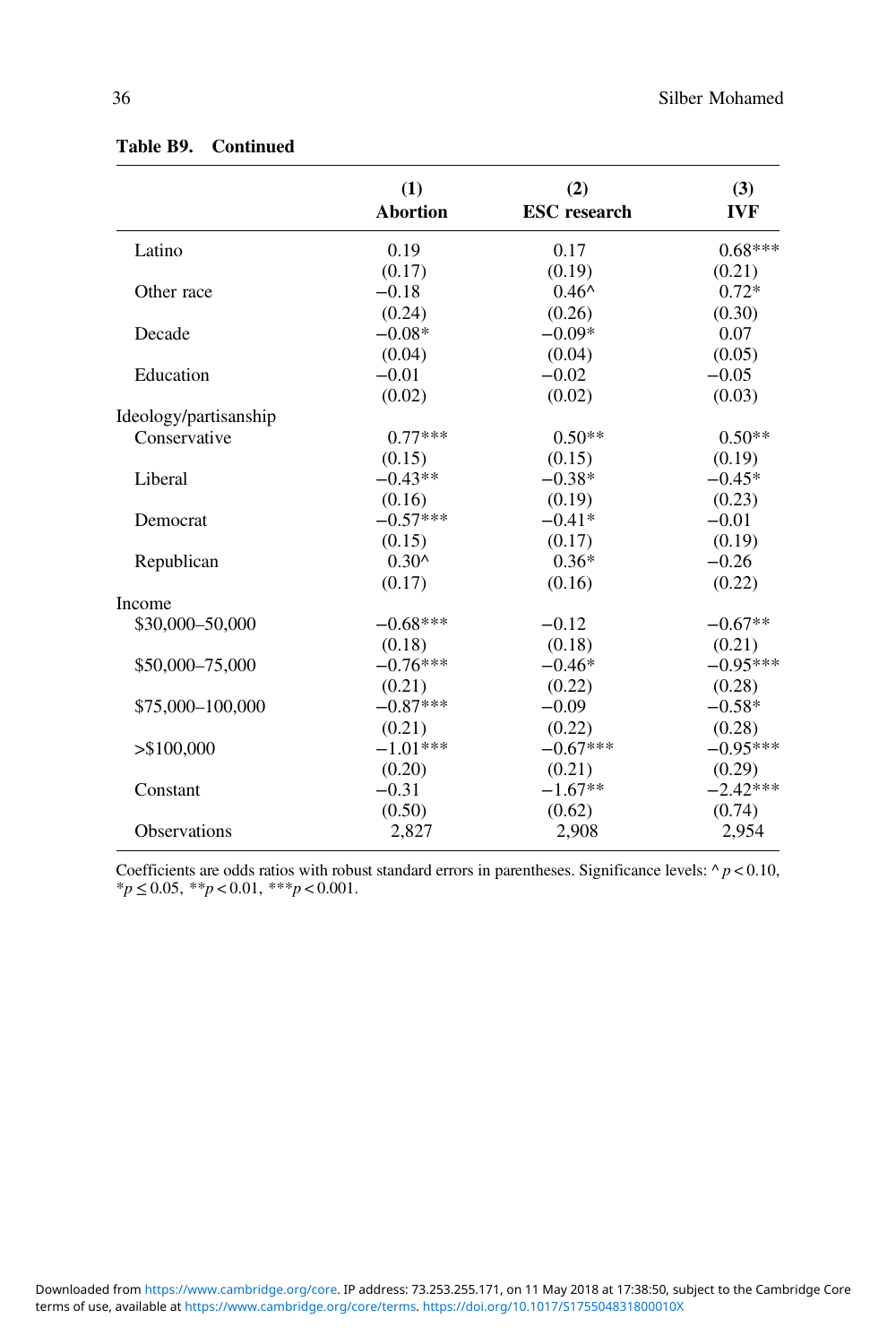|                               | <b>Abortion</b>                |                                     |                                | <b>ESC</b> research                 |                                | <b>IVF</b>                          |  |
|-------------------------------|--------------------------------|-------------------------------------|--------------------------------|-------------------------------------|--------------------------------|-------------------------------------|--|
|                               | (1)<br><b>Morally</b><br>wrong | (2)<br><b>Morally</b><br>acceptable | (3)<br><b>Morally</b><br>wrong | (4)<br><b>Morally</b><br>acceptable | (5)<br><b>Morally</b><br>wrong | (6)<br><b>Morally</b><br>acceptable |  |
| Religiosity                   |                                |                                     |                                |                                     |                                |                                     |  |
| Very important                | $1.46***$<br>(0.29)            | $-0.15$<br>(0.27)                   | $1.23**$<br>(0.42)             | 0.32<br>(0.22)                      | $1.39***$<br>(0.43)            | 0.24<br>(0.22)                      |  |
| Somewhat important            | 0.41<br>(0.29)                 | $-0.31$                             | 0.62                           | 0.22<br>(0.22)                      | $0.86*$<br>(0.44)              | 0.25                                |  |
| Not too important             | $-0.075$<br>(0.34)             | (0.25)<br>$-0.08$<br>(0.27)         | (0.42)<br>$-0.16$<br>(0.46)    | 0.12<br>(0.24)                      | 0.67<br>(0.50)                 | (0.22)<br>0.36<br>(0.24)            |  |
| Denomination                  |                                |                                     |                                |                                     |                                |                                     |  |
| <b>Evangelical Protestant</b> | $0.89***$<br>(0.23)            | $-0.17$<br>(0.28)                   | $0.80***$<br>(0.24)            | $-0.12$<br>(0.20)                   | 0.23<br>(0.30)                 | $-0.25$<br>(0.18)                   |  |
| Catholic                      | 0.35<br>(0.21)                 | $-0.31$<br>(0.27)                   | 0.33<br>(0.25)                 | $-0.14$<br>(0.20)                   | $-0.03$<br>(0.31)              | $-0.28$<br>(0.18)                   |  |
| <b>LDS</b>                    | 0.41                           | $-0.52$<br>(0.77)                   | 0.12                           | 0.28                                | $-1.44$<br>(0.76)              | $0.91*$                             |  |
| Jewish                        | (0.55)<br>$-1.03*$             | $-0.37$                             | (0.55)<br>$-0.45$              | (0.52)<br>$-0.26$                   | 0.29                           | (0.41)<br>$-0.55$                   |  |
| Not religious                 | (0.50)<br>$-0.23$              | (0.45)<br>0.04                      | (0.62)<br>0.15                 | (0.38)<br>0.28                      | (0.67)<br>0.29                 | (0.36)<br>0.07                      |  |
| Other religion                | (0.26)<br>$-0.01$              | (0.26)<br>$-0.23$                   | (0.34)<br>0.02                 | (0.21)<br>$-0.03$                   | (0.37)<br>$-0.06$              | (0.21)<br>$-0.21$                   |  |
| Demographics                  | (0.29)                         | (0.32)                              | (0.35)                         | (0.25)                              | (0.41)                         | (0.23)                              |  |
| Female                        | $-0.24$<br>(0.47)              | $-0.50$<br>(0.58)                   | 0.17<br>(0.47)                 | $-0.84*$<br>(0.42)                  | $-0.63$<br>(0.53)              | $-0.23$<br>(0.41)                   |  |

Table B10. Multinomial regression, are abortion, ESC research, and IVF morally wrong or morally acceptable (compared with not <sup>a</sup> moral issue), with interactions

Continued

Embryonic Politics: Attitudes about Abortion, Stem Cell Research, and IVF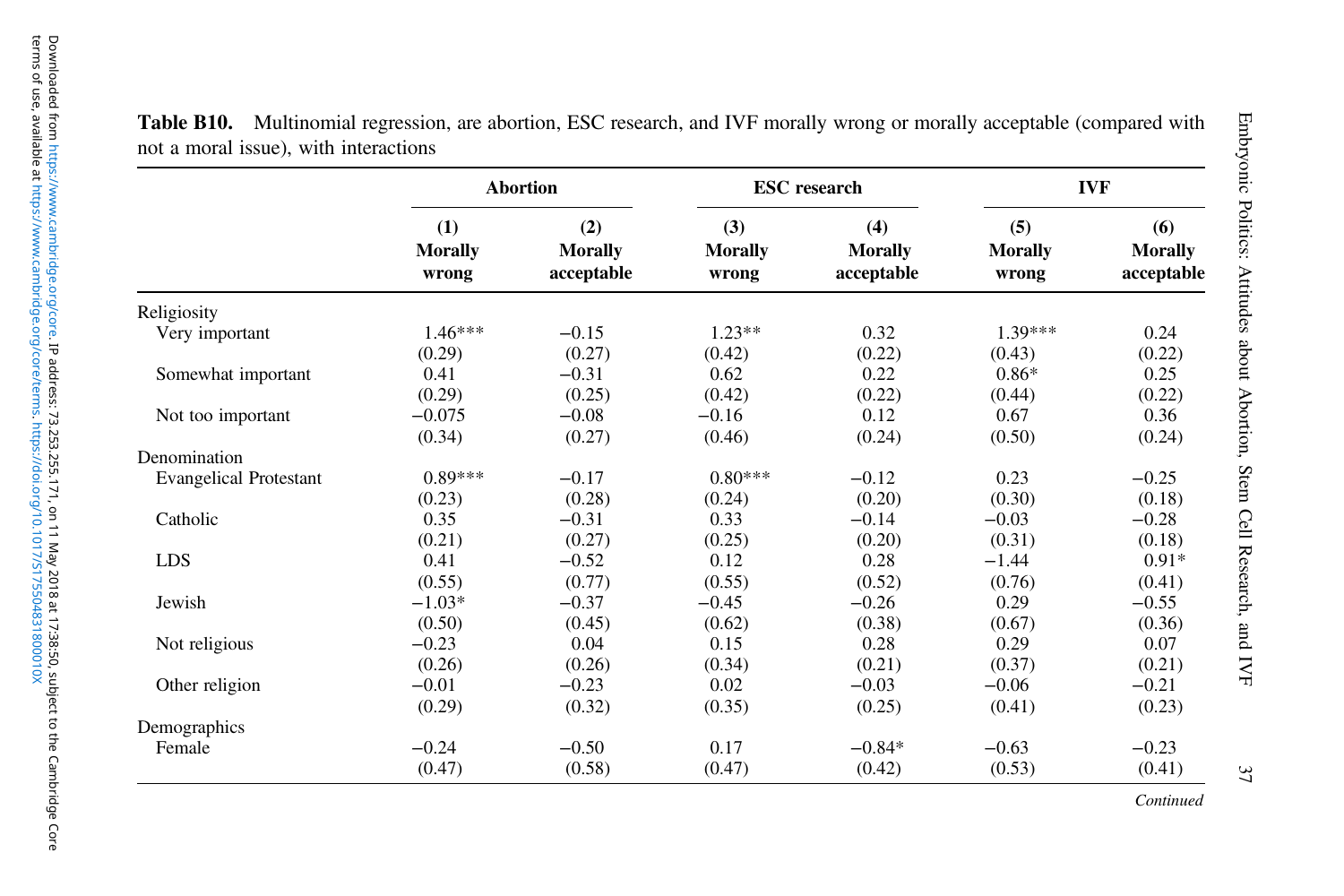#### Table B10. Continued

|                         | <b>Abortion</b>                |                                     | <b>ESC</b> research            |                                     | <b>IVF</b>                     |                                     |
|-------------------------|--------------------------------|-------------------------------------|--------------------------------|-------------------------------------|--------------------------------|-------------------------------------|
|                         | (1)<br><b>Morally</b><br>wrong | (2)<br><b>Morally</b><br>acceptable | (3)<br><b>Morally</b><br>wrong | (4)<br><b>Morally</b><br>acceptable | (5)<br><b>Morally</b><br>wrong | (6)<br><b>Morally</b><br>acceptable |
| Married                 | $0.51**$                       | 0.04                                | 0.12                           | 0.12                                | 0.19                           | 0.14                                |
|                         | (0.15)                         | (0.16)                              | (0.16)                         | (0.13)                              | (0.19)                         | (0.12)                              |
| African American        | $-0.14$                        | $-0.18$                             | $-0.36$                        | $-0.19$                             | 0.12                           | $-0.56*$                            |
|                         | (0.30)                         | (0.32)                              | (0.29)                         | (0.24)                              | (0.33)                         | (0.24)                              |
| African American female | $-0.10$                        | $-0.30$                             | 0.03                           | 0.41                                | 0.41                           | $-0.09$                             |
|                         | (0.37)                         | (0.42)                              | (0.37)                         | (0.31)                              | (0.43)                         | (0.30)                              |
| Latino                  | 0.17                           | $-0.01$                             | $-0.16$                        | $-0.00$                             | $0.60*$                        | 0.21                                |
|                         | (0.26)                         | (0.31)                              | (0.28)                         | (0.23)                              | (0.30)                         | (0.23)                              |
| Latino female           | 0.09                           | 0.34                                | $-0.46$                        | 0.39                                | $-0.11$                        | 0.56                                |
|                         | (0.33)                         | (0.44)                              | (0.34)                         | (0.31)                              | (0.38)                         | (0.30)                              |
| Other race              | $-0.31$                        | $-0.32$                             | 0.30                           | $-0.33$                             | $0.66*$                        | $-0.14$                             |
|                         | (0.27)                         | (0.30)                              | (0.27)                         | (0.25)                              | (0.31)                         | (0.23)                              |
| Decade                  | $-0.08$                        | 0.02                                | $-0.06$                        | $0.07*$                             | 0.09                           | 0.04                                |
|                         | (0.04)                         | (0.05)                              | (0.04)                         | (0.04)                              | (0.05)                         | (0.03)                              |
| Education               | $-0.01$                        | 0.03                                | $-0.01$                        | 0.03                                | $-0.04$                        | 0.02                                |
|                         | (0.03)                         | (0.03)                              | (0.03)                         | (0.02)                              | (0.036)                        | (0.02)                              |
| Ideology                |                                |                                     |                                |                                     |                                |                                     |
| Conservative            | $0.84***$                      | 0.21                                | $0.47**$                       | $-0.03$                             | $0.50*$                        | 0.04                                |
|                         | (0.17)                         | (0.24)                              | (0.17)                         | (0.15)                              | (0.20)                         | (0.13)                              |
| Liberal                 | $-0.36*$                       | 0.18                                | $-0.36$                        | 0.03                                | $-0.56*$                       | $-0.28*$                            |
|                         | (0.17)                         | (0.18)                              | (0.21)                         | (0.14)                              | (0.24)                         | (0.14)                              |
| Democrat                | $-0.40*$                       | $0.44*$                             | $-0.27$                        | $0.31*$                             | 0.14                           | $0.38**$                            |
|                         | (0.16)                         | (0.18)                              | (0.18)                         | (0.14)                              | (0.20)                         | (0.13)                              |